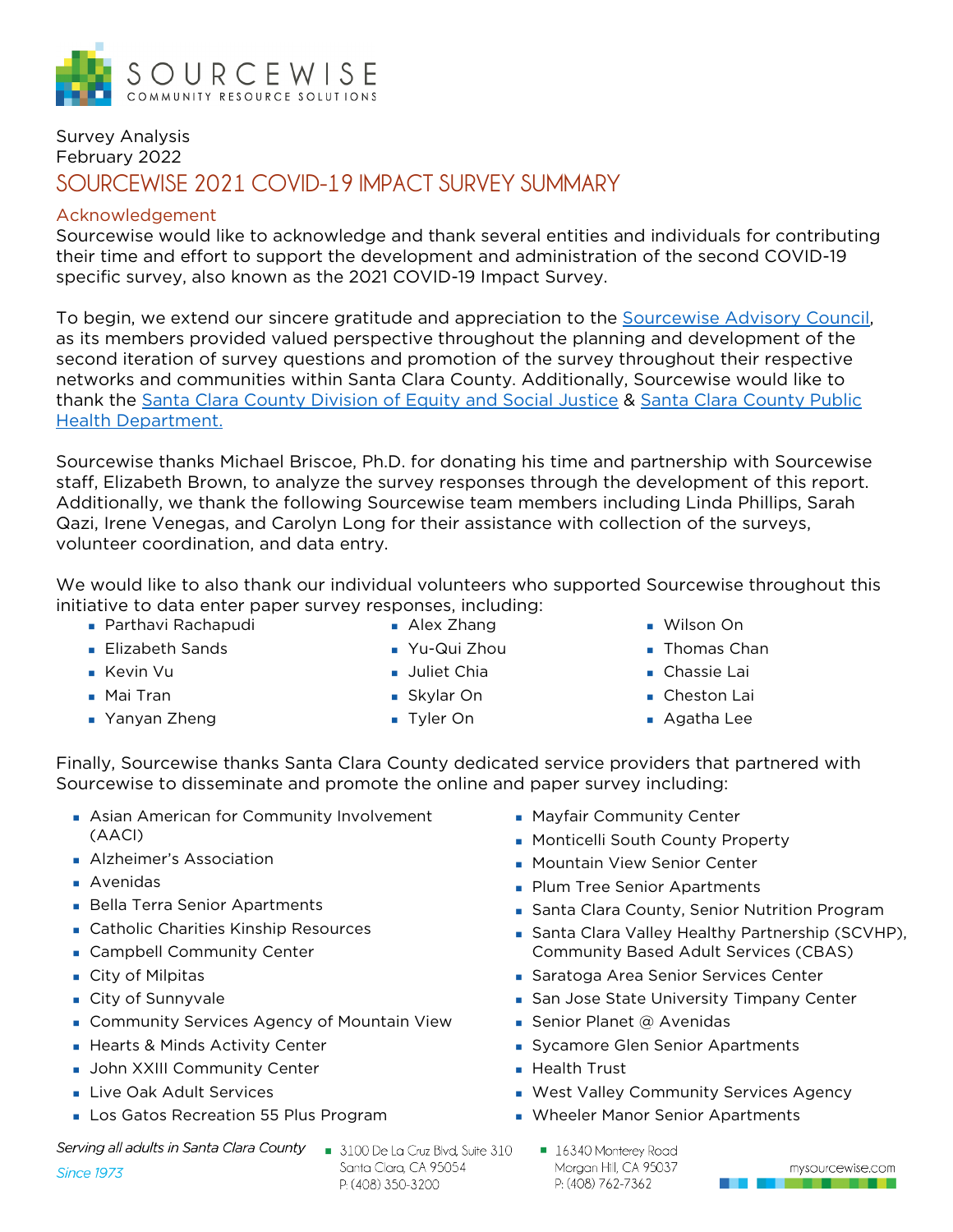- **Loaves and Fishes**
- **Martha's Kitchen**

Yu Ai Kai

#### Background

In September 2020, Sourcewise conducted its first [COVID-19 Shelter in Place Impact Survey](chrome-extension://efaidnbmnnnibpcajpcglclefindmkaj/viewer.html?pdfurl=https%3A%2F%2Fmysourcewise.com%2Fwp-content%2Fuploads%2F2021%2F05%2F2020-Sourcewise-COVID-Impact-Survey-Summary.pdf&clen=310796&chunk=true) to understand the needs of older adults, caregivers, and individuals with disabilities in Santa Clara County.

Sourcewise partnered with 24 local community-based organizations and county officials to collect 1,700 responses.

Based on the 2020 COVID-19 Survey data, Sourcewise identified service gaps and offered funding opportunities through the Coronavirus Aid, Relief, and Economic Security (CARES) Act.

Between September 2020 and September 2021, Sourcewise awarded \$2,044,033 to qualified senior and caregiver service providers to provide an array of Older American Act (OAA) Title III and Title VII services to respond to the identified needs.

In November 2021, in an effort to stay aware of the evolving needs of older adults, adults with disabilities, and caregivers in Santa Clara County, Sourcewise conducted a second COVID-19 Impact Survey.

The 2021 COVID-19 Impact Survey received 2,592 responses which is a 66% increase from 2020.

#### Purpose

Adults 60 and older age group and residents of long-term care facilities continue to be a high-risk population affected directly and indirectly by COVID-19. As we [Sourcewise and partners] continue to navigate the evolving needs of older adults and caregivers in Santa Clara County, it is imperative to continuously solicit for and receive input from our community members to ensure service accessibility to meet the needs of older adults and caregivers impacted by COVID-19.

In November 2021, Sourcewise worked with twenty-nine (29) local community-based agencies, health care providers, and county entities to understand and identify the current needs of older adults, adults with disabilities and caregivers in Santa Clara County. The survey focused on four areas:

- 1. Access to services/resources
- 2. Social Isolation & loneliness
- 3. Digital Divide & Inclusion
- 4. Informal Caregiver Support

#### Sourcewise goals for the 2021 COVID-19 Impact Survey are:

- 1. Capture the diverse and evolving needs of Santa Clara County older adult 60 and older, adults with disabilities (18 and older) and unpaid family caregiver (including paid In-Home Supportive Service care providers) population.
- 2. Influence collaborative and cooperative service delivery to avoid duplication of services.
- 3. Develop, improve, and advocate for the improvement of health and social services and their respective delivery systems in order to meet identified needs of older adults and caregivers.
- 4. Measure key areas known to be exacerbated due to COVID-19 including access to services, social isolation and loneliness, digital divide and connectivity, and caregiver support.
- 5. Identify Older American Act service delivery recommendations and coordinate with local service providers to administer services in the community.

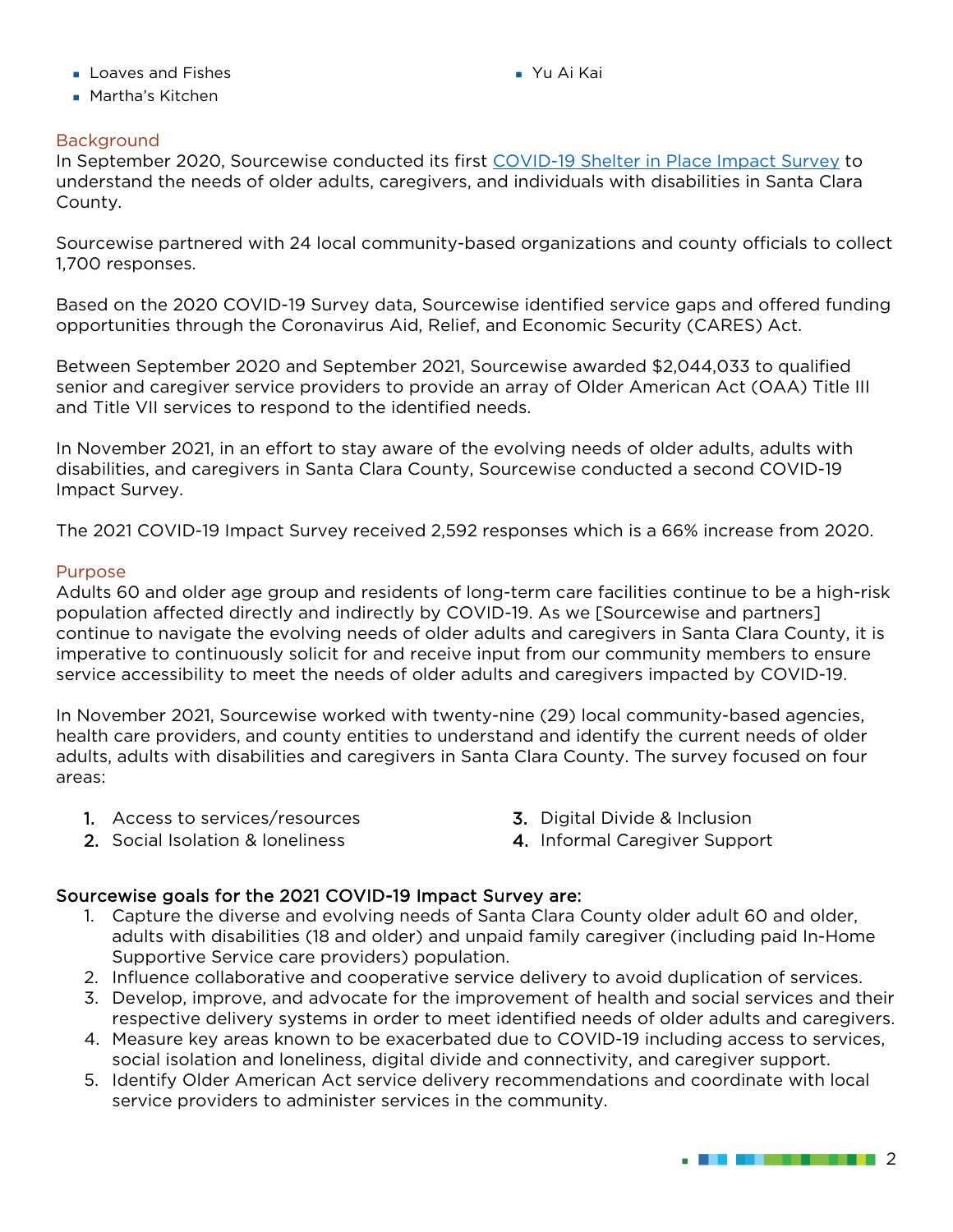#### Methods

The 2021 COVID-19 Survey was developed and administered online, in print and telephonically. The Survey Monkey online application allowed Sourcewise to track the number of responses live; administer unique links per each agency and analyze data using comparison charts and crosstabulation.

The 2021 COVID-19 Survey included 18 - 21 questions. Questions were reviewed and updated from the 2020 COVID-19 Shelter in Place Impact Survey to remain relevant in identifying potential unmet needs during the pandemic in Fall/Winter 21'. New questions were added to the 2021 COVID-19 Survey that focused on satisfaction of social connectedness and interactions; technology access and internet accessibility; and vaccination status.

Survey respondents were not required to answer every question in order to successfully submit the survey. Some respondents answered fewer questions than others based on their comfortability with sharing personal experience and/or information.

The 2021 COVID-19 Survey was available in four languages: English, Spanish, Vietnamese, and Chinese (Simplified). The below breakdown identifies the number of surveys completed in the four different languages\*.

- $\blacksquare$  English: 2,076
- **Spanish: 101**
- Vietnamese: 170
- Chinese: 245

\*Totals may not be accurate due to variations data entry of paper survey responses electronically

The 2021 COVID-19 Survey was accessible online starting on November 02, 2021 and was closed on December 06, 2021. Paper survey responses received by mail or pick-up were recorded with the preliminary data through December 19, 2021. All paper surveys completed in their entirety or partially were recorded to capture the variety of responses received from the community.

Sourcewise worked with eleven (11) agencies to provide paper copies of the 2021 COVID-19 Survey for distribution, coupled with paid return postage to the Sourcewise Santa Clara office. Seven (7) out of the eleven (11) agencies paper surveys were a unique color to easily identify and record responses based on the partner agency. Sourcewise used colored stickers for the remaining four (4) agencies to identify the agency and record responses.

Additional methods to capture responses included:

- 1. Zoom polling during scheduled programs at select locations
- 2. Email marketing and survey URL distribution
- 3. Printed flyer distribution including QR code and survey links in 4 languages to senior meal sites
- 4. Phone survey
- 5. Social Media content and email marketing templates

Of the twenty-nine (29) agencies that partnered with Sourcewise to disseminate the survey amongst their clientele and communities:

- 13 / 30 collectors capture 10 or less responses
- 9 / 30 collectors captured 11 50 responses
- 7/ 30 collectors captured between 50 200 individuals
- 1/30 collectors captured 201+ responses

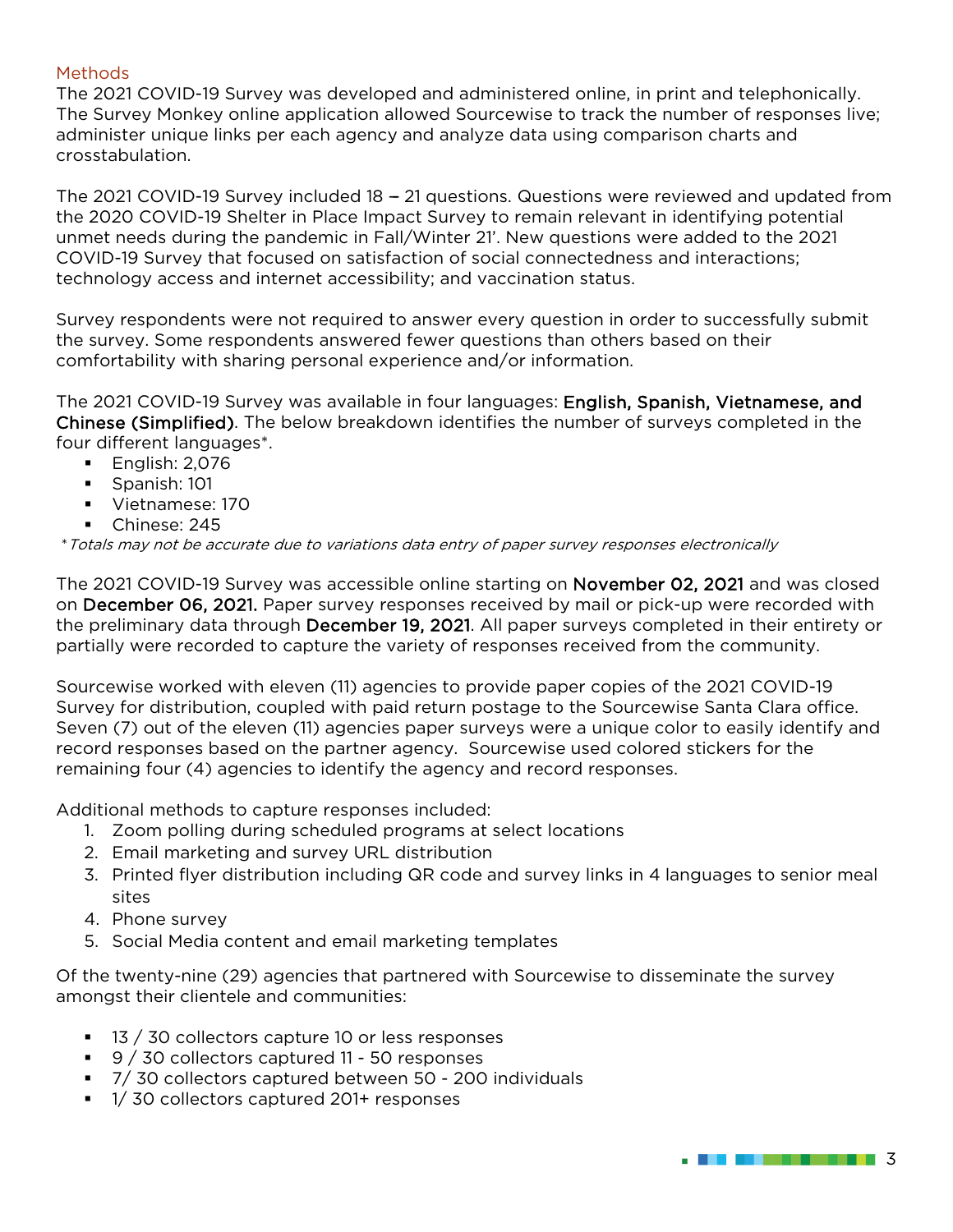#### **Conclusion**

Sourcewise received 2,592 responses to the 2021 COVID-19 Impact Survey. Responses identify gaps in access to services, reliable transportation, and programming while also amplifying known challenges because of COVID-19. This includes access to reliable and working technology devices and connectivity; exacerbated levels of social isolation continuing to rise amongst the caregiver and older adult population, and increased stress of unpaid and paid caregivers. Sourcewise aims to foster community partnerships with fellow senior and caregiver service providers serving Santa Clara County and target emergent needs of communities impacted by the effects of COVID-19.

To accomplish this, Sourcewise will work closely with our network of grantees to identify solutions to ensure accessibility to Older American Act Title III and Title VII services. Additionally, Sourcewise expects to administer a formal Request for Proposal to provide funding support to eligible organizations to administer emergency response programming and disaster relief services targeting older adults 60 and older, including unpaid family caregivers 18 years and older of the greatest social and economic need through Older American Act Title III and Title VII services in Santa Clara County.

4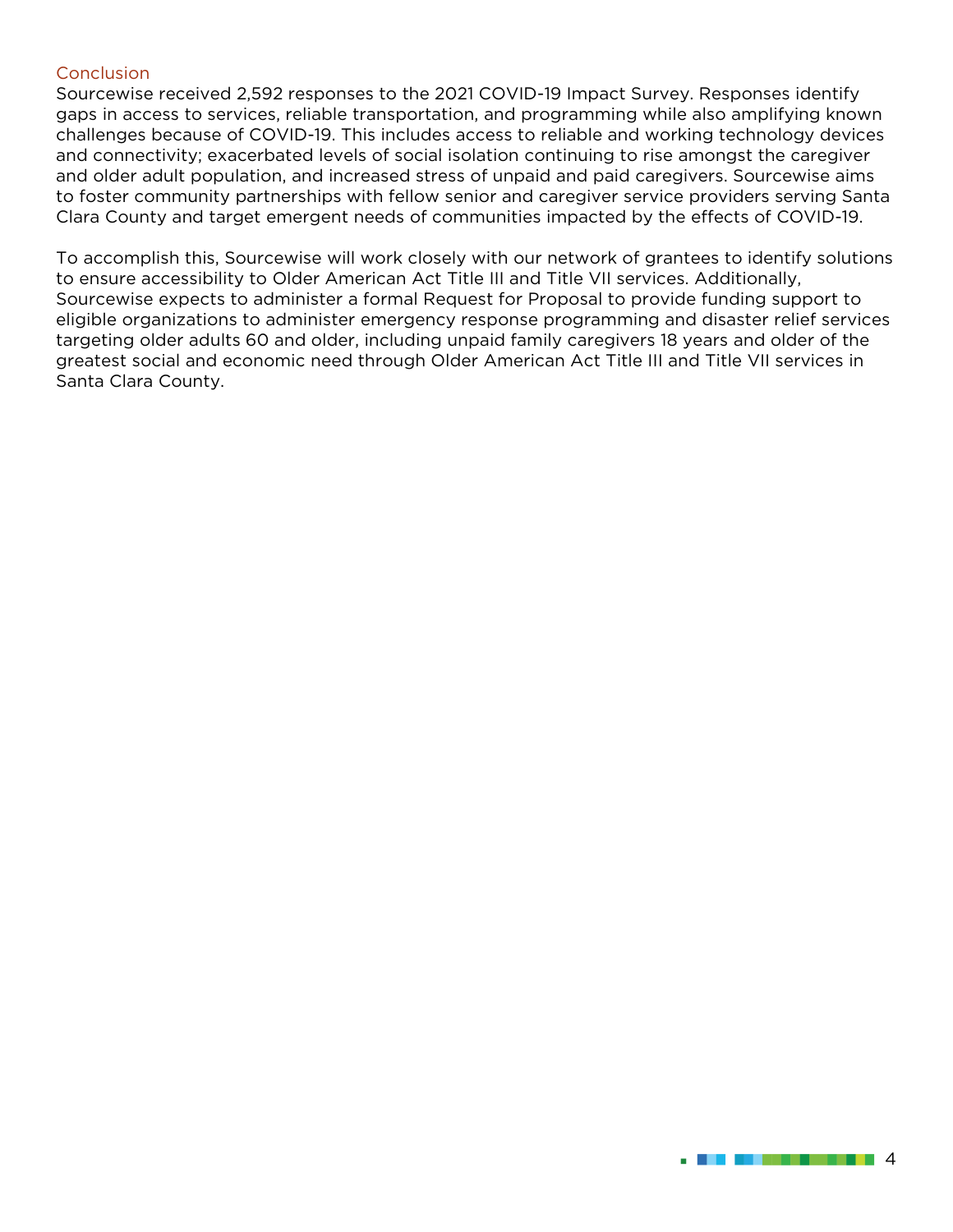#### Executive Summary

Sourcewise received 2,592 responses to the 2021 COVID-19 Impact Survey. The survey focused on 4 areas: (1) Access to services/resources (2) social isolation & loneliness, (3) digital divide and connectivity, and (4) caregiver support.

About 90% of all survey respondents are fully vaccinated. [View Table 2.9.](#page-12-0)

The most reported challenges experienced by survey respondents include getting food, medicine or other essential items, income loss, and isolation from friends/family. [View Table 2.1.](#page-8-0) Almost 24% of survey respondents identified challenges with access to reliable transportation to shop, purchase groceries or food items, and religious/spiritual services. [View Table 2.2.](#page-9-0) Survey respondents 75 years and older found it most difficult to access household chores; groceries and food items, and/or daily meals. [View Table 2.6.](#page-11-0)

20% of survey respondents are neither satisfied nor unsatisfied with their daily social connectedness and interactions. [View Table 3.3.](#page-13-0) More than 50% of survey respondents identified that isolation from friends, family and loved ones continues to be a challenge experienced by adults and caregivers with older adults between the ages of  $70 - 74$  experiencing the highest rate of isolation. [View Table 3.1.1.](#page-12-1) 

More than 93% of survey respondents have access to some type of technology device. More than 81% of survey participants have access to a smartphone. However, 200 survey respondents identified not having access to a reliable and working technology device. [View Table 4.1.](#page-14-0) More than 326 survey respondents do not have access to the internet in their homes and access wifi/connectivity from locations such as a coffee shop, community center, or library. [View Table 4.3.](#page-15-0) Of the 200 individuals who do not have access to a reliable and working technology device, the top 2 reasons are (1) cannot afford it and (2) do not know how to use it. [View Table 4.2.](#page-14-1)

About 50% of the total survey respondents identified as either a paid or unpaid caregiver. [View](#page-15-1)  [Table 5.1.](#page-15-1) Caregivers generally reported higher levels of isolation than non-caregiver survey respondents at any age. [View Table 5.4.](#page-17-0) Unpaid caregivers were least satisfied with their daily social interactions and unpaid caregivers reported experiencing higher levels of stress compared to paid caregivers. [View Table 5.3](#page-16-0) & 5.3.1. Paid and unpaid caregiver's identified needs ranging from moderate (31%) too high (61%) in every category including training, in-home care, respite, and caregiver supportive services. [View Table 5.6.](#page-17-1) Unpaid caregiver support needs were higher than paid caregivers in 6 out of 7 need categories. [View Table 5.7.](#page-18-0)

View the raw survey data after the summary [here.](#page-19-0)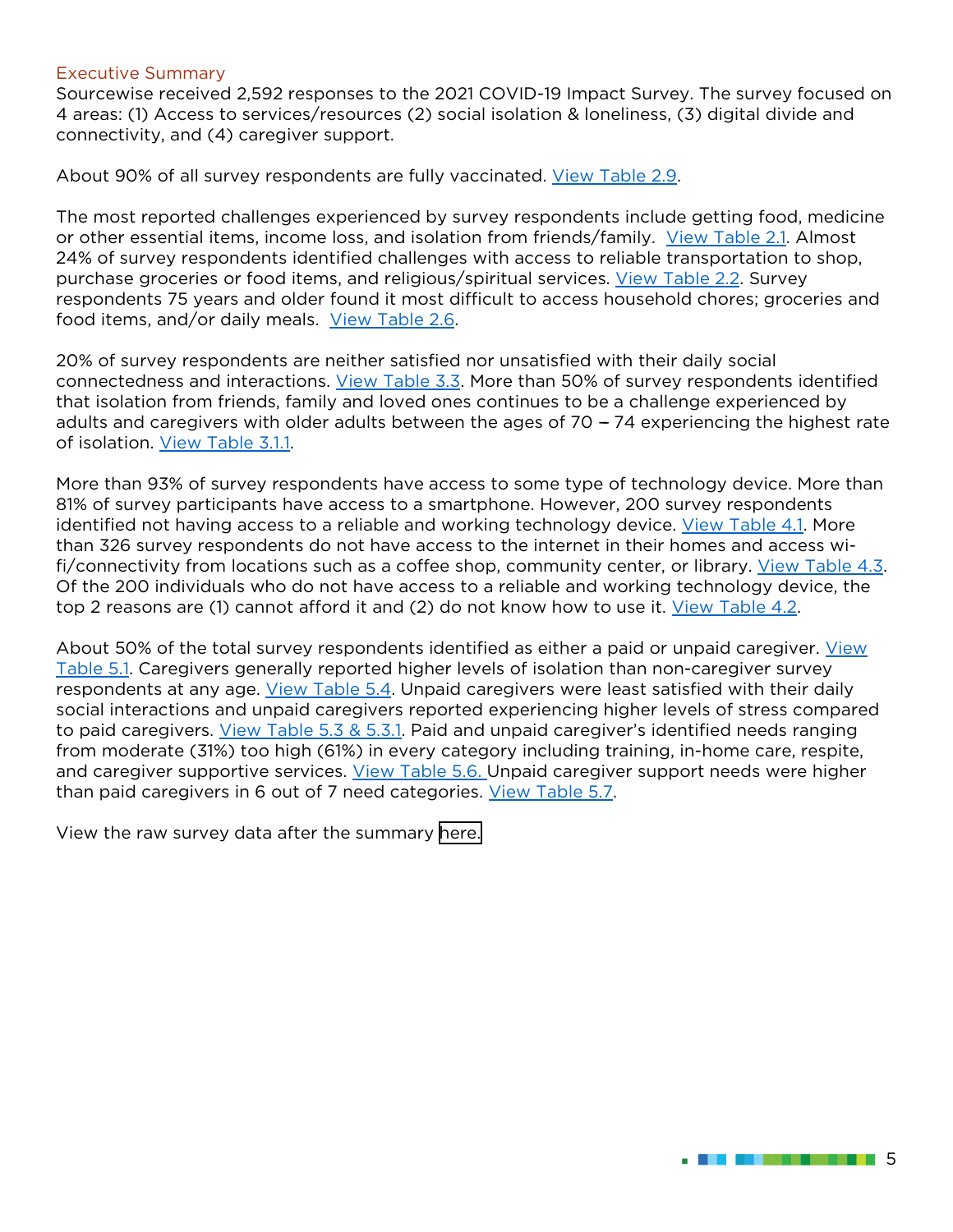#### Section 1: Demographics

In line with Older American Act Title III and Title VII services, the 2021 COVID-19 Survey included a standard measurement of demographic questions to assist with identifying the greatest economic and social needs amongst older adults, unpaid/paid caregivers and adults with disabilities.

The demographic information will assist Sourcewise, and local service providers understand access to services or needs correlated with age, location, income, ethnicity, sexual orientation, and gender identity to develop targeted approaches to respond to the needs identified. All demographic information requested, minus a person's age and zip code asked in the 2021 COVID-19 Survey was voluntary and not required for an individual to participate in the survey.

The 2021 COVID-19 Survey collected 2,592 individual responses from 59 zip codes in Santa Clara County. View Figure 1.1 Respondents by Zip Code to view the number of participants responding from each zip code. The top five (5) zip codes include: 95112, 95008, 95123, 95035, and 95121.



| Table III Respondents by Zip Code |     |                 |    |                 |    |                 |                |
|-----------------------------------|-----|-----------------|----|-----------------|----|-----------------|----------------|
| <b>Zip Code</b>                   | -N  | <b>Zip Code</b> | N  | <b>Zip Code</b> | N  | <b>Zip Code</b> | $\mathsf{N}$   |
| 95112                             | 169 | 95122           | 57 | 95032           | 39 | 95134           | 14             |
| 95008                             | 115 | 95148           | 57 | 94043           | 33 | 95046           | 14             |
| 95123                             | 89  | 95128           | 55 | 95070           | 33 | 95054           | 13             |
| 95035                             | 87  | 95132           | 54 | 95131           | 33 | 95119           | 13             |
| 95121                             | 83  | 94087           | 54 | 94086           | 26 | 94041           | 12             |
| 95111                             | 82  | 95129           | 50 | 95113           | 25 | 95139           | 12             |
| 95116                             | 70  | 94040           | 48 | 94089           | 23 | 94024           | 8              |
| 95020                             | 71  | 95126           | 48 | 95135           | 23 | 94305           | 3              |
| 95037                             | 66  | 95117           | 47 | 95130           | 22 | 95002           | 3              |
| 95124                             | 66  | 95050           | 46 | 94301           | 21 | 95033           | $\overline{2}$ |
| 95125                             | 65  | 95120           | 45 | 95138           | 20 | 95161           | $\overline{2}$ |
| 95136                             | 62  | 94306           | 44 | 95110           | 18 | 95015           | $\overline{2}$ |
|                                   |     |                 |    |                 |    |                 |                |

<sup>1</sup> 2021 COVID-19 Impact Survey, #2

<span id="page-5-0"></span><sup>2</sup> 2021 COVID-19 Impact Survey, #2

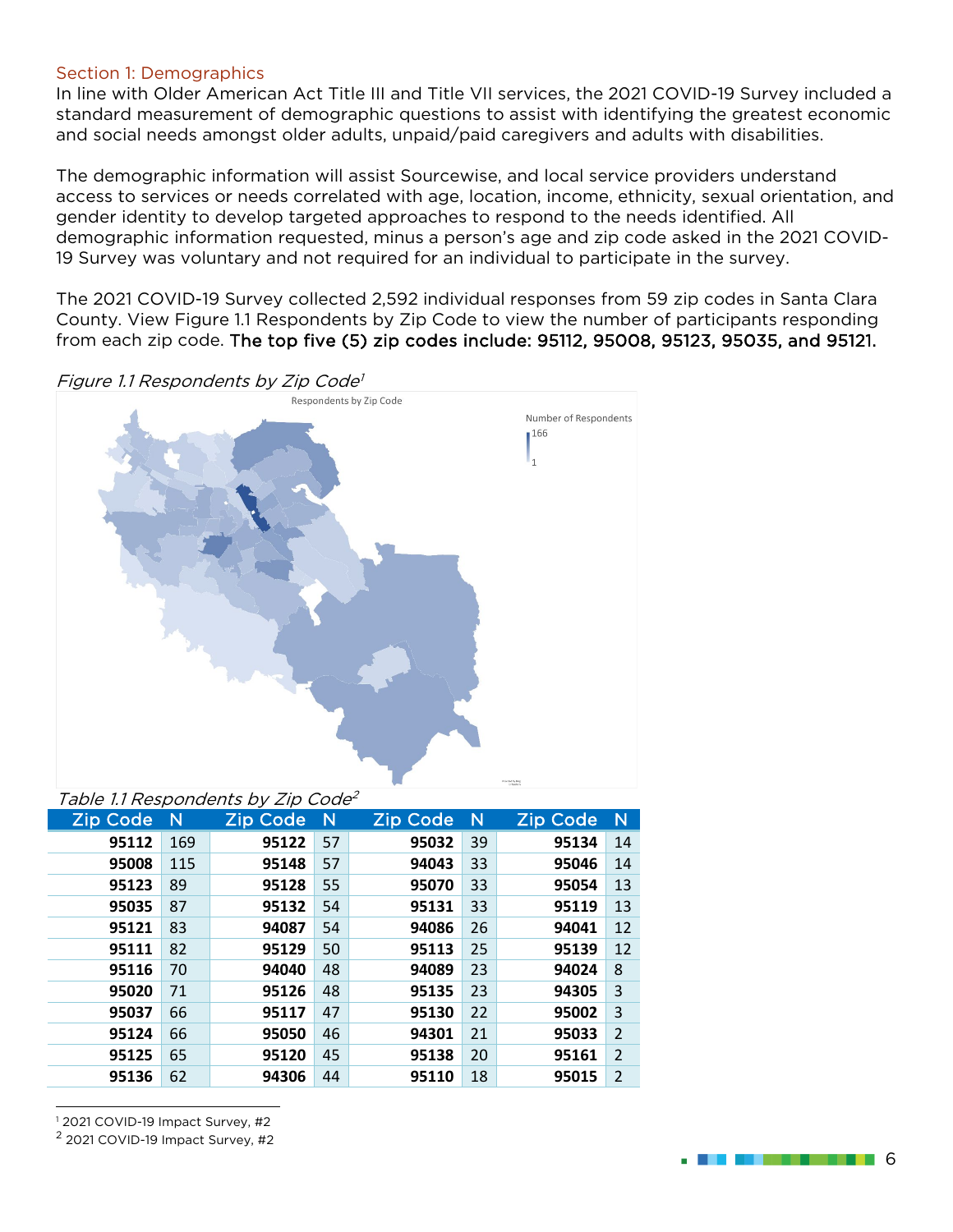| 95051 | - 61 | 94303 | 39 | 94022 | 15  | 95115 |  |
|-------|------|-------|----|-------|-----|-------|--|
| 95127 | -60  | 95133 | 39 | 94085 | -15 | 95158 |  |
| 95014 | -59  | 95118 | 38 | 95030 | -16 |       |  |

At a glance, Table 1.2 Respondents by Age shows the highest number of 2021 COVID-19 Survey responses came from the  $18 - 59$  (27.31%) age group. However, when looking closer at the survey respondent data, the 60 - 74 age groups cumulative total represents 46% of all responses. See Table 1.2.1 Respondents by Age Groups.

#### Table 1.2 Respondents by Age<sup>[3](#page-6-0)</sup>

| Age Group | No. of Respondents | Percent |
|-----------|--------------------|---------|
| $18 - 59$ | 688                | 26.89%  |
| 60-64     | 457                | 17.86%  |
| 65-69     | 399                | 15.59%  |
| 70-74     | 329                | 12.86%  |
| 75-79     | 293                | 11.45%  |
| 80-84     | 181                | 7.07%   |
| $85+$     | 212                | 8.28%   |

#### Table 1.2.1 Respondents by Age Groups<sup>[4](#page-6-1)</sup>

| Age Group | No. of Respondents | Percent |
|-----------|--------------------|---------|
| $18 - 59$ | 686                | 27.31%  |
| 60-74     | 1167               | 46.46%  |
| $75+$     | 659                | 26.80%  |

In terms of ethnicity, the majority of survey respondents identified as White (33.65%) followed by Chinese (16.63%), Vietnamese (15.03%), Hispanic/Latino/a (13.43%) and Japanese (5.58%). Survey respondents had the ability to select multiple ethnicities when completing the online or paper survey thus the totals of Table 1.3 Respondents by Ethnicity does not equal 100%.

Table 1.3 Respondents by Ethnicity<sup>[5](#page-6-2)</sup>

| Ethnicity                     | <b>Frequency</b> | Percent* |
|-------------------------------|------------------|----------|
| American Indian/Alaska Native | 27               | 1.05%    |
| Asian Indian                  | 82               | 3.20%    |
| <b>Black</b>                  | 82               | 3.20%    |
| Cambodian                     | 11               | 0.43%    |
| <b>Chinese</b>                | 426              | 16.63%   |
| Filipino                      | 95               | 3.71%    |
| Guamanian                     | 2                | 0.08%    |
| Hawaiian                      | 7                | 0.27%    |
| <b>Hispanic or Latino</b>     | 344              | 13.43%   |
| Japanese                      | 142              | 5.58%    |
| Korean                        | 31               | 1.21%    |
| Laotian                       |                  | 0.04%    |
| Samoan                        | 2                | 0.08%    |
| Other Pacific Islander        | 9                | 0.35%    |
| <b>Vietnamese</b>             | 385              | 15.03%   |

<span id="page-6-0"></span> $3$  2021 COVID-19 Impact Survey, #1

. **The the second contract of**  $7$ 

<span id="page-6-1"></span><sup>4</sup> 2021 COVID-19 Impact Survey, #1

<span id="page-6-2"></span><sup>5</sup> 2021 COVID-19 Impact Survey, #3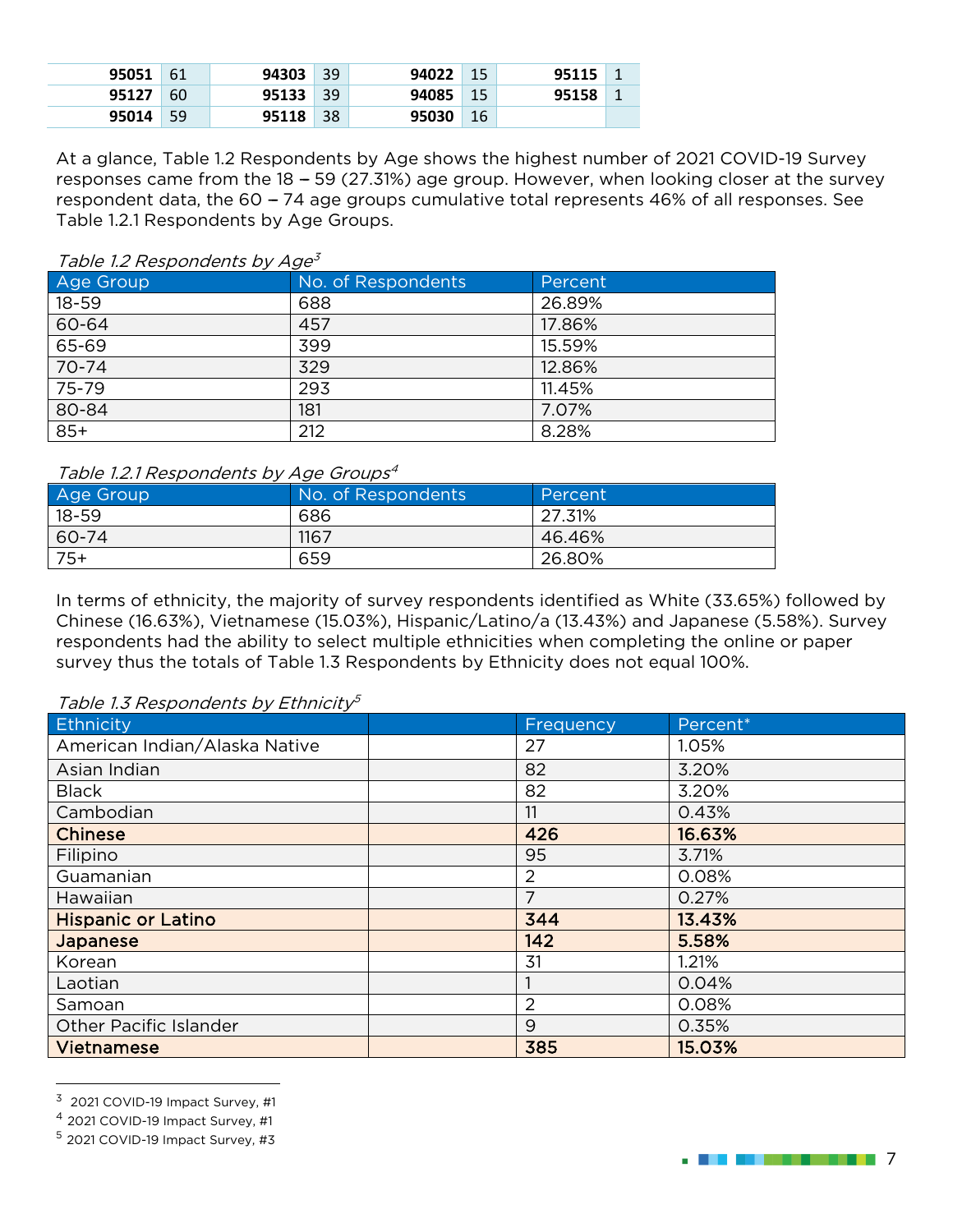| <b>White</b>     | 862 | 33.65% |
|------------------|-----|--------|
| Other            | 99  | 3.86%  |
| Decline to State | 93  | 3.65%  |

\*Note that respondents can select multiple races, the overall percentages therefore add up to more than 100%.

Individuals who participated in the 2021 COVID-19 Survey were asked to identify whether they had a disability including but not limited to physical, developmental, behavioral, emotional, cognitive, and/or sensory impaired. Of the total respondents 634 individuals (25.43%) reported having some type of *disability*. View Table 1.4 Disability by Age Group.

#### Table 1.4 Disability by Age Group<sup>[6](#page-7-0)</sup>

| Age Group | No Disability  | <b>Disability</b> | <b>Total</b> |
|-----------|----------------|-------------------|--------------|
| $18 - 59$ | 540 (80.00%)   | 137 (20.24%)      | 677          |
| 60-64     | 369 (81.28%)   | 85 (18.72%)       | 454          |
| 65-69     | 308 (78.17%)   | 86 (21.83%)       | 394          |
| 70-74     | 240 (76.19%)   | 75 (23.81%)       | 315          |
| 75-79     | 1814(67.67%)   | 92 (33.33%)       | 276          |
| 80-84     | 109 (65.66%)   | 57 (34.34%)       | 166          |
| $85+$     | 98 (50.52%)    | 96 (49.48%)       | 194          |
| Total     | 1,848 (74.64%) | 628 (25.36%)      | 2,476        |

Additionally, the 2021 COVID-19 Survey asked respondents to identify a monthly household income range, after taxes. Although access to Older American Act services is not limited to income eligibility guidelines for those 60 and older and unpaid family caregivers, the survey responses assist with identifying additional support which Sourcewise or other service providers should consider while helping the individual. Of those survey respondents who did respond to the question, the highest number of responses regarding a person's monthly income was between \$900 - \$1,500 (437 survey respondents or 20.14%) and more than 424 individuals preferred not to share their monthly income after taxes.

Table 1.5 Respondent Income Range<sup>[7](#page-7-1)</sup>

| Monthly Income Range  | N   | Percent |
|-----------------------|-----|---------|
| (1) Under \$900       | 264 | 12.17%  |
| $(2)$ \$900-1500      | 437 | 20.14%  |
| $(3)$ \$1500-2500     | 343 | 15.81%  |
| $(4)$ \$2500-3500     | 203 | 9.35%   |
| $(5)$ \$3500-4000     | 134 | 6.18%   |
| (6) Over \$4000       | 365 | 16.82%  |
| Prefer not to respond | 424 | 19.54%  |



<span id="page-7-0"></span> $6$  2021 COVID-19 Impact Survey, #4

<span id="page-7-1"></span> $<sup>7</sup>$  2021 COVID-19 Impact Survey, #11</sup>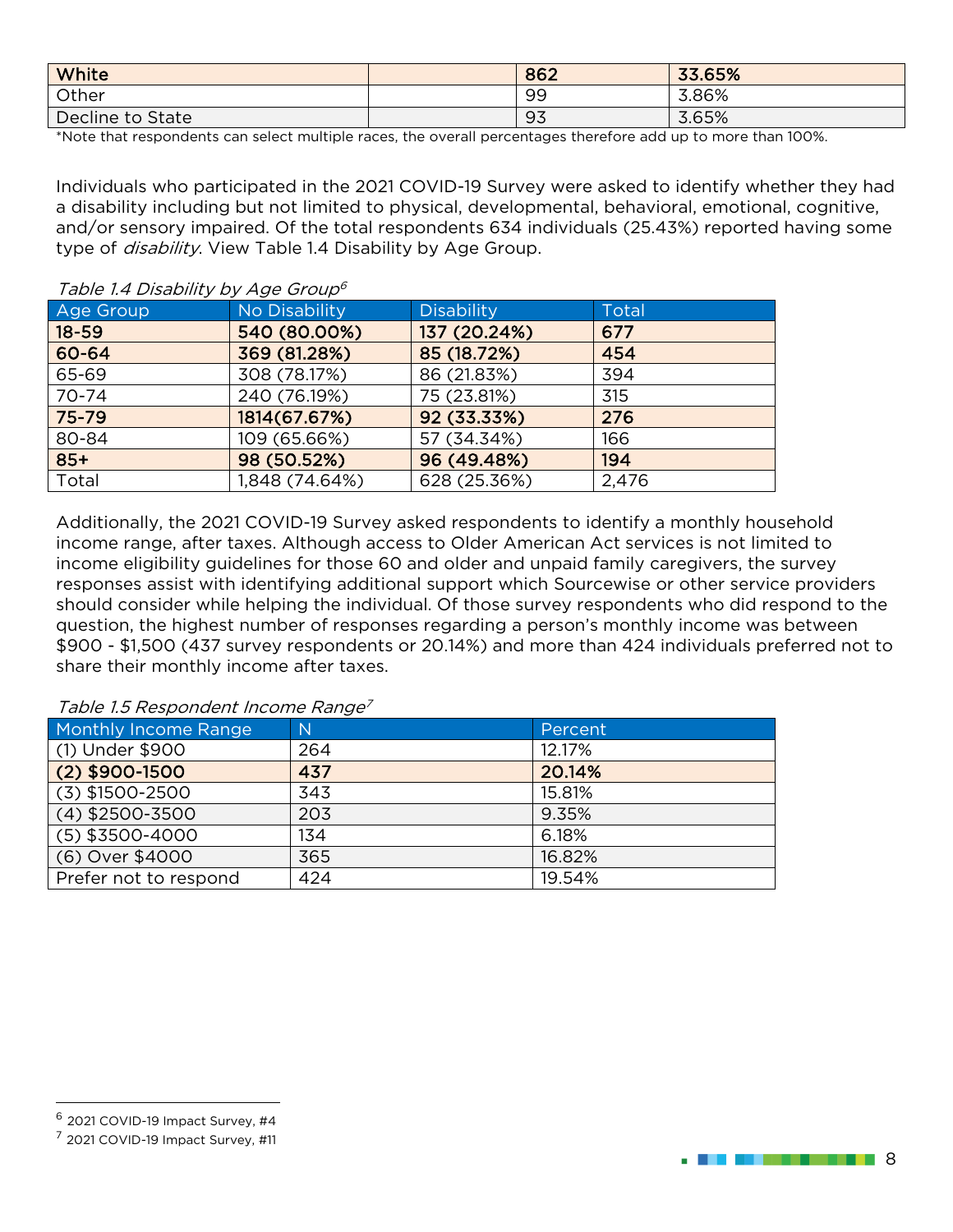Table 1.6 Respondents Gender and Table 1.7 Respondents Sexual Identity outline the sexual orientation and gender identity of survey respondents.

Like the 2020 COVID-19 survey administered, during the 2021 COVID-19 Survey Sourcewise and community partners received an overwhelming response from individuals who identify as females (67%) compared to their male counterparts (31%).

#### Table 1.6 Respondents Gender<sup>[8](#page-8-1)</sup>

| Gender                        | $\mathbb N$ | Percent |
|-------------------------------|-------------|---------|
| Male                          | 639         | 30.87%  |
| Female                        | 1,379       | 66.62%  |
| Genderqueer/Gender non-binary |             | 0.19%   |
| Transgender, female to male   |             | 0.05%   |
| Decline to State              | 47          | 2.27%   |

#### Table 1.7 Respondents Sexual Identitv<sup>[9](#page-8-2)</sup>

| Sexuality               | N     | Percent |
|-------------------------|-------|---------|
| Straight/Heterosexual   | 1,669 | 82.62%  |
| <b>Bisexual</b>         | 34    | 1.68%   |
| Gay/Lesbian/Same-Gender | 26    | 1.29%   |
| Loving                  |       |         |
| Questioning/Unsure      |       | 0.54%   |
| Prefer not to respond   | 280   | 13.86%  |

#### Section 2: Access to Services and Resources

The below data highlights 2021 COVID-19 Survey responses surrounding access to services and resources. Respondents were asked ''In the past 3 months, what challenges have you experienced during the COVID-19 Pandemic?'' The top three (3) challenges with respect to access to services and resources identified by respondents are outlined in Table 2.1 below.

<span id="page-8-0"></span>

| Table 2.1 Number of People Experiencing Challenges in the last 3 months <sup>10*</sup> |  |  |  |
|----------------------------------------------------------------------------------------|--|--|--|
|                                                                                        |  |  |  |

| <b>Challenge</b>                                                                                       | People<br><b>Experienced</b><br>Impact | Percent |
|--------------------------------------------------------------------------------------------------------|----------------------------------------|---------|
| Income loss                                                                                            | 639                                    | 29.05%  |
| Illness or death of a friend or family<br>member from COVID-19                                         | 637                                    | 29.07%  |
| Getting supportive services like in-home<br>care, adult day care/health centers, and<br>senior centers | 599                                    | 27.30%  |
| Loss of residency or home                                                                              | 73                                     | 3.40%   |
| Getting food, medicine and other<br>essential items                                                    | 705                                    | 32.22%  |
| Issues with residential facilities like<br>nursing homes                                               | 130                                    | 6.07%   |
| Isolation from friends, family, or social<br>network*                                                  | 1,266                                  | 55.24%  |

\* Note that respondents can select multiple answers, the overall percentages therefore add up to more than 100%.

**. Bernard Harry 19** 

<span id="page-8-1"></span><sup>8</sup> 2021 COVID-19 Impact Survey, #16

<span id="page-8-2"></span><sup>&</sup>lt;sup>9</sup> 2021 COVID-19 Impact Survey, #17

<span id="page-8-3"></span><sup>&</sup>lt;sup>10</sup> 2021 COVID-19 Impact Survey, #5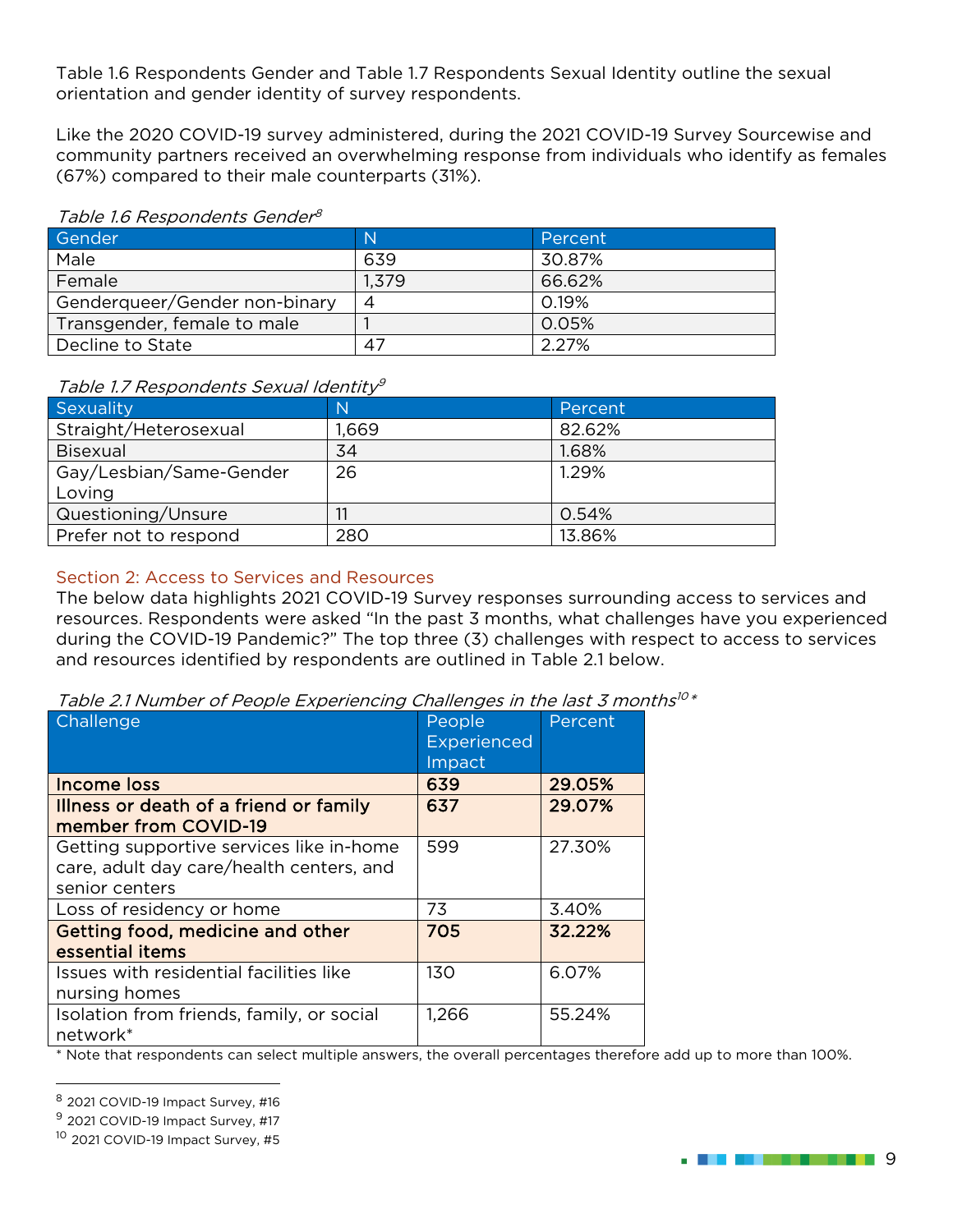Based on the total number of survey responses outlined in Table 2.2 Effects of Limited Transportation due to COVID-19, respondents identified challenges with being able to shop (23.44%); access groceries and food items (21.25%) and/or attend religious/spiritual services (22.17%).

| Limited Access To:              | $\mathsf{N}$ | Percent |
|---------------------------------|--------------|---------|
| <b>Groceries and food items</b> | 444          | 21.25%  |
| Daily meals                     | 327          | 16.05%  |
| Medication                      | 290          | 14.24%  |
| Shopping                        | 481          | 23.44%  |
| <b>Medical Care</b>             | 408          | 19.96%  |
| <b>Religious/Spiritual</b>      | 437          | 22.17%  |
| <b>Services</b>                 |              |         |
| Other                           | 43           | 1.57%   |

<span id="page-9-0"></span>Table 2.2 Effects of Limited Transportation due to COVID-19 [11](#page-9-1)

Note that respondents can select multiple answers, the overall percentages therefore add up to more than 100%

Outlined in Table 2.3 Mean Effect of Limited Transportation due to COVID-19 by Zip Code, survey respondents who reside in zip codes 95113, 95033, 95139, 95117, 95138 experienced the most challenges with respect to accessing services due to lack of transportation listed in Table 2.2.

Table 2.4 Mean Effect of Limited Transportation due to COVID-19 by Age Group showcases on average the 18 - 59 age group experiences less challenges with accessing transportation because of COVID-19 compared to individuals 60 years and older (except for the 80-84 age group). However, these differences are relatively small, and most people on average experienced limited access to about 1 of the services/needs listed in Table 2.2.

Table 2.3 Mean Effect of Limited Transportation due to COVID-19 by Zip Code<sup>[12](#page-9-2)</sup>

| Zip   |      |          |      |
|-------|------|----------|------|
| Code  | Mean | Zip Code | Mean |
| 95113 | 4.11 | 95148    | 0.85 |
| 95033 | 4.00 | 95030    | 0.83 |
| 95139 | 2.86 | 95123    | 0.82 |
| 95117 | 2.37 | 95046    | 0.78 |
| 95138 | 2.25 | 95128    | 0.77 |
| 95130 | 1.82 | 95037    | 0.70 |
| 95112 | 1.74 | 94087    | 0.69 |
| 94041 | 1.70 | 94306    | 0.67 |
| 95131 | 1.68 | 95020    | 0.61 |
| 95050 | 1.51 | 95135    | 0.61 |
| 94040 | 1.48 | 95120    | 0.61 |
| 94085 | 1.31 | 95070    | 0.59 |
| 95132 | 1.27 | 94024    | 0.57 |
| 95111 | 1.27 | 95125    | 0.57 |
| 95122 | 1.21 | 95008    | 0.55 |

Table 2.4 Mean Effect of Limited Transportation  $d\mu$ e to COVID-19 by Age Group<sup>[13](#page-9-3)</sup>

| aac to oo mar to long in order |                            |
|--------------------------------|----------------------------|
| Age Group                      | <b>Mean Limited Access</b> |
|                                | Items                      |
| $18 - 59$                      | 0.94                       |
| 60-64                          | 0.88                       |
| 65-69                          | 1.17                       |
| 70-74                          | 1.19                       |
| 75-79                          | 1.19                       |
| 80-84                          | 0.88                       |
| $85+$                          | 1.20                       |
| All Ages                       | 1.05                       |
|                                |                            |

<span id="page-9-1"></span><sup>11</sup> 2021 COVID-19 Impact Survey, #14

<span id="page-9-2"></span><sup>12</sup> 2021 COVID-19 Impact Survey, #14

<span id="page-9-3"></span><sup>13</sup> 2021 COVID-19 Impact Survey, #14

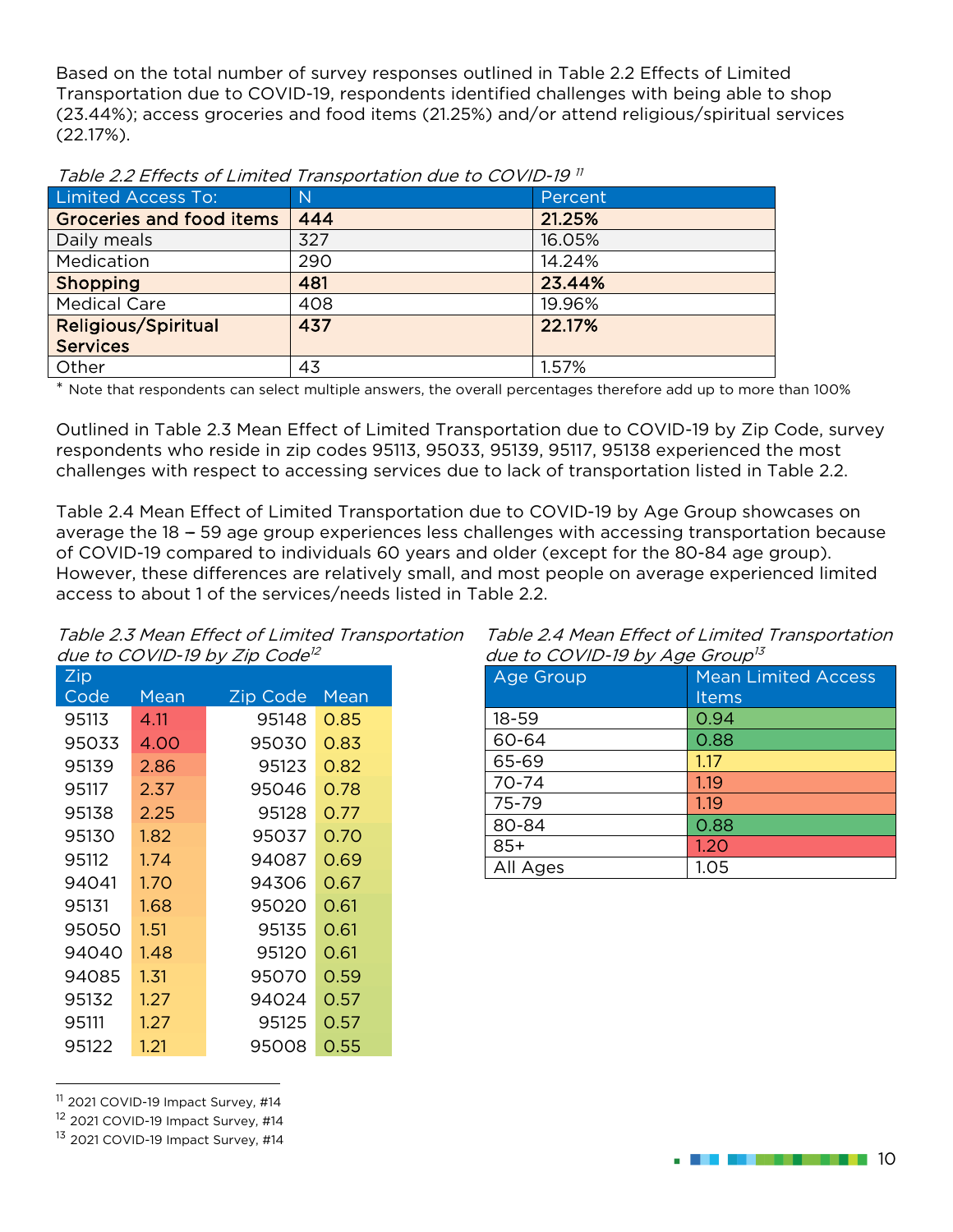| 95136 | 1.14 | 95129 | 0.55 |
|-------|------|-------|------|
| 95035 | 1.07 | 95119 | 0.55 |
| 95121 | 1.07 | 94022 | 0.54 |
| 94303 | 1.07 | 95110 | 0.54 |
| 95014 | 1.07 | 95127 | 0.49 |
| 95116 | 1.04 | 94086 | 0.43 |
| 95133 | 1.04 | 95032 | 0.37 |
| 94043 | 1.00 | 94301 | 0.32 |
| 95115 | 1.00 | 94089 | 0.31 |
| 95051 | 0.98 | 95118 | 0.24 |
| 95126 | 0.92 | 94305 | 0.00 |
| 95124 | 0.86 | 95002 | 0.00 |
| 95054 | 0.86 | 95158 | 0.00 |
| 95134 | 0.85 |       |      |

(Higher mean = more limited access to the items from Table 2.2)

In last 3 months, survey respondents identified services which they had either found very difficult or somewhat difficult to access. The top 5 services which had the highest number of responses included:

- 1. Recreation or physical activities (n=1,059)
- 2. Health services / health care (n=777)
- 3. Household chores (n=648)
- 4. Groceries and food items (n=577)
- 5. Daily meals (n=501)

Table 2.5 Difficulty Accessing Services in the past 3 months<sup>[14](#page-10-0)</sup>

| rapid Elo Birnoalty 7 looddonii y oor riddo in tho paot o mionthic           |                           |                       |                       |
|------------------------------------------------------------------------------|---------------------------|-----------------------|-----------------------|
| Service                                                                      | <b>Somewhat Difficult</b> | <b>Very Difficult</b> | <b>Combined Total</b> |
| <b>Recreational or Physical activities</b>                                   | 711 (35.84%%)             | 348 (17.54%)          | 1,059 (53.38%)        |
| Health services/health care                                                  | 637 (33.21%)              | 140 (7.30%)           | 777 (40.51%)          |
| Help with health insurance                                                   | 329 (17.26%)              | 108 (5.67%)           | 437 (22.93%)          |
| <b>Legal Services</b>                                                        | 207 (10.82%)              | 106 (5.54%)           | 313 (16.36%)          |
| Fraud & financial abuse advocacy                                             | 125 (6.58%)               | 64 (3.37%)            | 189 (9.95%)           |
| Help paying rent                                                             | 231 (12.09%)              | 136 (7.12%)           | 367 (19.21%)          |
| <b>Reporting Abuse</b>                                                       | 70 (3.68%)                | 34 (1.79%)            | 104 (5.47%)           |
| Financial assistance                                                         | 286 (14.87%)              | 123 (6.40%)           | 422 (21.27%)          |
| Home modification                                                            | 253 (12.19%)              | 136 (7.12%)           | 389 (19.31%)          |
| Applying for government benefits<br>(CalFresh or Med-Cal)                    | 255 (13.18%)              | 95 (4.95%)            | 350 (18.13%)          |
| Case management (social worker; or<br>help to coordinate access to services) | 273 (14.22%)              | 119 (6.20%)           | 392 (20.42%)          |
| Help finding employment                                                      | 155 (8.14%)               | 91 (4.78%)            | 246 (12.92%)          |
| <b>Household chores</b>                                                      | 461 (24%)                 | 187 (9.73%)           | 648 (33.73%)          |
| Daily meals                                                                  | 374 (19.58%)              | 127 (6.65%)           | 501 (26.23%)          |
| <b>Groceries and food items</b>                                              | 443(23.28%)               | 134(7.04%)            | 577 (30.32%)          |

\* Note that respondents can select multiple answers, the overall percentages therefore add up to more than 100%



<span id="page-10-0"></span><sup>&</sup>lt;sup>14</sup> 2021 COVID-19 Impact Survey, #15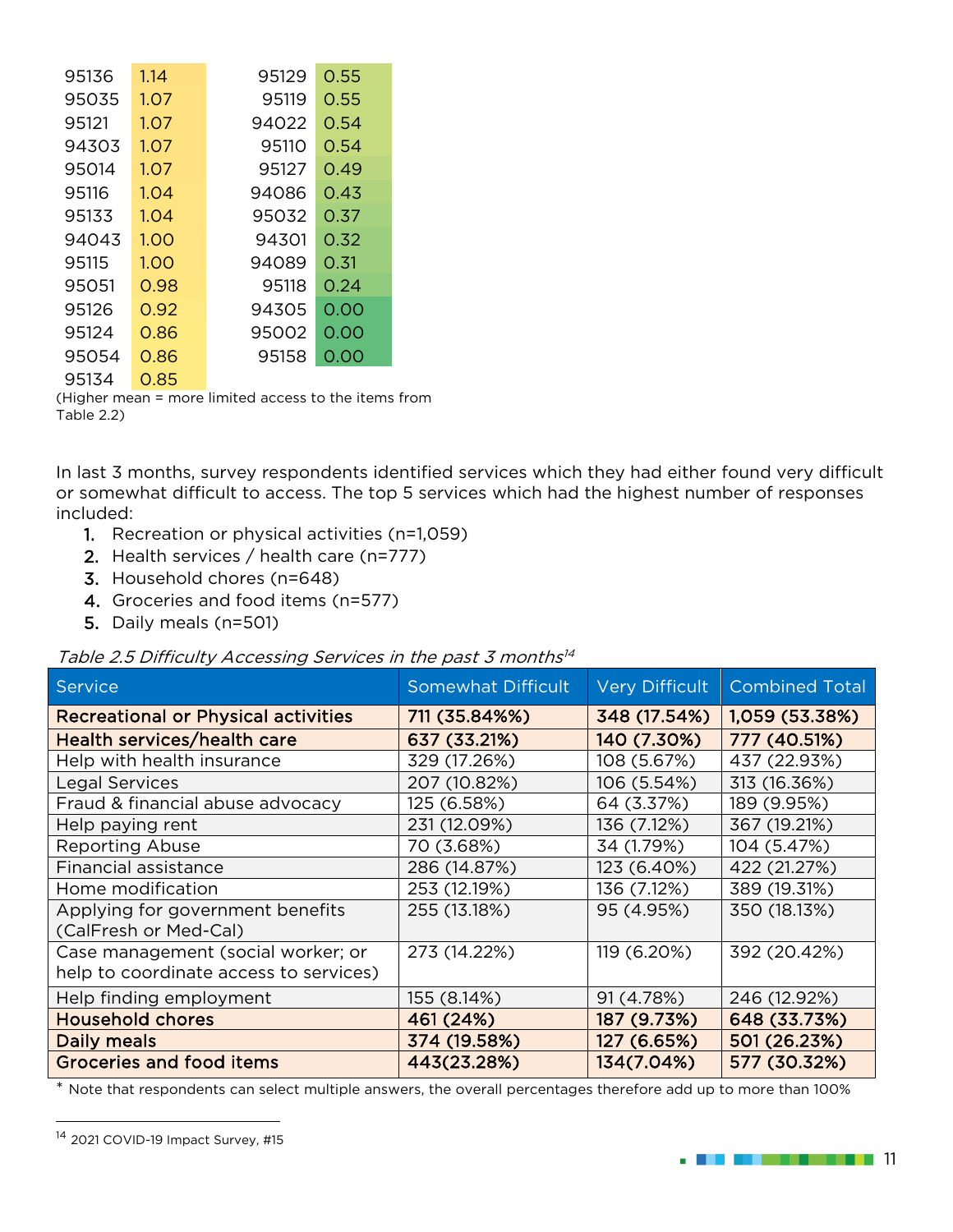Survey respondents from a variety of age groups identified it to be very or somewhat difficult to access the top 5 services with those in the 74+ age range finding it to be very or somewhat challenging to access household chore services, groceries and food items and daily meals. Those survey respondents between the ages of 18 – 59 did not experience as much difficulty (very/somewhat) compared to those who were 60 and older. View Table 2.6 Difficulty (Both Somewhat and Very) Accessing Services by Age Group.

| Age Group | <b>Recreation or</b><br>Physical<br><b>Activities</b> | <b>Health</b><br>Services /<br><b>Health Care</b> | Household<br><b>Chores</b> | Groceries or<br>food items | <b>Daily Meals</b> |
|-----------|-------------------------------------------------------|---------------------------------------------------|----------------------------|----------------------------|--------------------|
| $18 - 59$ | 258 (56.71%)                                          | 186 (41.24%)                                      | 132 (29.47%)               | 134 (30.05%)               | 104 (23.11%)       |
| 60-74     | 502 (51.92%)                                          | 377(40.31%)                                       | 310 (33.54%)               | 265 (28.82 %)              | 229(25.03%)        |
| $75+$     | 295 (53.47%)                                          | 211 (39.65%)                                      | 204 (37.58%)               | 175 (33.07%)               | 165 (30.71%)       |

<span id="page-11-0"></span>Table 2.6 Difficulty (Both Somewhat and Very) Accessing Services by Age Group[15](#page-11-1)

Through the 2021 COVID-19 Survey, participants 75 years and older identified either paying for care privately; in-home supportive services (IHSS) or a family member assisting them with daily tasks. Those survey respondents between the age of 60 – 74 were less likely to have someone to help them. View Table 2.7 and 2.7.1.

Table 2.7 Assistance with Daily Tasks[16](#page-11-2)

| <u>rapic 2.7 hoolotanee with Dany raono</u> |       |         |  |
|---------------------------------------------|-------|---------|--|
| Help with Tasks                             | -N    | Percent |  |
| No, I don't have someone who helps me       | 1,159 | 53.41%  |  |
| Yes, I pay for care though an agency        | 42    | 1.94%   |  |
| Yes, my spouse or family member helps me    | 760   | 35.02%  |  |
| Yes, through In-Home Supportive Services    | 209   | 9.63%   |  |

| of survey respondents<br>that did not have<br>someone helping them. | Breakdown of age range |
|---------------------------------------------------------------------|------------------------|
| $60 - 74$ :<br>$75 +$                                               | 591                    |

18-59: 306

Table 2.7.1 "Yes, My Spouse or Family Member Helps Me" by Age Group<sup>[17](#page-11-3)</sup>

| Age Group | N(%)         |
|-----------|--------------|
| 18-59     | 152 (30.65%) |
| 60-74     | 370 (35.68%) |
| $75+$     | 233 (38.60%) |

At the end of the paper and electronic survey, Sourcewise provided individuals the opportunity to receive information and referrals for services, if needed. Table 2.8 outlines the overall requests from survey respondents for information. Sourcewise Information & Awareness contacted each individual to provide the requested resources based on the respondents preferred contact method.

Table 2.8 Categories of Informational & Resources Requested from Survey Respondents<sup>[18](#page-11-4)</sup>

| Informational Need*                         | N   | Percent |
|---------------------------------------------|-----|---------|
| Meals or groceries                          | 340 | 23.24%  |
| <b>COVID Vaccines or COVID Booster Shot</b> | 271 | 18.52%  |
| Transportation                              | 235 | 16.06%  |
| Caregiver Support & Training                | 257 | 17.57%  |
| None of the above                           | 737 | 50.38%  |

\*Note: respondents could select more than 1 option so total does not equal 100%



<span id="page-11-1"></span><sup>&</sup>lt;sup>15</sup> 2021 COVID-19 Impact Survey, #15

<span id="page-11-2"></span><sup>&</sup>lt;sup>16</sup> 2021 COVID-19 Impact Survey, #13

<span id="page-11-3"></span><sup>&</sup>lt;sup>17</sup> 2021 COVID-19 Impact Survey, #13

<span id="page-11-4"></span><sup>&</sup>lt;sup>18</sup> 2021 COVID-19 Impact Survey, #22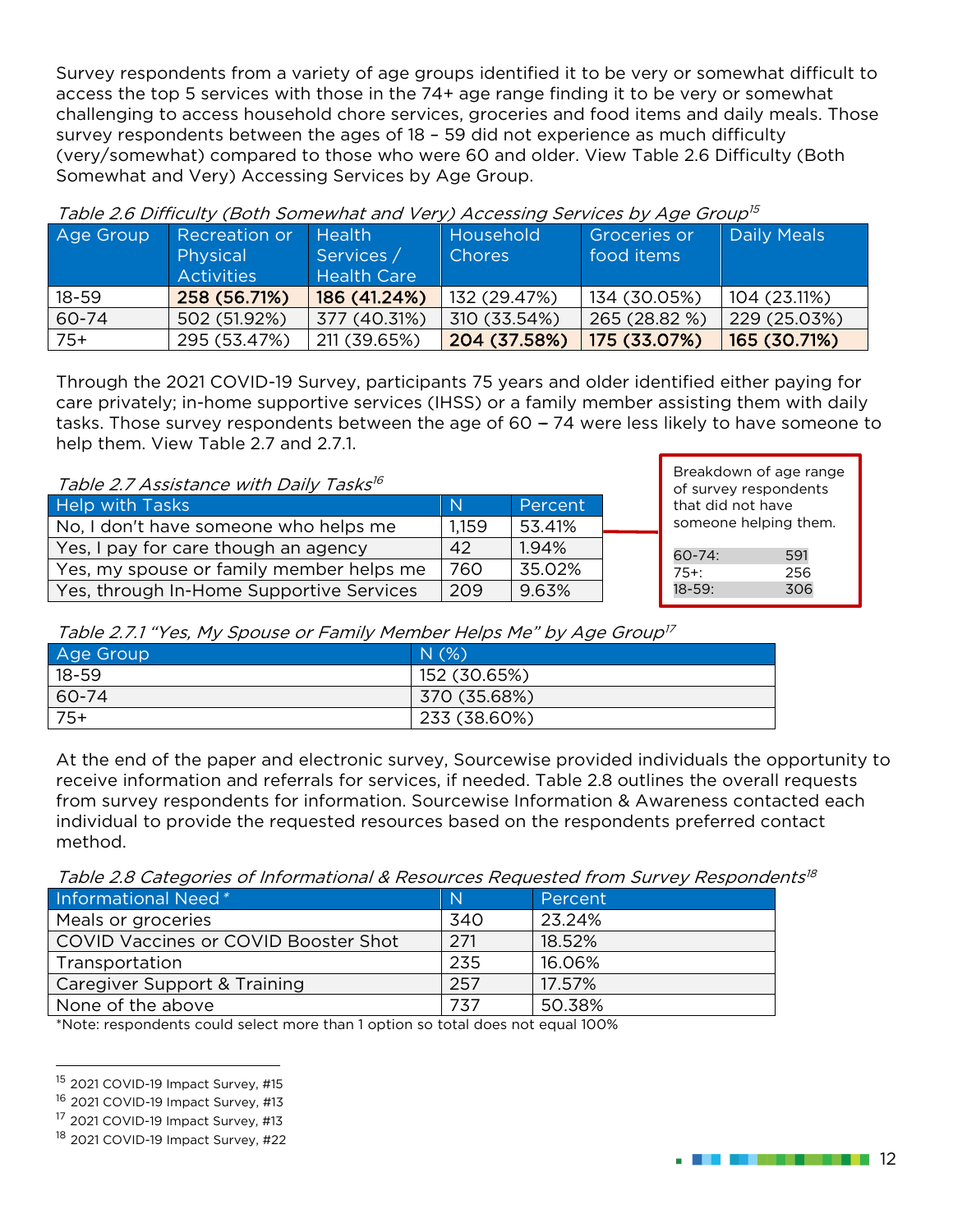The 2021 COVID-19 Survey identified that more than 90% of the survey respondents were fully vaccinated.

<span id="page-12-0"></span>Table 2.9 Vaccination Status<sup>[19](#page-12-2)</sup>

| Vaccination Status      | N     | Percent |
|-------------------------|-------|---------|
| Not vaccinated          | -61   | 1.91%   |
| Partially vaccinated    | 105   | 4.77%   |
| <b>Fully vaccinated</b> | 1.993 | 90.55%  |
| Decline to state        | 42    | 1.91%   |

#### Section 3. Social Isolation & Loneliness

The most commonly reported challenge was isolation from friends, family or social network, with 55.24% (n=1,266) of people reporting experiencing isolation.

Table 3.1 Number of People Experiencing COVID-19 Challenges in the last 3 months\*\*[20](#page-12-3)

| Challenge                                                                                           | People Experienced<br>Impact | Percent |
|-----------------------------------------------------------------------------------------------------|------------------------------|---------|
| Income loss                                                                                         | 639                          | 29.05%  |
| Illness or death of a friend or family member from<br>COVID-19                                      | 637                          | 29.07%  |
| Getting supportive services like in-home care, adult day<br>care/health centers, and senior centers | 599                          | 27.30%  |
| Loss of residency or home                                                                           | 73                           | 3.40%   |
| Getting food, medicine and other essential items                                                    | 705                          | 32.22%  |
| Issues with residential facilities like nursing homes                                               | 17 <sub>O</sub>              | 6.07%   |
| Isolation from friends, family, or social network*                                                  | 1,266                        | 55.24%  |

\*\* Note that respondents can select multiple answers, the overall percentages therefore add up to more than 100%.

#### <span id="page-12-1"></span>Table 3.1.2 Experienced Isolation by Age Group

| Age       | <b>Percent Reporting</b> |
|-----------|--------------------------|
| Group     | Isolation                |
| $18 - 59$ | 57.99%                   |
| 60-64     | 56.10%                   |
| 65-69     | 53.89%                   |
| $70 - 74$ | 59.67%                   |
| 75-79     | 54.24%                   |
| 80-84     | 47.77%                   |
| $85+$     | 48.66%                   |



<span id="page-12-3"></span><span id="page-12-2"></span><sup>19</sup> 2021 COVID-19 Impact Survey, #12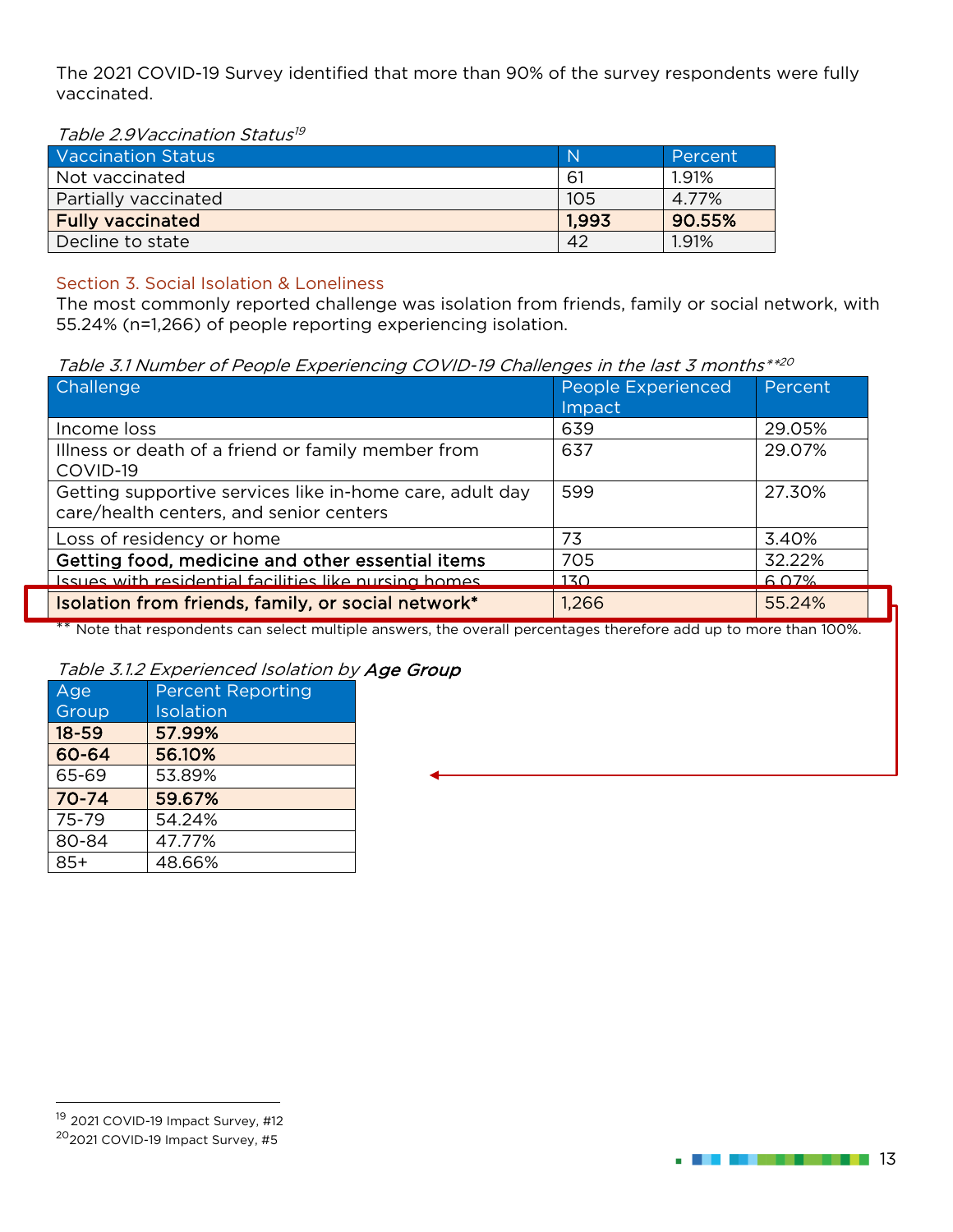The experience of isolation in the past 3 months is reported by a larger percentage of respondents between the ages of  $70 - 74$  (59.67%). (see Table 3.1.2).

Table 3.2 Negative Emotional Experiences in the Past 3 Months indicates that more than 50 - 60% of all survey respondents experience any of the negative emotional experiences sometimes or frequently. The top three (3) negative emotional experiences felt in the last three (3) months was less motivated to perform daily tasks (n=1,442); unable to sleep, restless (insomnia), or sleeping more than usual (n=1,346); and feeling emotional exhausted or overwhelmed (n=1,297).

| Table 3.2 Negative Emotional Experiences in the Past 3 Months <sup>24</sup> |              |              |                |  |
|-----------------------------------------------------------------------------|--------------|--------------|----------------|--|
| <b>Experience</b>                                                           | <b>Yes</b>   | Sometimes    | Total          |  |
| Less motivated to perform daily tasks                                       | 759 (35.77%) | 683 (32.19%) | 1,442(67.96%)  |  |
| Unable to sleep, restless (insomnia), or sleeping                           | 779 (37.01%) | 567 (26.94%) | 1,346 (63.95%) |  |
| more than usual                                                             |              |              |                |  |
| Changes in appetite (eating more or less than                               | 593 (28.44%) | 465 (22.30%) | 1,058 (50.74%) |  |
| usual)                                                                      |              |              |                |  |
| Lonely or easily saddened                                                   | 641 (30.38%) | 566 (26.82%) | 1,207 (57.20%) |  |
| More irritable                                                              | 543 (26.41%) | 536 (25.66%) | 1,079 (52.07%) |  |
| Feeling emotionally exhausted or overwhelmed                                | 678 (32.09%) | 619 (29.29%) | 1,297(61.38%)  |  |

Table 3.2 Negative Emotional Experiences in the Past 3 Months\*[21](#page-13-1)

\*Note that respondents can select multiple answers, the overall percentages therefore add up to more than 100%.

The 2021 COVID-19 Survey included a slider scale to further understand respondents' satisfaction with their daily social interaction and connections. A scale of  $1 =$  not satisfied and  $10 =$  very satisfied was used. Of those who responded 898 (42.02%) selected 5 or less to describe their satisfaction and 1,214 (56.81%) used 6 or higher to describe their satisfaction with their daily social connectedness and interactions. The highest selected number on the scale was 5 which would determine that those 452 (21.15%) individuals are neither satisfied nor unsatisfied with their daily social interactions.

<span id="page-13-0"></span>Table 3.3 Satisfaction with Social Connectedness and Interaction by Survey Participants (1 = not satisfied,  $10 = \text{very satisfied}$ )<sup>[22](#page-13-2)</sup>

| Satisfaction Level | $\overline{\phantom{a}}$<br>N | Percent |
|--------------------|-------------------------------|---------|
| $O^*$              | 25                            | 1.17%   |
|                    | 94                            | 4.40%   |
| $\overline{2}$     | 85                            | 3.98%   |
| 3                  | 128                           | 5.99%   |
| $\overline{4}$     | 139                           | 6.50%   |
| 5                  | 452                           | 21.15%  |
| 6                  | 209                           | 9.78%   |
| 7                  | 305                           | 14.27%  |
| 8                  | 301                           | 14.09%  |
| 9                  | 137                           | 6.41%   |
| 10                 | 262                           | 12.26%  |

\*Did not respond to the survey question, recorded response is zero (0).



<span id="page-13-1"></span><sup>21</sup> 2021 COVID-19 Impact Survey, #10

<span id="page-13-2"></span><sup>22</sup> 2021 COVID-19 Impact Survey, #9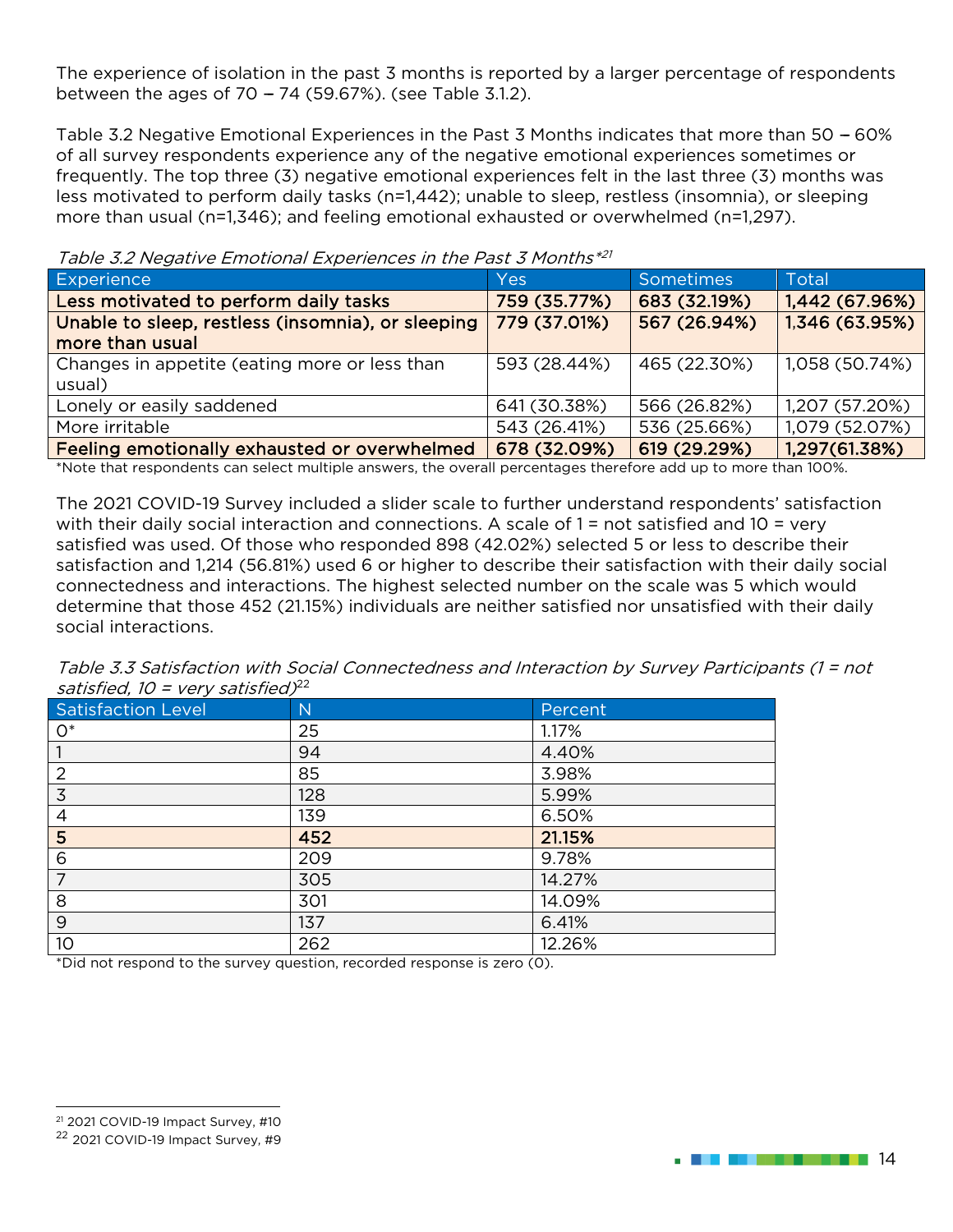#### Section 4. Digital Divide and Inclusion

The 2021 COVID-19 Survey measured consistent and reliable access to technology devices, access to internet, locations which individuals may seek out to access internet, and if a person did not have access to a technology device what were the reasons. Based on the data collected more than 81% of individuals have a smartphone. View Table 4.1.

| Technology             | $\mathbb N$ | Percent |
|------------------------|-------------|---------|
| Smartphone             | 1.962       | 81.72%  |
| <b>Tablet</b>          | 958         | 39.90%  |
| <b>Laptop Computer</b> | 994         | 41.40%  |
| Desktop Computer       | 696         | 28.99%  |
| Smart Speaker          | 432         | 17.99%  |
| <b>None</b>            | 200         | 8.33    |

#### <span id="page-14-0"></span>Table 4.1 Overall Access by Type of Technology<sup>[23](#page-14-2)</sup>

Of the 200 survey respondents that identified they did not have consistent access to a working technology device, the highest reported age category was individuals 85 years or older. View Table 4.1 & Table 4.1.1.

Table 4.1.1 Type of Technology Accessible by Age Group<sup>[24](#page-14-3)</sup>

| <b>Tech</b><br><b>Type</b><br>Age | Smart<br>phone | iPad/Tablet | Laptop<br>Computer | <b>Desktop</b><br>Computer | <b>Smart Speaker</b><br>(Amazon)<br>Alexa or<br>Google Home<br><b>Smart Speaker</b> | <b>None</b> | Total |
|-----------------------------------|----------------|-------------|--------------------|----------------------------|-------------------------------------------------------------------------------------|-------------|-------|
| 60-64                             | 373            | 161         | 194                | 139                        | 69                                                                                  | 22          | 427   |
| 65-69                             | 312            | 168         | 157                | 100                        | 65                                                                                  | 20          | 378   |
| $70 - 74$                         | 254            | 140         | 141                | 98                         | 76                                                                                  | 24          | 315   |
| 75-79                             | 218            | 121         | 113                | 84                         | 62                                                                                  | 28          | 284   |
| 80-84                             | 119            | 67          | 51                 | 57                         | 25                                                                                  | 29          | 172   |
| $85+$                             | 128            | 62          | 44                 | 66                         | 27                                                                                  | 51          | 204   |
| $18 - 59$                         | 548            | 234         | 288                | 149                        | 107                                                                                 | 24          | 605   |
| <b>Total</b>                      | 1952           | 953         | 988                | 693                        | 431                                                                                 | 198         | 2385  |

\*Note that respondents can select multiple answers, the overall percentages therefore add up to more than 100%.

The top reasons for not having access to a technology device or internet was because survey respondents did not know how to use it or could not afford it. View Table 4.2.

<span id="page-14-1"></span>Table 4.2 Respondents with No Access to Technology Reasons [25](#page-14-4)

| Reason                                   | $\mathbb N$ | Percent |
|------------------------------------------|-------------|---------|
| Don't want it                            | 37          | 23.27%  |
| Don't know how to use it                 | 62          | 38.99%  |
| Don't have anyone who can help me use it | 35          | 22.01%  |
| Fear of scams or privacy concerns        | 33          | 20.75%  |
| Can't afford it                          | 61          | 38.36%  |



<span id="page-14-2"></span><sup>23</sup> 2021 COVID-19 Impact Survey, #6

<span id="page-14-3"></span><sup>24</sup> 2021 COVID-19 Impact Survey, #6

<span id="page-14-4"></span><sup>25</sup> 2021 COVID-19 Impact Survey, #7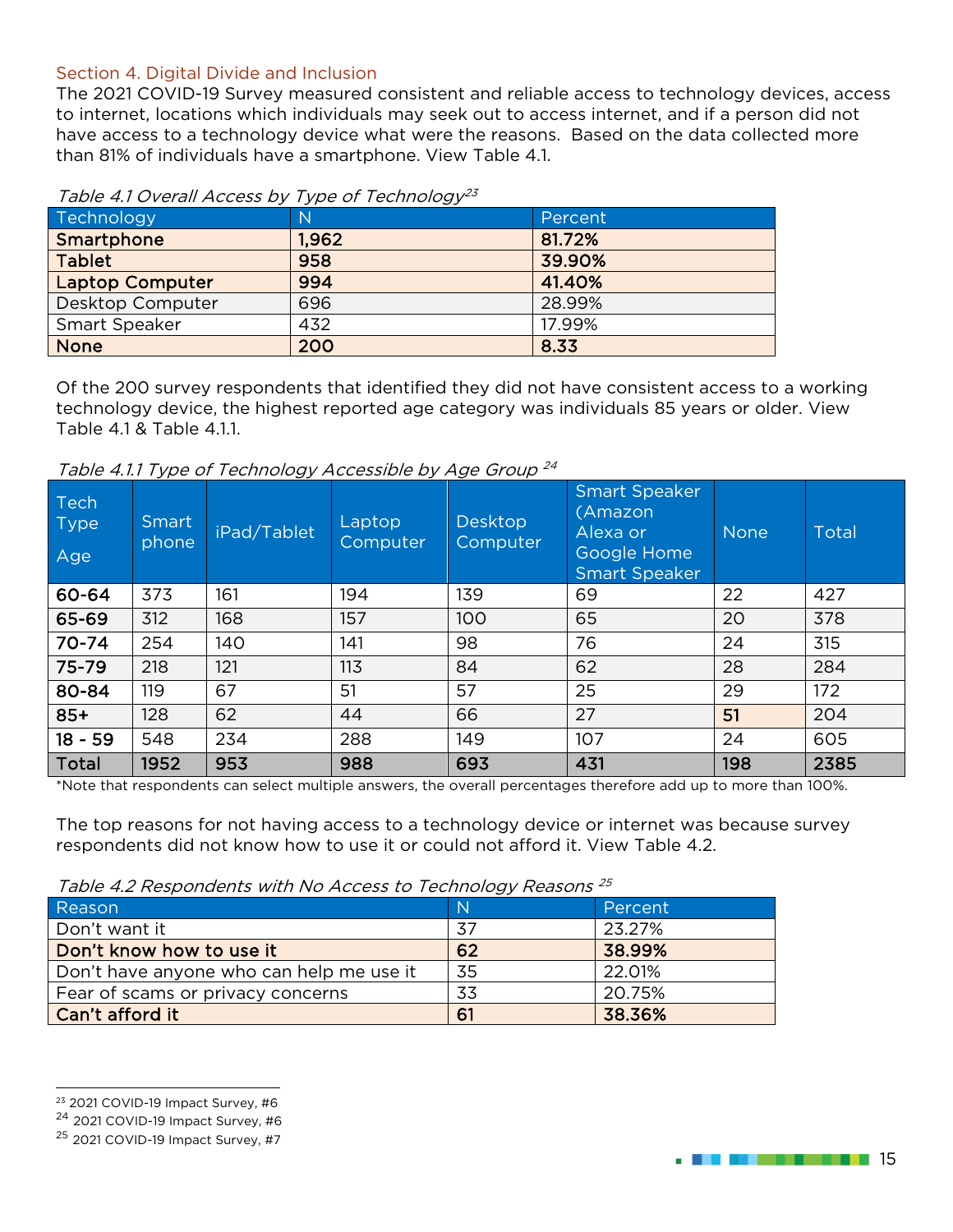Table 4.2.1 Reasons for Not Having Technology by Age Group

| Age Group    | Don't Want<br>It | Don't Know<br>How to Use | Don't Have<br>Anyone to<br>Help | Fear of<br>Scams /<br>Privacy | Can't Afford<br>lit |
|--------------|------------------|--------------------------|---------------------------------|-------------------------------|---------------------|
| $18 - 59$    |                  |                          |                                 |                               | 12                  |
| 60-74        | 13               | 16                       |                                 | 14                            | 19                  |
| $75+$        | 18               | 42                       | 22                              |                               | 30                  |
| <b>TOTAL</b> | 36               | 61                       | 35                              | 33                            | 61                  |

More than 326 (15.1%) of survey respondents identified that they either do not have access to the internet at home or access free wi-fi at a location like coffee shop, community center or library. View Table 4.3.

<span id="page-15-0"></span>Table 4.3 How do Survey Respondents Access to the Internet  $2^6$ 

| <b>Access Selection*</b>                   | N     | Percent |
|--------------------------------------------|-------|---------|
| I pay for a broadband internet connection  | 1,696 | 78.59%  |
| (like through Comcast/Xfinity or AT&T)     |       |         |
| Through my smartphone/mobile data plan     | 932   | 43.19%  |
| Location with free wi-fi like coffee shop, | 182   | 8.43%   |
| community center or library                |       |         |
| I do not have access to the internet at    | 144   | 6.67%   |
| home                                       |       |         |

\*Note: respondents could select more than 1 option so total does not equal 100%

#### Section 5. Caregiver Support

The 2021 COVID-19 Survey solicited to understand the diverse and evolving needs of paid and unpaid caregivers in Santa Clara County. Questions within the survey aimed to understand the stress-level of caregivers and needs relevant to accessing supportive programming and services in Santa Clara County specifically for caregivers.

Almost 50% of all survey respondents identified as a paid or unpaid caregiver. View Table 5.1. Nearly 75% of all unpaid caregivers who responded were 70 years and older. View Table 5.2.

#### <span id="page-15-1"></span>Table 5.1 Caregiver Status<sup>[27](#page-15-3)</sup>

| <b>Caregiver Status</b> | N    | Percent |
|-------------------------|------|---------|
| Not a caregiver         | 959  | 51.23%  |
| Unpaid caregiver        | 286  | 15.28%  |
| Paid caregiver          | -627 | 33.49%  |

#### Table 5.2 Caregiver Status by Age Group[28](#page-15-4)

| Age       | Not a caregiver | Unpaid caregiver | Paid caregiver |
|-----------|-----------------|------------------|----------------|
| $18 - 59$ | 120 (26.85%)    | 61 (13.65%)      | 266 (59.51%)   |
| 60-64     | 133 (39.12%)    | 46 (13.53%)      | 161 (47.35%)   |
| 65-69     | 155 (49.84%)    | 46 (14.79%)      | 110 (35.37%)   |
| $70 - 74$ | 177 (67.82%)    | 41 (15.71%)      | 43 (16.48%)    |
| 75-79     | 164 (73.87%)    | 34 (15.32%)      | 24 (10.81%)    |
| 80-84     | 102 (77.27%)    | 18 (13.64%)      | 12 (9.09%)     |
| $85+$     | 99 (68.28%)     | 39 (26.90%)      | 7(4.83%)       |

<span id="page-15-2"></span><sup>26</sup> 2021 COVID-19 Impact Survey, #8

<span id="page-15-3"></span><sup>27</sup> 2021 COVID-19 Impact Survey, #19

<span id="page-15-4"></span><sup>28</sup> 2021 COVID-19 Impact Survey, #19

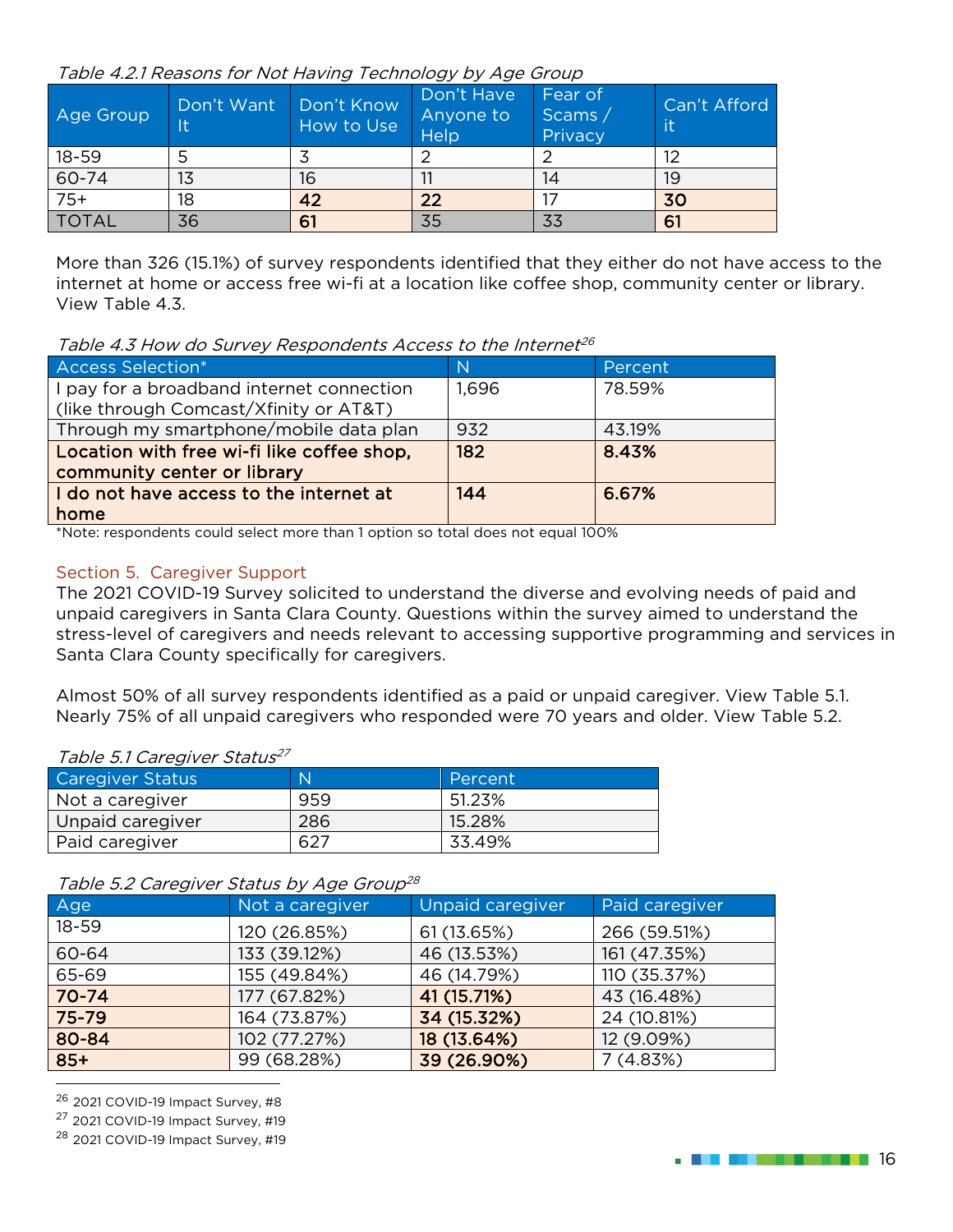As shown in Table 5.3 Caregivers Stress Level, the highest selected number describing both caregivers who are paid and unpaid stress level was 7 (n=149).

|                     | .            |         |
|---------------------|--------------|---------|
| <b>Stress Level</b> | $\mathsf{N}$ | Percent |
| $O^{**}$            | 31           | 3.63%   |
|                     | 50           | 5.85%   |
| $\overline{2}$      | 39           | 4.57%   |
| $\overline{3}$      | 46           | 5.39%   |
| $\overline{4}$      | 33           | 3.86%   |
| 5                   | 147          | 17.21%  |
| 6                   | 58           | 6.79%   |
| $\sqrt{7}$          | 149          | 17.45%  |
| 8                   | 132          | 15.46%  |
| 9                   | 69           | 8.08%   |
| 10                  | 100          | 11.71%  |

<span id="page-16-0"></span>Table 5.3 Caregivers\* Stress Level (1 = no stress, 10 = very high stress)<sup>[29](#page-16-1)</sup>)

\*Includes paid and not paid caregivers\*

\*Did not respond to the survey question, recorded response is zero (0).

Table 5.3.1 Unpaid Caregiver Stress Level shows the highest selected number describing caregivers stress level was respectively 7 (n=46).

| <i>Table 5.5.1 UIIpalu Caregiver Stress Level</i> (1 – 110 Stress, 10 – very High Stress <i>)</i> |    |         |  |
|---------------------------------------------------------------------------------------------------|----|---------|--|
| <b>Stress Level</b>                                                                               | N  | Percent |  |
| $O^*$                                                                                             | 3  | 1.17%   |  |
|                                                                                                   | 10 | 3.89%   |  |
| 2                                                                                                 | 6  | 2.33%   |  |
| $\overline{3}$                                                                                    | 14 | 5.45%   |  |
| 4                                                                                                 | 3  | 1.17%   |  |
| 5                                                                                                 | 44 | 17.12%  |  |
| 6                                                                                                 | 20 | 7.78%   |  |
| $\overline{7}$                                                                                    | 46 | 17.90%  |  |
| 8                                                                                                 | 39 | 15.18%  |  |
| 9                                                                                                 | 33 | 12.84%  |  |
| 10                                                                                                | 39 | 15.18%  |  |

Table 5.3.1 Unpaid Caregiver Stress Level (1 = no stress, 10 = very high stress)<sup>30</sup>

\*Did not respond to the survey question, recorded response is zero (0).



<span id="page-16-2"></span><span id="page-16-1"></span><sup>29</sup> 2021 COVID-19 Impact Survey, #20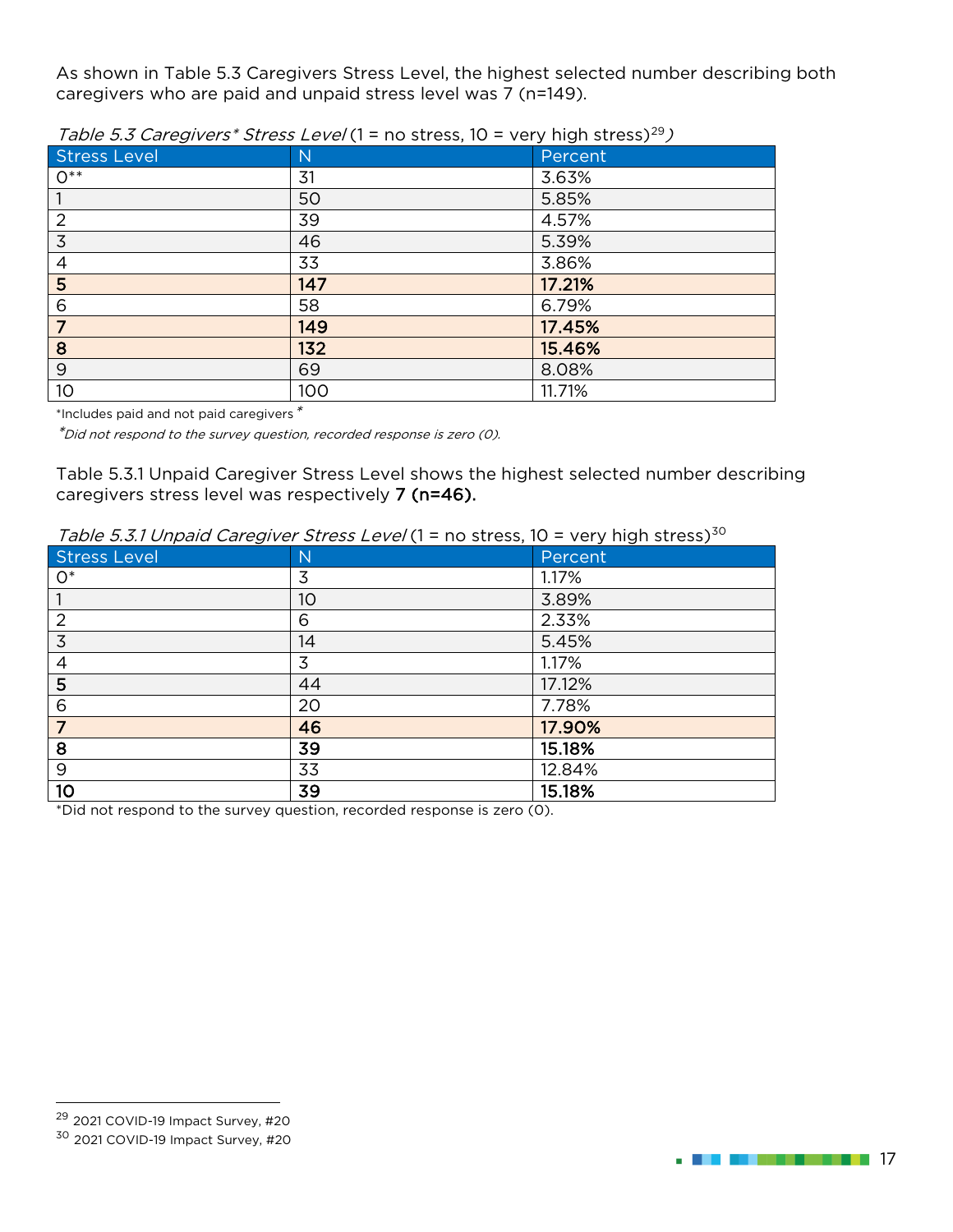Unpaid caregivers reported higher levels of isolation in all three age groups. Paid caregivers reported the lowest levels of isolation in all three groups. Vie Table 5.4 for details.

| Age Group | <b>Caregiver Status</b> | $\overline{N}$ | Percent |
|-----------|-------------------------|----------------|---------|
| $18 - 59$ | Not a caregiver         | 67             | 58.26%  |
|           | <b>Unpaid caregiver</b> | 42             | 70.00%  |
|           | Paid Caregiver          | 150            | 58.14%  |
| 60-74     | Not a caregiver         | 251            | 57.83%  |
|           | <b>Unpaid caregiver</b> | 97             | 76.38%  |
|           | Paid Caregiver          | 149            | 48.85%  |
| $75+$     | Not a caregiver         | 177            | 54.13%  |
|           | <b>Unpaid caregiver</b> | 48             | 60.00%  |
|           | Paid Caregiver          | 16             | 38.10%  |

<span id="page-17-0"></span>Table 5.4 Experienced Isolation by **Age Group** and **Caregiver Status<sup>[31](#page-17-2)</sup>** 

Unpaid caregivers are the least satisfied with their daily social interaction (5.67/10) followed by non-caregivers (6.20/10) and paid caregivers (6.25/10). View Table 5.5.

Table 5.5 Average Satisfaction with Daily Social Interaction and Connection by Caregiver Status<sup>[32](#page-17-3)</sup>

| Caregiver       | Mean Satisfaction Score |
|-----------------|-------------------------|
| Not a caregiver | 6.20                    |
| <b>Unpaid</b>   | 5.67                    |
| Paid            | 6.25                    |

Paid and unpaid caregiver's identified needs ranging from moderate (31%) too high (61%) in every category including training, in-home care, respite, and caregiver supportive services. View Table 5.6 Caregiver Support Needs. The top 4 support needs identified by caregivers (including paid and not paid. Which are:

- 1. Finding time for yourself (61.65%)
- 2. Balancing work and family responsibilities (51.06%)
- 3. Easy activities you can do with the person you care for (47.99%)
- 4. A short-term break from caregiving (47.72%)

#### <span id="page-17-1"></span>Table 5.6 Caregiver Support Needs<sup>[33](#page-17-4)</sup>

| Category of Help Needed*                                | N   | Percent |
|---------------------------------------------------------|-----|---------|
| Online education or classes on caregiving               | 255 | 30.14%  |
| In-home care provider                                   | 309 | 36.57%  |
| A short-term break from caregiving                      | 408 | 47.72%  |
| Easy activities you can do with the person you care for | 406 | 47.99%  |
| <b>Balancing work and family responsibilities</b>       | 433 | 51.06%  |
| <b>Finding time for yourself</b>                        | 532 | 61.65%  |
| Access to Personal Protective Equipment (PPE) and       | 274 | 32.46%  |
| supplies                                                |     |         |

\*Note: respondents could select more than 1 option so total does not equal 100%



<span id="page-17-2"></span><sup>&</sup>lt;sup>31</sup> 2021 COVID-19 Impact Survey, #5

<span id="page-17-3"></span><sup>32</sup> 2021 COVID-19 Impact Survey, #9

<span id="page-17-4"></span><sup>33 2021</sup> COVID-19 Impact Survey, #21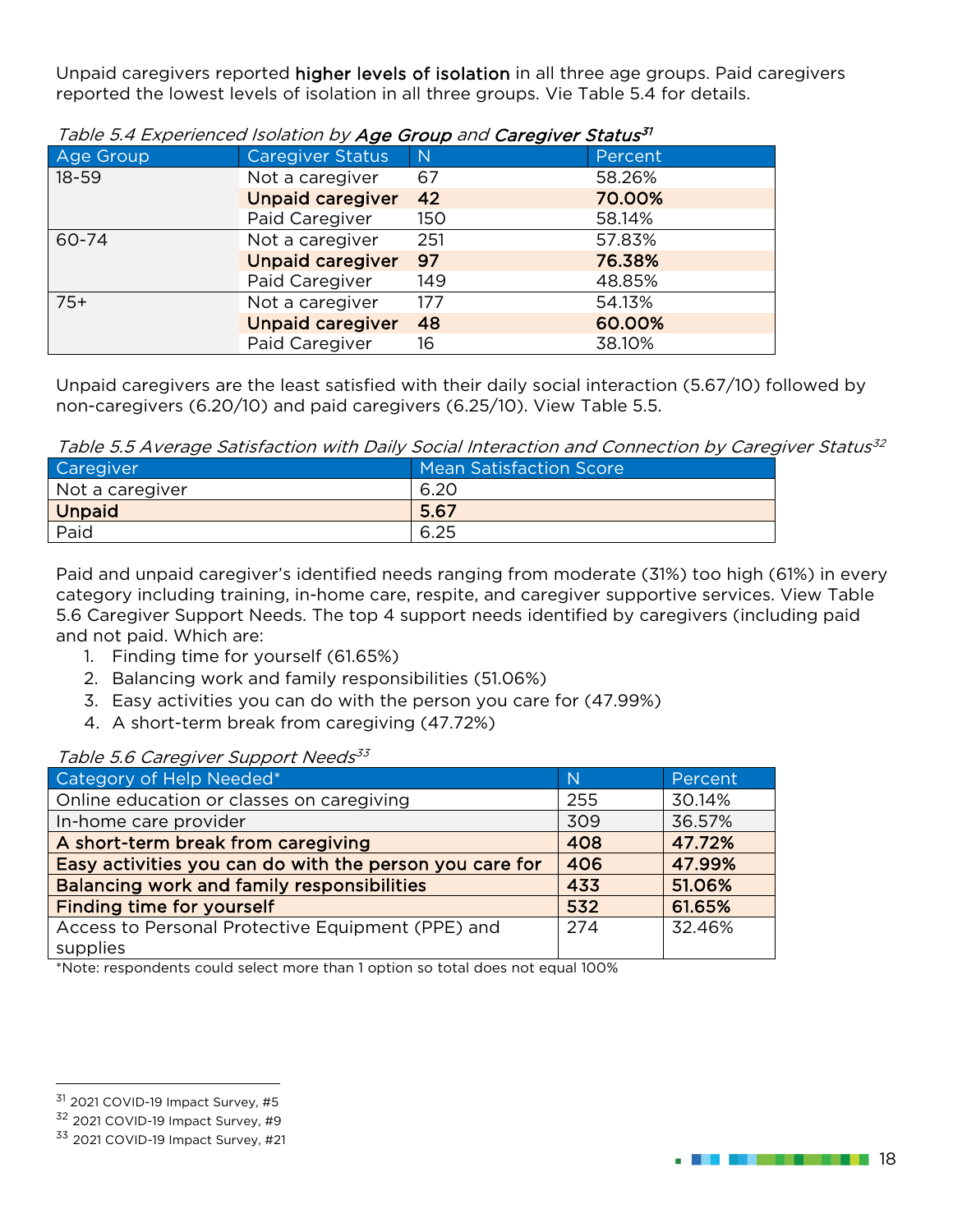When breaking down the support needs a caregiver identified, unpaid caregivers responses are higher in 6 out of 7 categories of support needs. While paid caregivers responded most to finding ways to balance work and family responsibilities. View Table 5.7.

<span id="page-18-0"></span>

|  |  |  | Table 5.7 Caregiver Top Support Needs by Age and Caregiver Status <sup>34</sup> |
|--|--|--|---------------------------------------------------------------------------------|
|--|--|--|---------------------------------------------------------------------------------|

| <b>Support Need</b>                                           | <b>Caregiver Status</b> |              |
|---------------------------------------------------------------|-------------------------|--------------|
|                                                               | Unpaid                  | Paid         |
| Online education or classes on caregiving                     | 86 (34.86%)             | 166 (28.87%) |
| In-home care provider                                         | 128 (50.39%)            | 175 (30.86%) |
| A short-term break from caregiving                            | 164<br>(64.06%)         | 242 (41.87%) |
| Finding time for yourself                                     | 171 (66.28%)            | 355 (61%)    |
| Balancing work and family responsibilities                    | 127 (51.21%)            | 300 (51.99%) |
| Easy activities you can do with the person you care<br>for    | 123 (49%)               | 276 (48.71%) |
| Access to Personal Protective Equipment (PPE) and<br>supplies | 60 (24.29%)             | 203 (35.68%) |



<span id="page-18-1"></span><sup>34</sup> 2021 COVID-19 Impact Survey, #21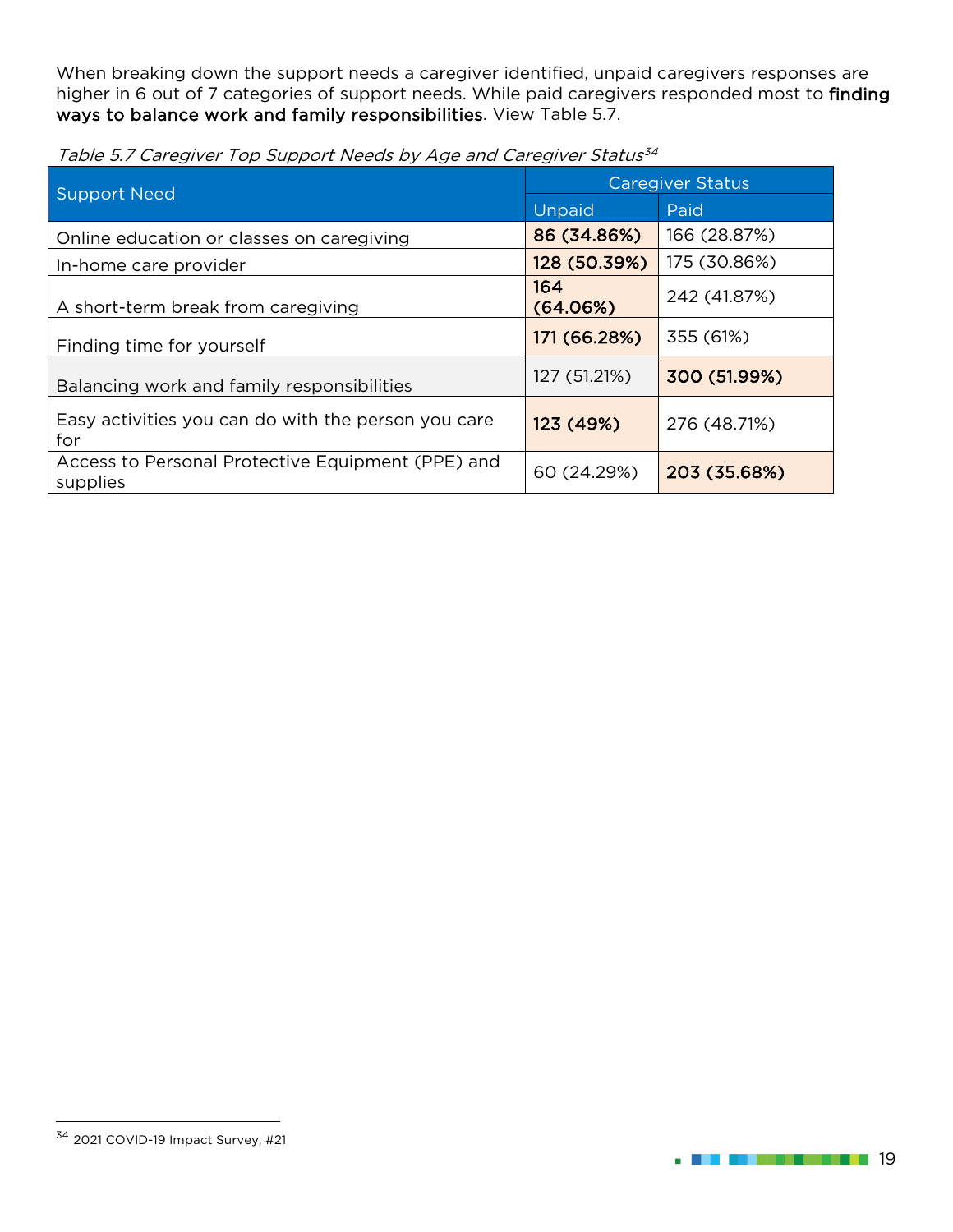# <span id="page-19-0"></span>Q1 Which of the following age categories best describe you?



| <b>ANSWER CHOICES</b> | <b>RESPONSES</b> |  |
|-----------------------|------------------|--|
| 60-64                 | 17.86%<br>457    |  |
| 65-69                 | 399<br>15.59%    |  |
| 70-74                 | 329<br>12.86%    |  |
| 75-79                 | 293<br>11.45%    |  |
| 80-84                 | 7.07%<br>181     |  |
| $85+$                 | 212<br>8.28%     |  |
| $18 - 59$             | 26.89%<br>688    |  |
| <b>TOTAL</b>          | 2,559            |  |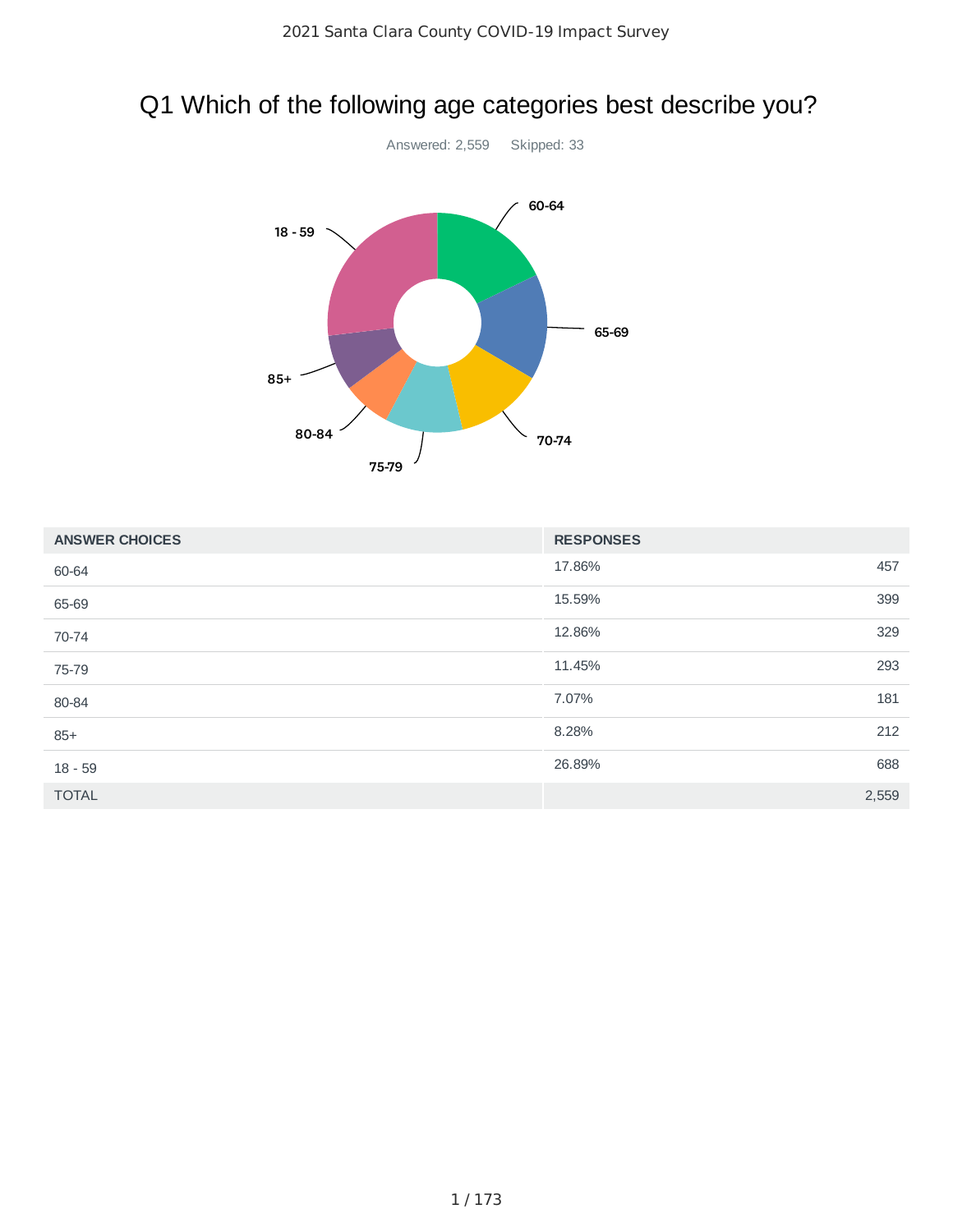

Q2 What is your zip code?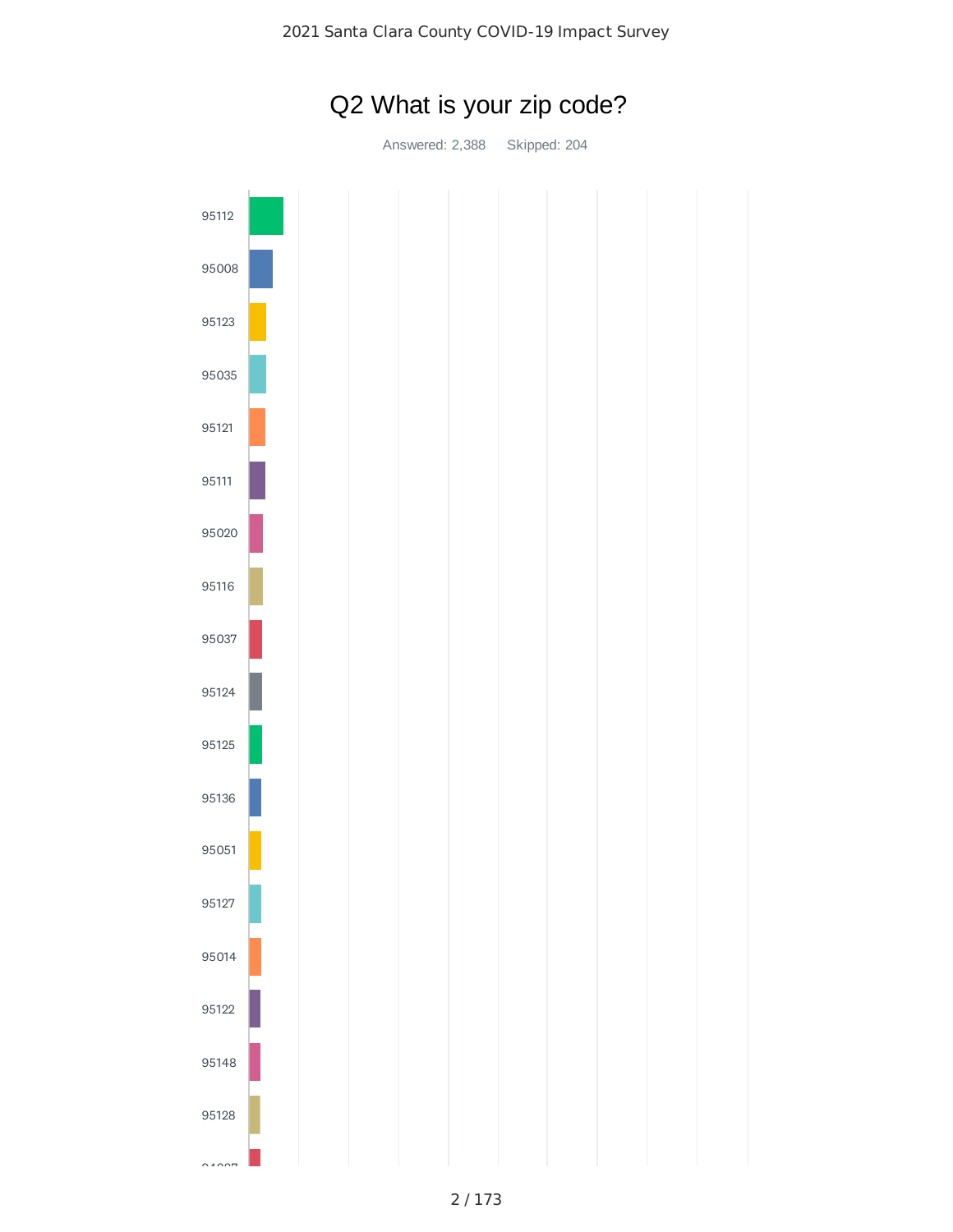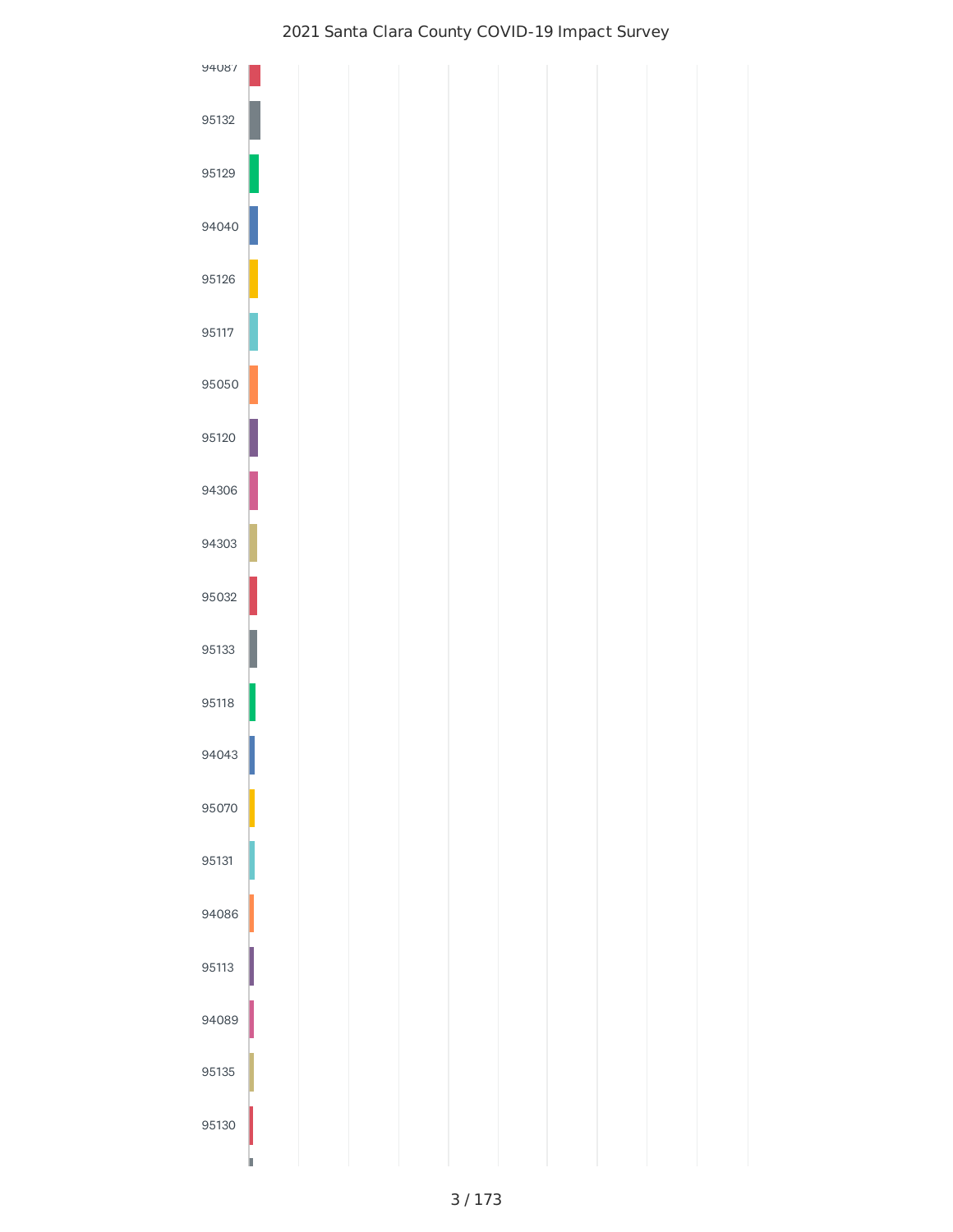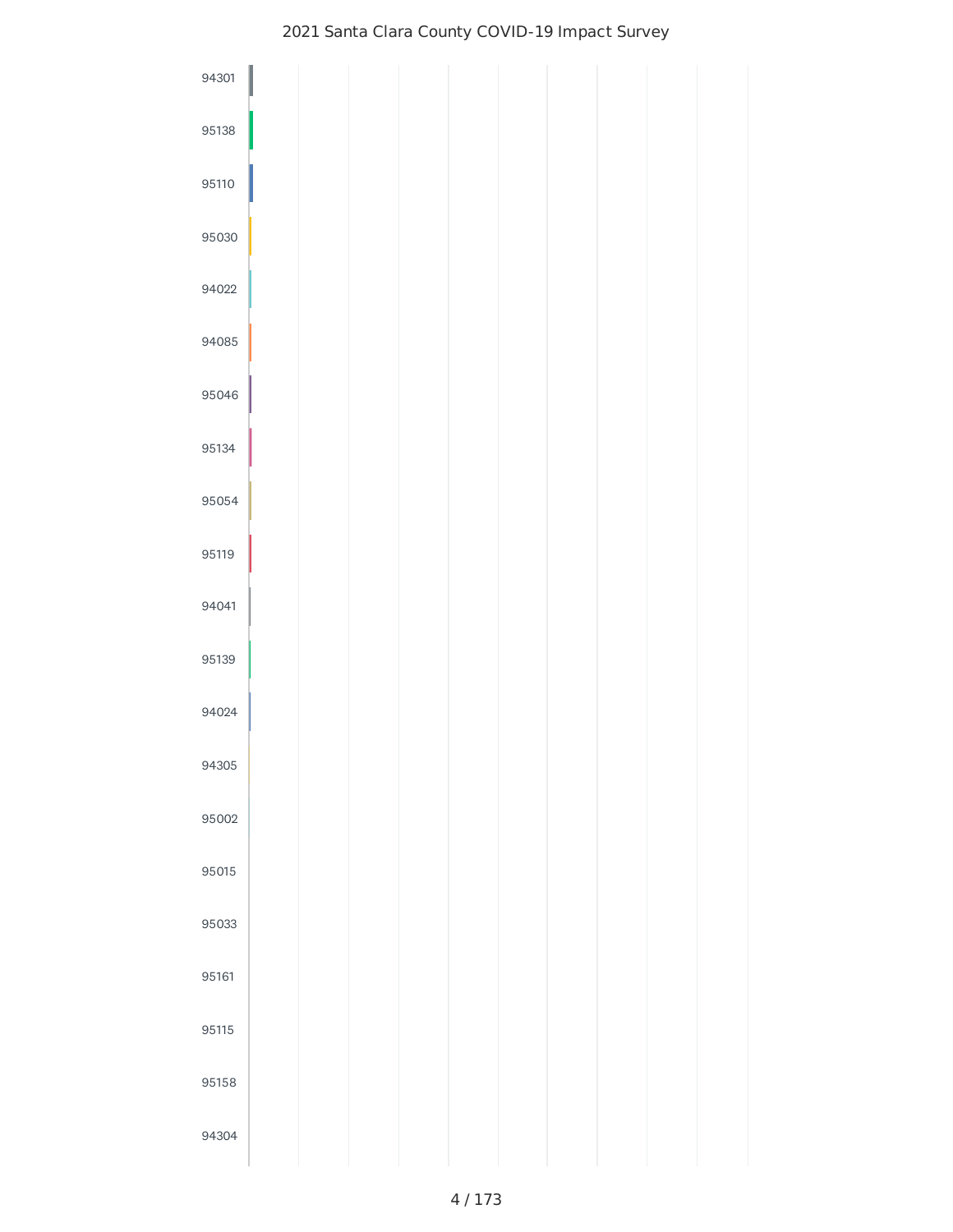Santa Clara County COVID-19 Impact Survey

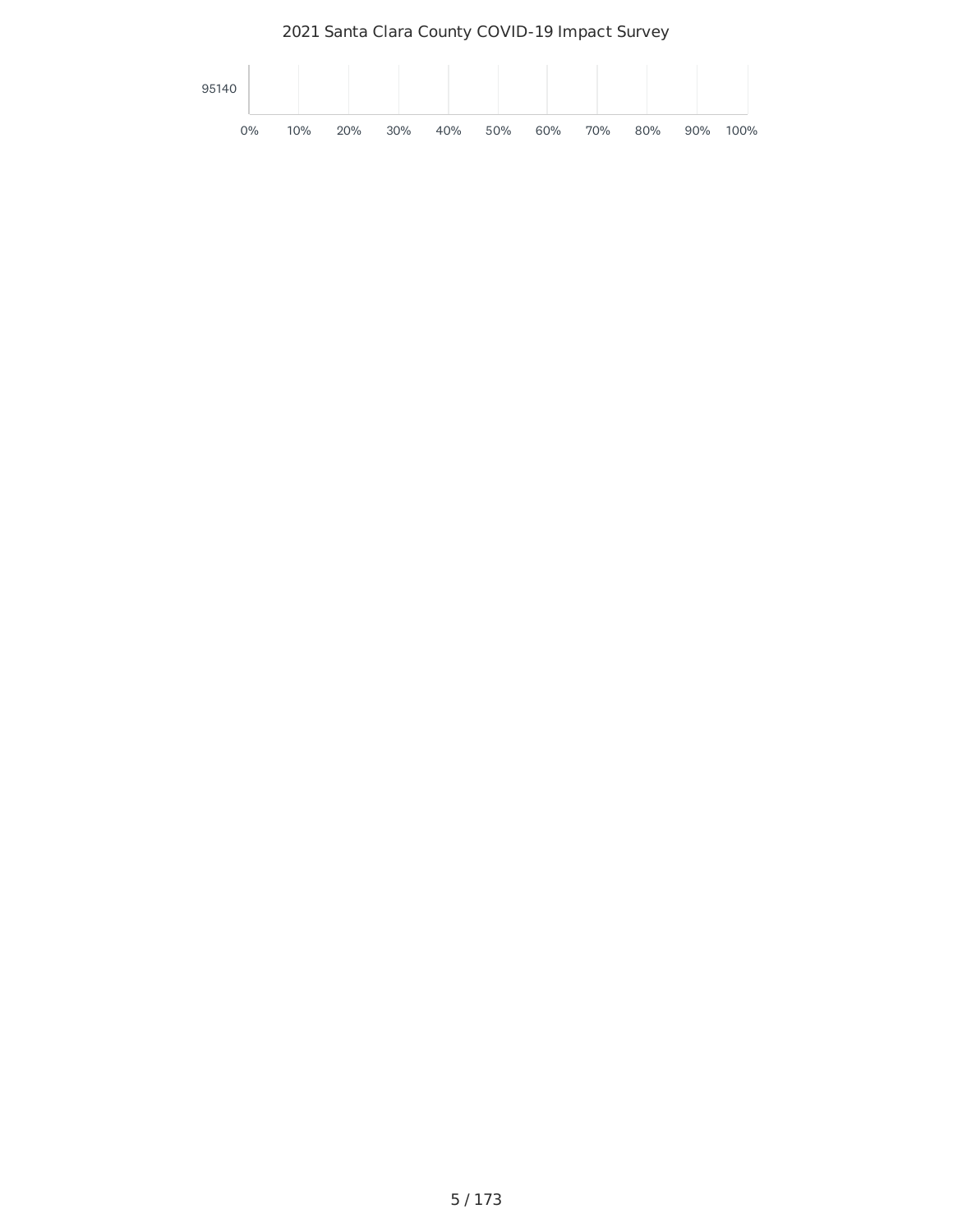| <b>ANSWER CHOICES</b> | <b>RESPONSES</b> |        |
|-----------------------|------------------|--------|
| 95112                 | 7.08%            | 169    |
| 95008                 | 4.82%            | 115    |
| 95123                 | 3.73%            | 89     |
| 95035                 | 3.64%            | 87     |
| 95121                 | 3.48%            | 83     |
| 95111                 | 3.43%            | 82     |
| 95020                 | 2.97%            | $71\,$ |
| 95116                 | 2.93%            | $70\,$ |
| 95037                 | 2.76%            | 66     |
| 95124                 | 2.76%            | 66     |
| 95125                 | 2.72%            | 65     |
| 95136                 | 2.60%            | 62     |
| 95051                 | 2.55%            | 61     |
| 95127                 | 2.51%            | 60     |
| 95014                 | 2.47%            | 59     |
| 95122                 | 2.39%            | 57     |
| 95148                 | 2.39%            | 57     |
| 95128                 | 2.30%            | 55     |
| 94087                 | 2.26%            | 54     |
| 95132                 | 2.26%            | 54     |
| 95129                 | 2.09%            | $50\,$ |
| 94040                 | 2.01%            | 48     |
| 95126                 | 2.01%            | 48     |
| 95117                 | 1.97%            | $47\,$ |
| 95050                 | 1.93%            | 46     |
| 95120                 | 1.88%            | 45     |
| 94306                 | 1.84%            | $44$   |
| 94303                 | 1.63%            | 39     |
| 95032                 | 1.63%            | 39     |
|                       | 1.63%            | 39     |
| 95133                 | 1.59%            | 38     |
| 95118                 | 1.38%            | 33     |
| 94043                 |                  |        |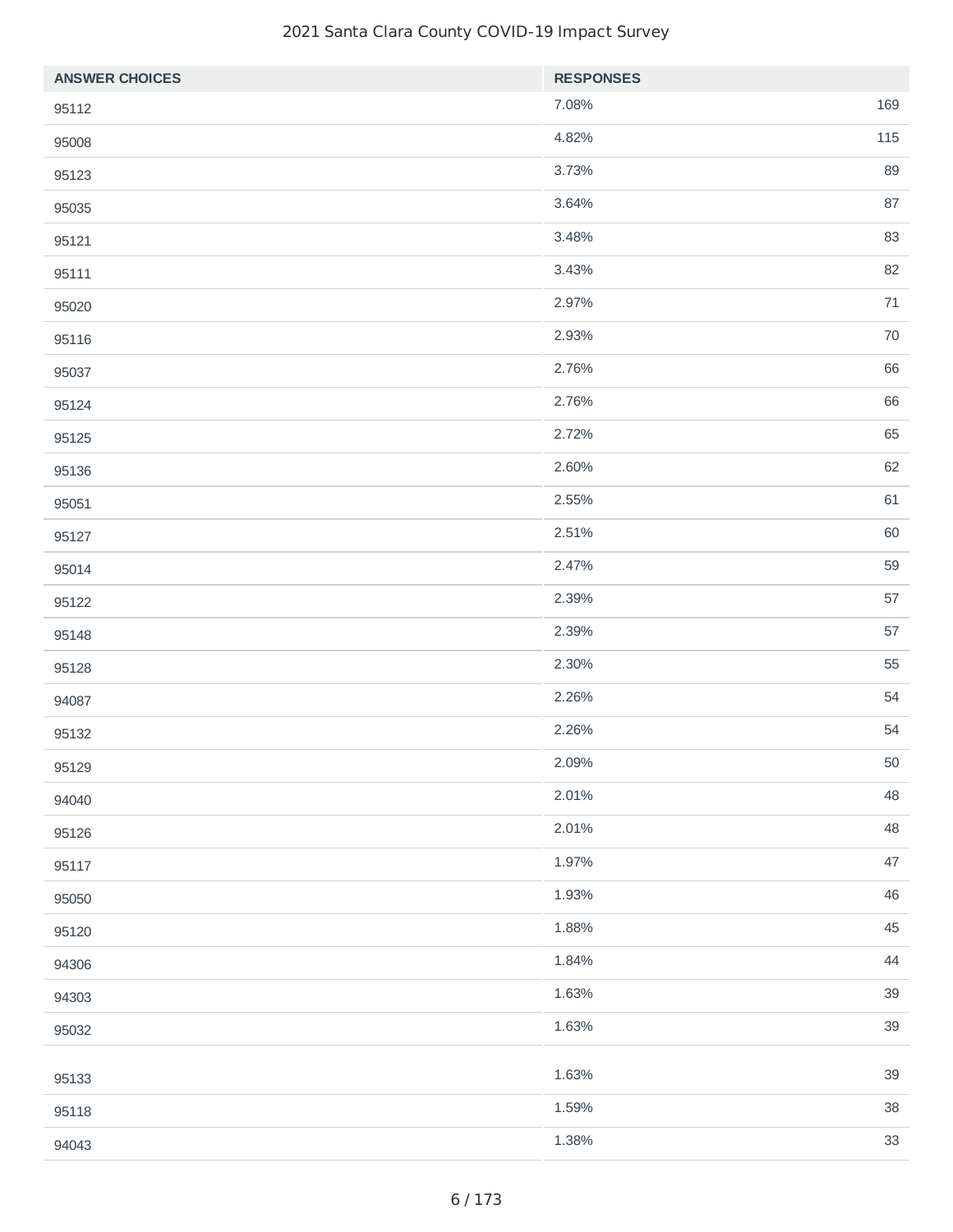| 95070        | 1.38%    | 33                         |
|--------------|----------|----------------------------|
| 95131        | 1.38%    | 33                         |
| 94086        | 1.09%    | 26                         |
| 95113        | 1.05%    | 25                         |
| 94089        | 0.96%    | 23                         |
| 95135        | 0.96%    | 23                         |
| 95130        | 0.92%    | 22                         |
| 94301        | 0.88%    | $21\,$                     |
| 95138        | 0.84%    | $20\,$                     |
| 95110        | 0.75%    | $18\,$                     |
| 95030        | 0.67%    | 16                         |
| 94022        | 0.63%    | 15                         |
| 94085        | 0.63%    | $15\,$                     |
| 95046        | 0.59%    | $14\,$                     |
| 95134        | 0.59%    | $14\,$                     |
| 95054        | 0.54%    | $13\,$                     |
| 95119        | 0.54%    | $13\,$                     |
| 94041        | 0.50%    | $12\,$                     |
| 95139        | 0.50%    | $12\,$                     |
| 94024        | 0.34%    | $\, 8$                     |
| 94305        | 0.13%    | $\mathsf 3$                |
| 95002        | 0.13%    | $\mathbf{3}$               |
| 95015        | 0.08%    | $\overline{c}$             |
| 95033        | 0.08%    | $\overline{c}$             |
| 95161        | 0.08%    | $\overline{2}$             |
| 95115        | 0.04%    | $\ensuremath{\mathbbm{1}}$ |
| 95158        | 0.04%    | $\ensuremath{\mathbbm{1}}$ |
| 94304        | $0.00\%$ | $\mathsf{O}\xspace$        |
| 95140        | $0.00\%$ | $\mathsf{O}\xspace$        |
| <b>TOTAL</b> |          | 2,388                      |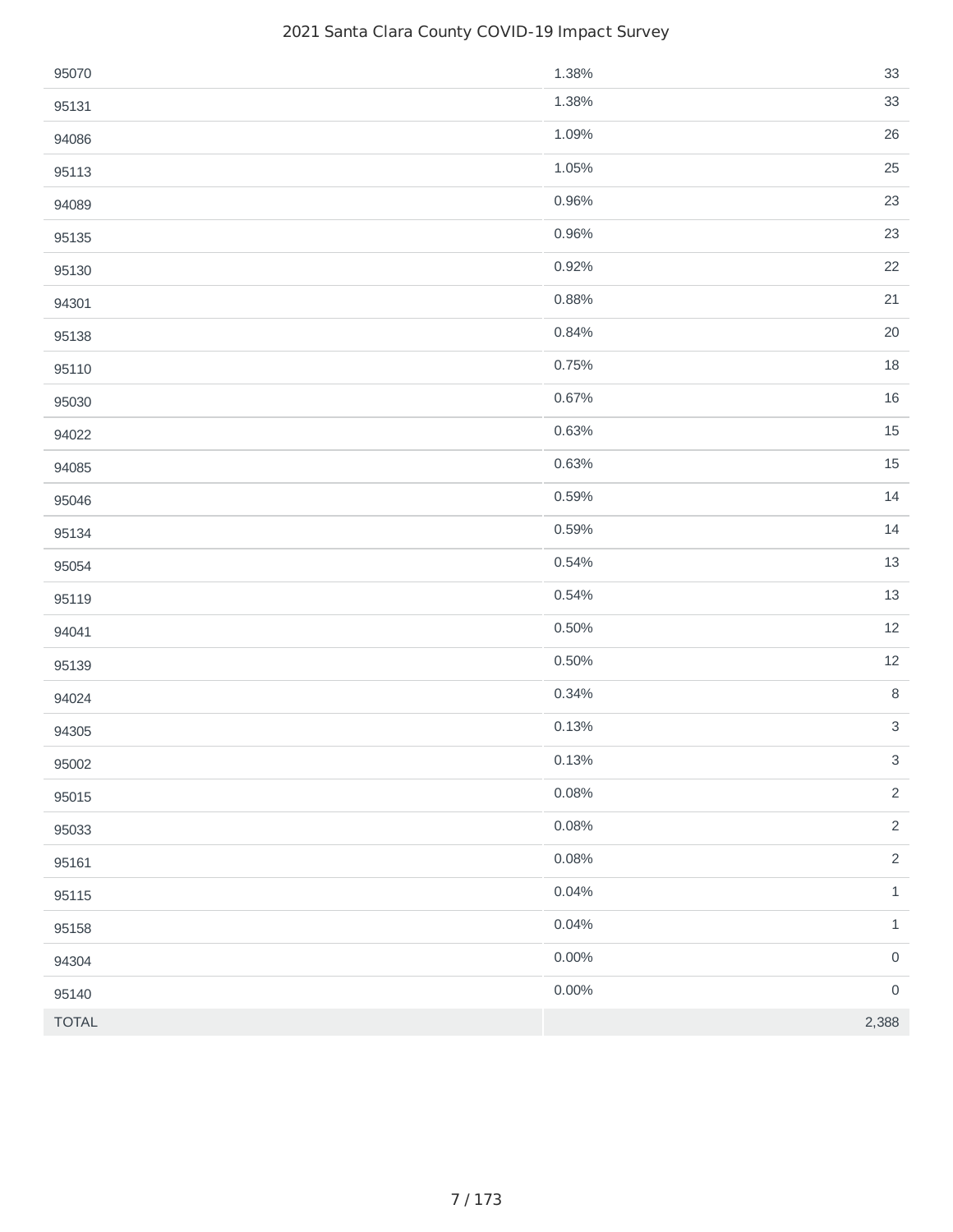# 2021 Santa Clara County COVID-19 Impact Survey Q3 What is your ethnicity? Select all that apply.

Answered: 2,562 Skipped: 30

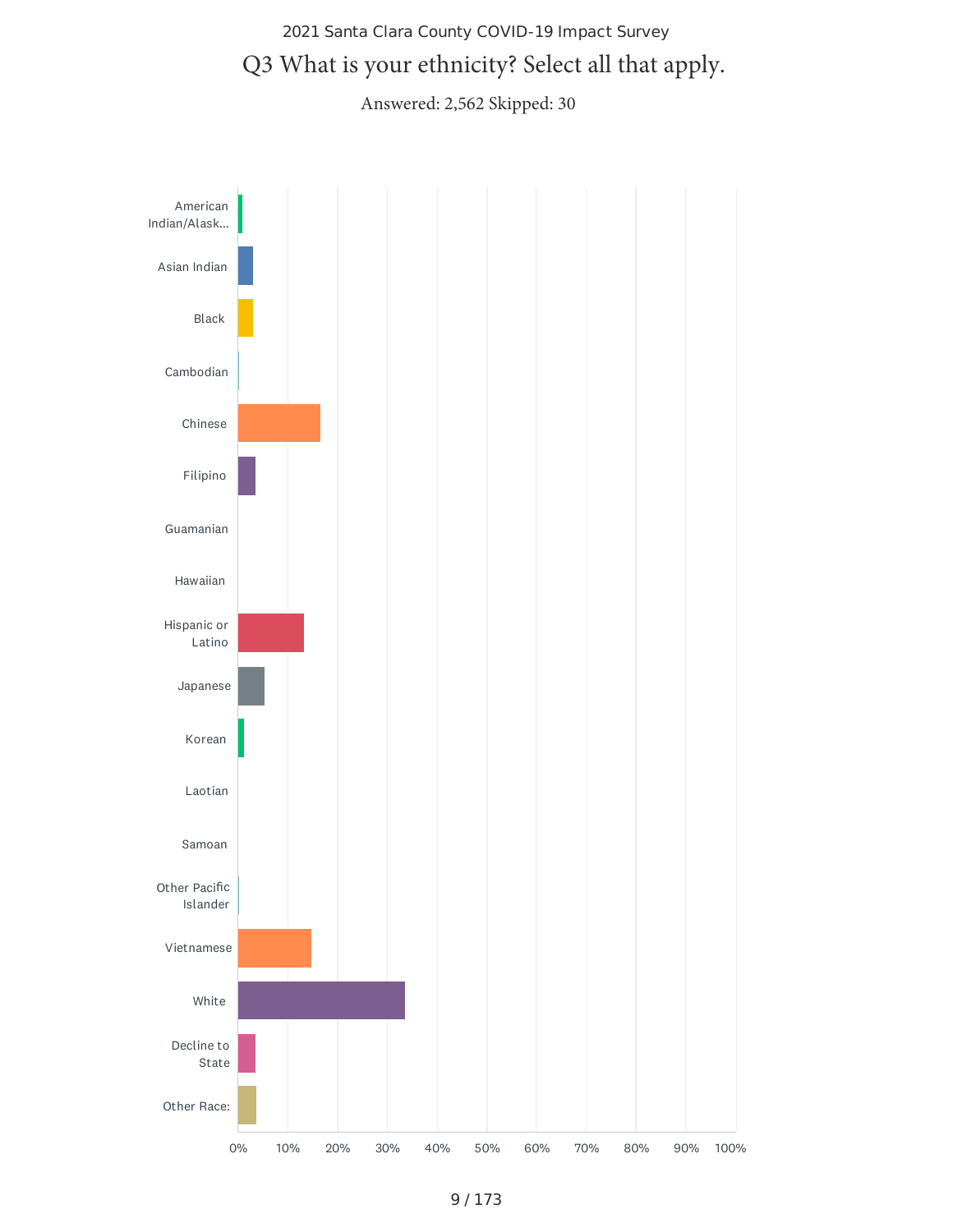| <b>ANSWER CHOICES</b>         | <b>RESPONSES</b> |                |
|-------------------------------|------------------|----------------|
| American Indian/Alaska Native | 1.05%            | 27             |
| Asian Indian                  | 3.20%            | 82             |
| <b>Black</b>                  | 3.20%            | 82             |
| Cambodian                     | 0.43%            | 11             |
| Chinese                       | 16.63%           | 426            |
| Filipino                      | 3.71%            | 95             |
| Guamanian                     | 0.08%            | $\overline{2}$ |
| Hawaiian                      | 0.27%            | $\overline{7}$ |
| Hispanic or Latino            | 13.43%           | 344            |
| Japanese                      | 5.54%            | 142            |
| Korean                        | 1.21%            | 31             |
| Laotian                       | 0.04%            | $\mathbf{1}$   |
| Samoan                        | 0.08%            | $\overline{2}$ |
| Other Pacific Islander        | 0.35%            | $\mathsf g$    |
| Vietnamese                    | 15.03%           | 385            |
| White                         | 33.65%           | 862            |
| Decline to State              | 3.71%            | 95             |
| Other Race:                   | 3.86%            | 99             |
| Total Respondents: 2,562      |                  |                |

| #  | <b>OTHER RACE:</b> | <b>DATE</b>         |
|----|--------------------|---------------------|
| 1  | persian            | 2/8/2022 9:49 PM    |
| 2  | american           | 2/8/2022 9:45 PM    |
| 3  | american           | 2/8/2022 9:40 PM    |
| 4  | African American   | 12/18/2021 10:32 AM |
| 5  | European American  | 12/18/2021 10:32 AM |
| 6  | Assyrian Persian   | 12/13/2021 1:46 PM  |
| 7  | Assyrian Persian   | 12/8/2021 1:26 PM   |
| 8  | Okinawan-Japanese  | 12/7/2021 5:37 PM   |
| 9  | Portuguese         | 12/7/2021 2:46 PM   |
| 10 | Mexican            | 12/4/2021 10:31 PM  |
| 11 | Assyrian           | 12/2/2021 12:34 PM  |
| 12 | Myanmar            | 12/2/2021 6:34 AM   |
| 13 | <b>Taiwanese</b>   | 12/1/2021 8:17 AM   |
| 14 | Thai               | 12/1/2021 2:23 AM   |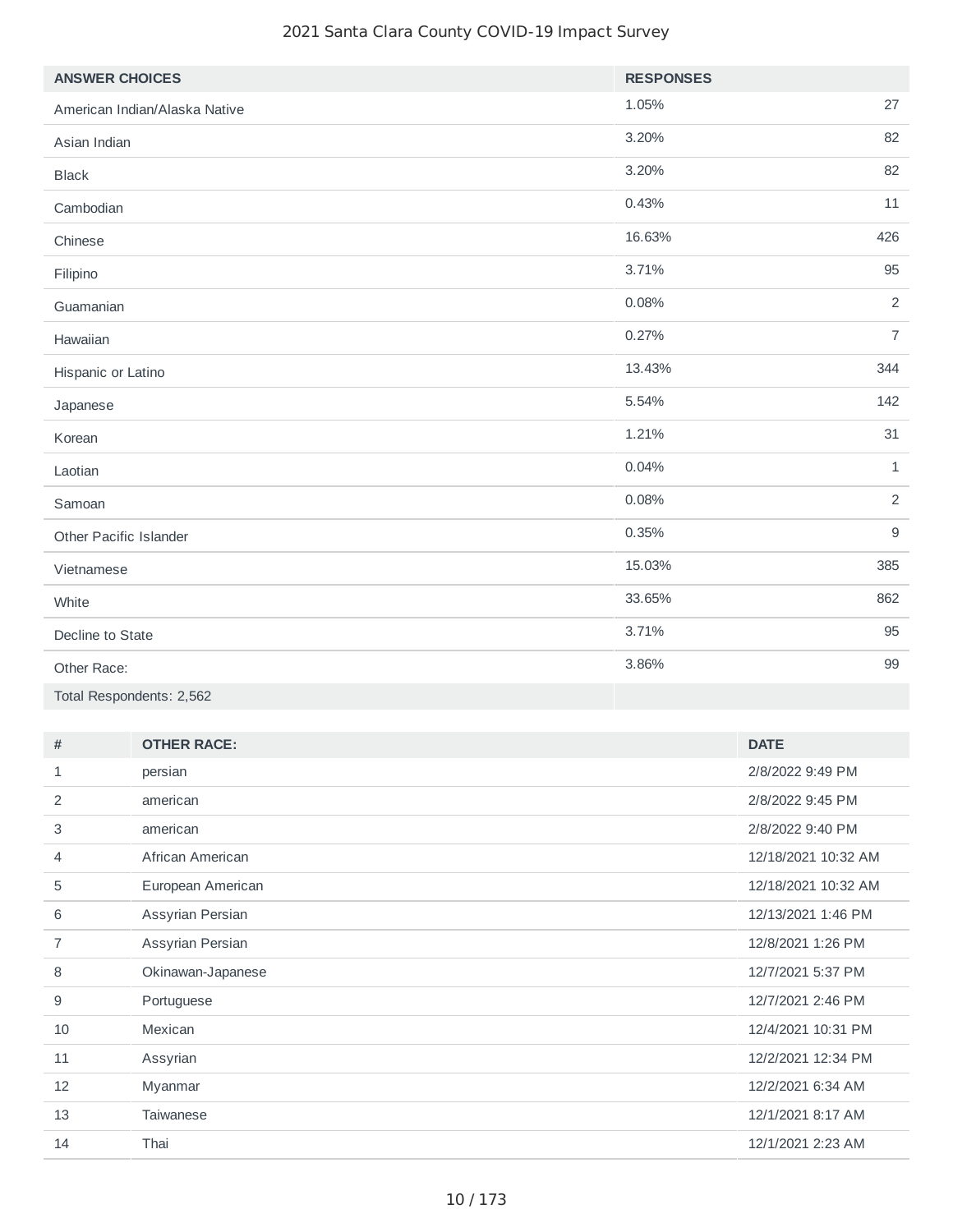| 15 | Hispano                    | 11/30/2021 11:24 AM |
|----|----------------------------|---------------------|
| 16 | Human                      | 11/29/2021 7:43 PM  |
| 17 | Việt                       | 11/29/2021 5:00 PM  |
| 18 | Assyrian Persian           | 11/29/2021 3:01 PM  |
| 19 | Assyrian Persian           | 11/29/2021 2:08 PM  |
| 20 | Assyrian, Iranian          | 11/29/2021 1:50 PM  |
| 21 | Filipino                   | 11/29/2021 1:42 PM  |
| 22 | portuguese                 | 11/29/2021 1:08 PM  |
| 23 | Italian white              | 11/29/2021 10:21 AM |
| 24 | Mexican                    | 11/29/2021 10:16 AM |
| 25 | 95116 is my zip code       | 11/29/2021 10:06 AM |
| 26 | Do not wish to disclose.   | 11/29/2021 9:48 AM  |
| 27 | American                   | 11/29/2021 9:47 AM  |
| 28 | unknown                    | 11/29/2021 9:36 AM  |
| 29 | Portuguese                 | 11/29/2021 9:32 AM  |
| 30 | Mexican american           | 11/29/2021 9:26 AM  |
| 31 | Iranian                    | 11/29/2021 9:20 AM  |
| 32 | R. O. C. Republic of China | 11/26/2021 7:56 PM  |
| 33 | Jewish                     | 11/23/2021 9:19 PM  |
| 34 | unknown                    | 11/23/2021 3:10 PM  |
| 35 | Portuguese                 | 11/22/2021 10:24 PM |
| 36 | Mexican                    | 11/21/2021 6:42 AM  |
| 37 | <b>Taiwanese</b>           | 11/20/2021 11:32 AM |
| 38 | Chinese American           | 11/19/2021 3:29 PM  |
| 39 | Persian                    | 11/18/2021 9:13 PM  |
| 40 | <b>Taiwanese</b>           | 11/18/2021 8:15 PM  |
| 41 | multi                      | 11/18/2021 5:31 PM  |
| 42 | 95127                      | 11/18/2021 3:47 PM  |
| 43 | Caucasian                  | 11/18/2021 2:56 PM  |
| 44 | Indonesian                 | 11/18/2021 11:34 AM |
| 45 | Middle eastern             | 11/18/2021 11:23 AM |
| 46 | Mexican American citizen   | 11/18/2021 11:14 AM |
| 47 | multicultral               | 11/18/2021 11:05 AM |
| 48 | mix of many                | 11/18/2021 10:49 AM |
| 49 | Taiwanese                  | 11/18/2021 9:51 AM  |
| 50 | Mexican American           | 11/14/2021 10:10 PM |
| 51 | 台灣人                        | 11/14/2021 8:00 AM  |
| 52 | Not race but Jewish        | 11/13/2021 6:33 AM  |
|    |                            |                     |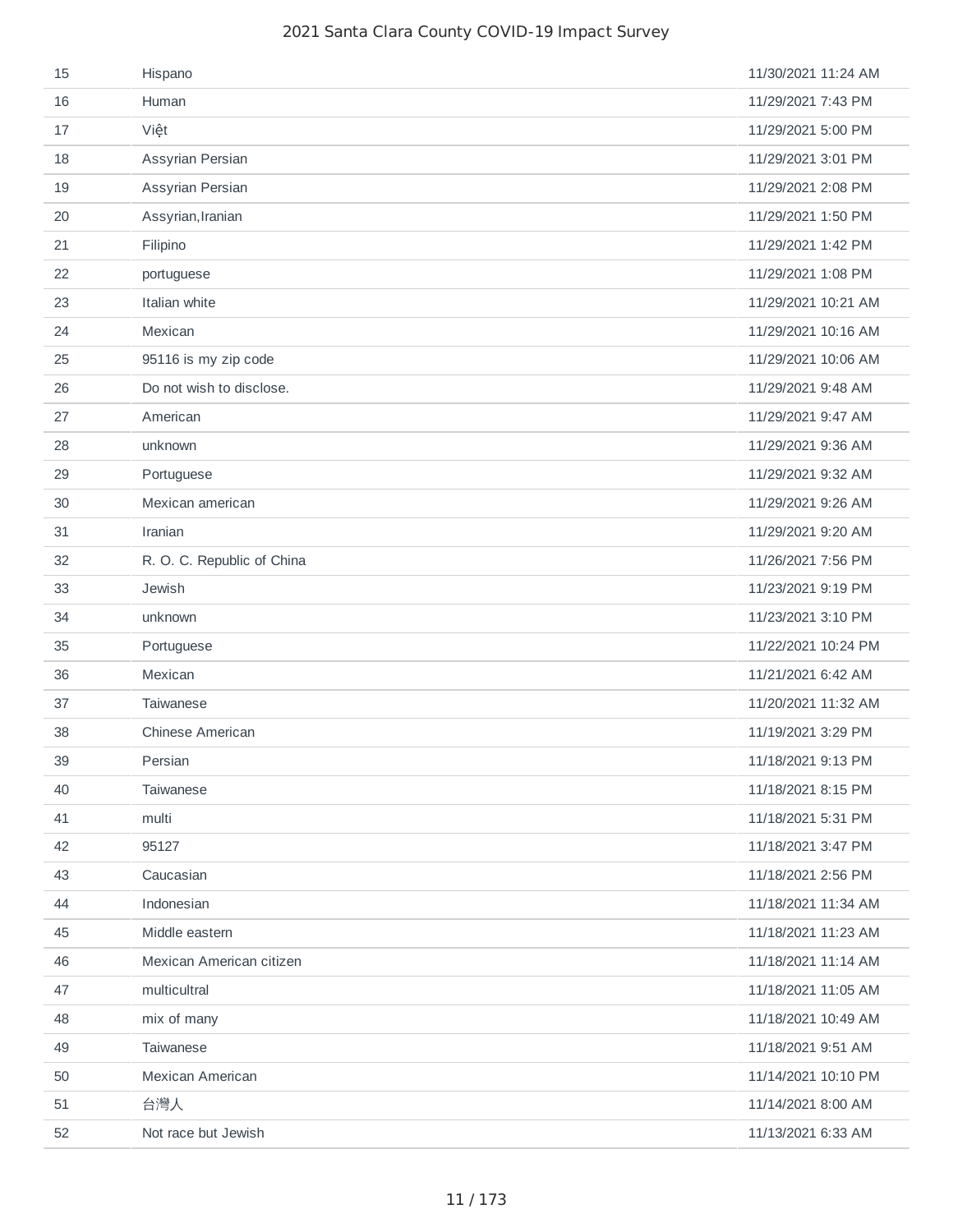| 53      | White                               | 11/12/2021 2:23 PM  |
|---------|-------------------------------------|---------------------|
| 54      | Persian                             | 11/12/2021 10:28 AM |
| 55      | Mediterranean                       | 11/8/2021 7:07 PM   |
| 56      | Irish                               | 11/8/2021 10:21 AM  |
| 57      | Peruvian American                   | 11/8/2021 9:51 AM   |
| 58      | Taiwanese                           | 11/8/2021 4:52 AM   |
| 59      | Burmese/ chinese                    | 11/7/2021 1:56 PM   |
| 60      | French, Italian and Cherokee i dian | 11/7/2021 8:28 AM   |
| 61      | Hispanic                            | 11/6/2021 7:05 PM   |
| 62      | none of business                    | 11/6/2021 3:58 PM   |
| 63      | asian                               | 11/6/2021 11:27 AM  |
| 64      | Taiwanese                           | 11/5/2021 8:09 PM   |
| 65      | Persian (Iranian)                   | 11/5/2021 4:13 PM   |
| 66      | Taino                               | 11/5/2021 2:49 PM   |
| 67      | <b>TAIWANESE</b>                    | 11/5/2021 1:43 PM   |
| 68      | Ashkenazi                           | 11/5/2021 12:53 PM  |
| 69      | Human                               | 11/5/2021 10:16 AM  |
| 70      | <b>Burmese Chinese</b>              | 11/5/2021 10:03 AM  |
| 71      | Sri Lanken                          | 11/5/2021 7:28 AM   |
| 72      | Taiwanese                           | 11/4/2021 11:37 PM  |
| 73      | <b>Assyrian</b>                     | 11/4/2021 11:27 PM  |
| 74      | Mexicano                            | 11/4/2021 7:57 PM   |
| 75      | Asian                               | 11/4/2021 6:22 PM   |
| 76      | Taiwanese                           | 11/4/2021 6:15 PM   |
| $77 \,$ | 台灣人                                 | 11/4/2021 5:35 PM   |
| 78      | Mexicano                            | 11/4/2021 3:56 PM   |
| 79      | Multiracial                         | 11/4/2021 3:39 PM   |
| 80      | Other                               | 11/4/2021 3:36 PM   |
| 81      | Chicana                             | 11/4/2021 2:58 PM   |
| 82      | human                               | 11/4/2021 2:17 PM   |
| 83      | <b>Black African</b>                | 11/4/2021 2:02 PM   |
| 84      | Portuguesa                          | 11/4/2021 1:41 PM   |
| 85      | Africa American                     | 11/4/2021 1:38 PM   |
| 86      | Middle Eastern                      | 11/4/2021 1:29 PM   |
| 87      | Taiwanese                           | 11/4/2021 1:11 PM   |
| 88      | Taiwanese                           | 11/4/2021 1:10 PM   |
| 89      | Turkish                             | 11/4/2021 1:09 PM   |
| 90      | Other                               | 11/4/2021 1:07 PM   |
|         |                                     |                     |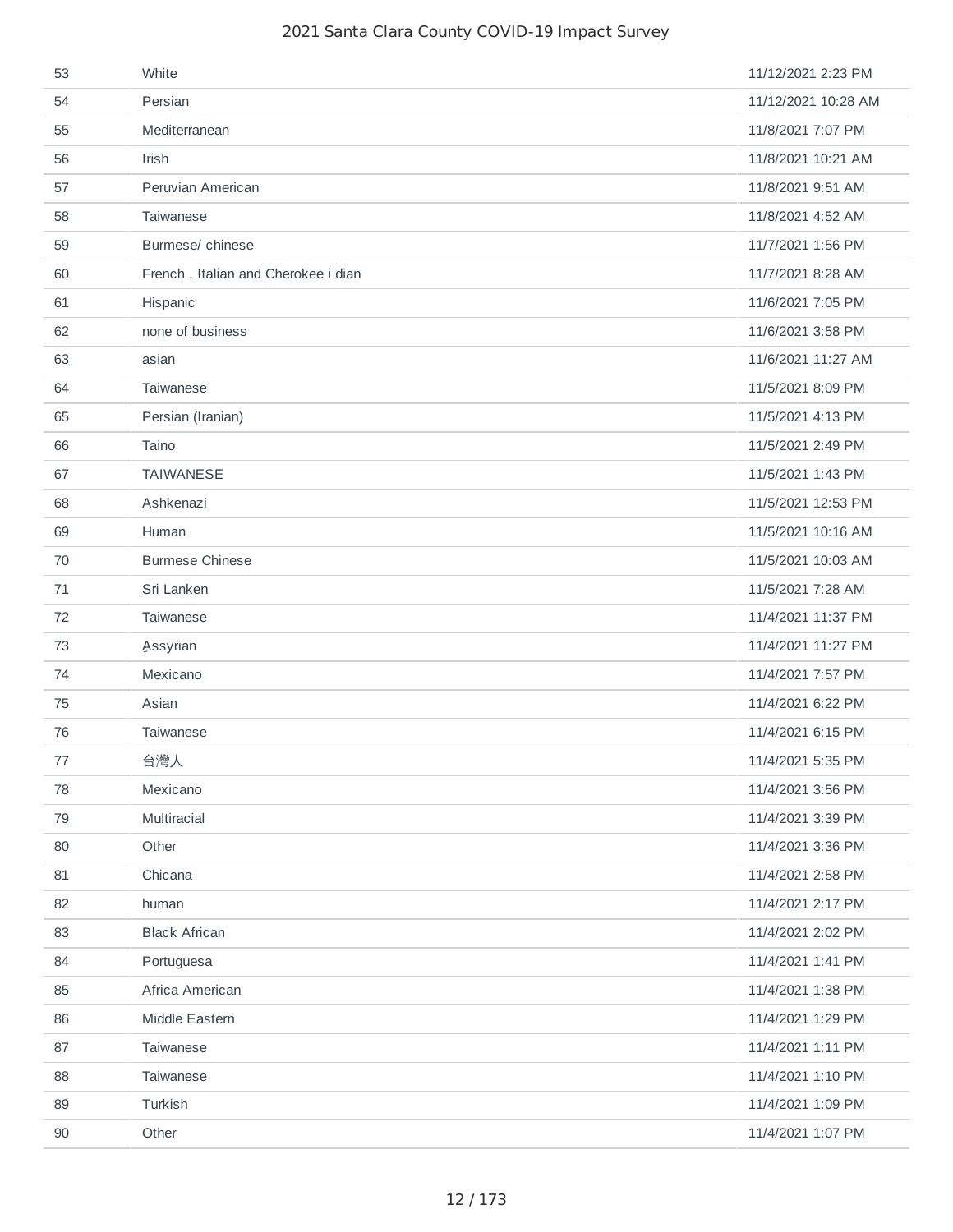| 91 | 台灣人          | 11/4/2021 1:04 PM  |
|----|--------------|--------------------|
| 92 | Mexican      | 11/4/2021 1:02 PM  |
| 93 | Puerto Rican | 11/4/2021 12:58 PM |
| 94 | Persian      | 11/4/2021 12:56 PM |
| 95 | gentile      | 11/4/2021 12:55 PM |
| 96 | Portuguese   | 11/4/2021 12:55 PM |
| 97 | Persian      | 11/4/2021 12:54 PM |
| 98 | Caucasian    | 11/4/2021 9:47 AM  |
| 99 | Caucasian    | 11/4/2021 9:45 AM  |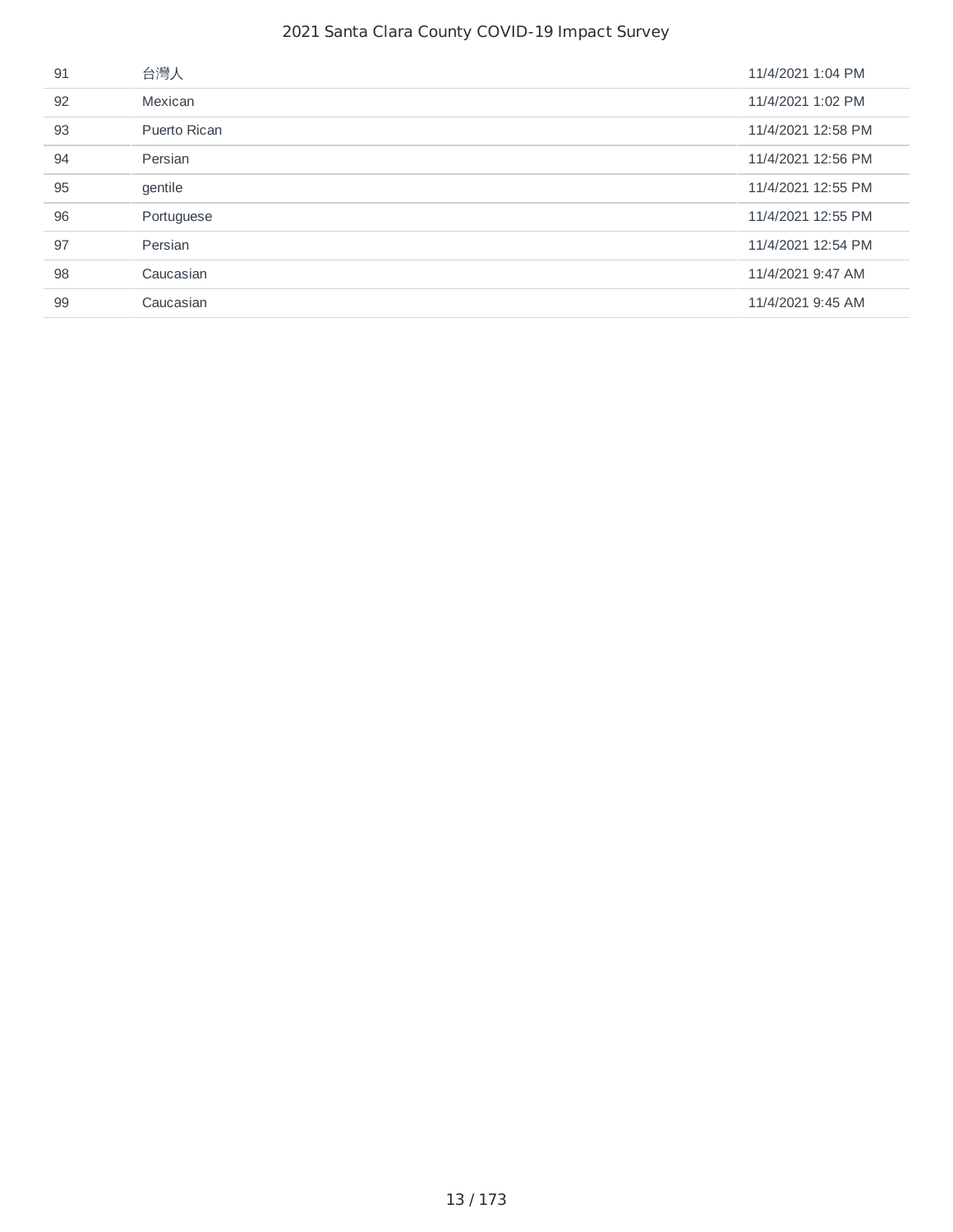# Q4 Are you a person with a disability (physical, developmental, behavioral or emotional, cognitive, and/or sensory impaired)?



| <b>ANSWER CHOICES</b> | <b>RESPONSES</b> |  |
|-----------------------|------------------|--|
| Yes                   | 634<br>25.43%    |  |
| <b>No</b>             | 74.57%<br>1,859  |  |
| <b>TOTAL</b>          | 2,493            |  |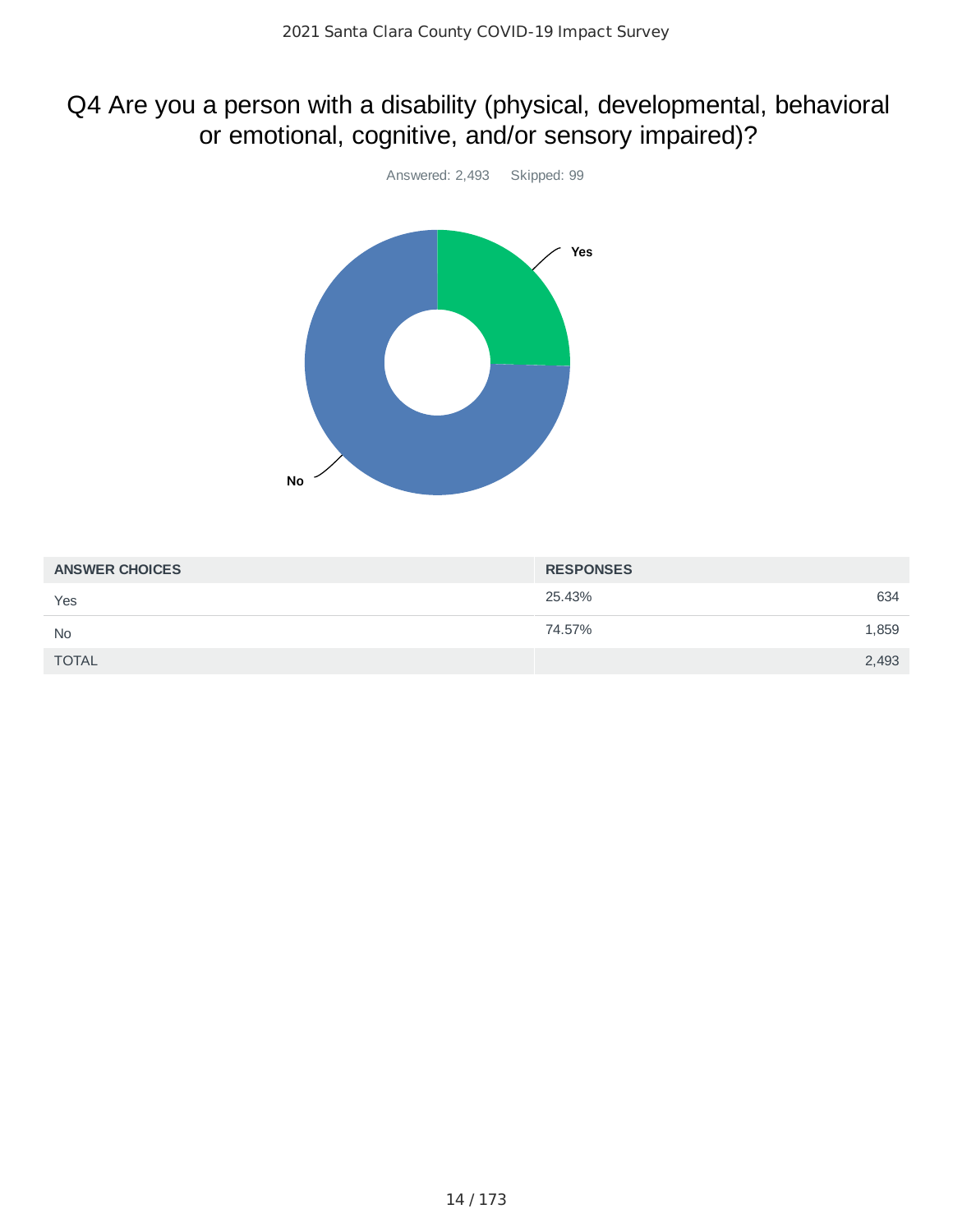# Q5 In the past 3 months, what challenges have you experienced during the COVID-19 Pandemic?

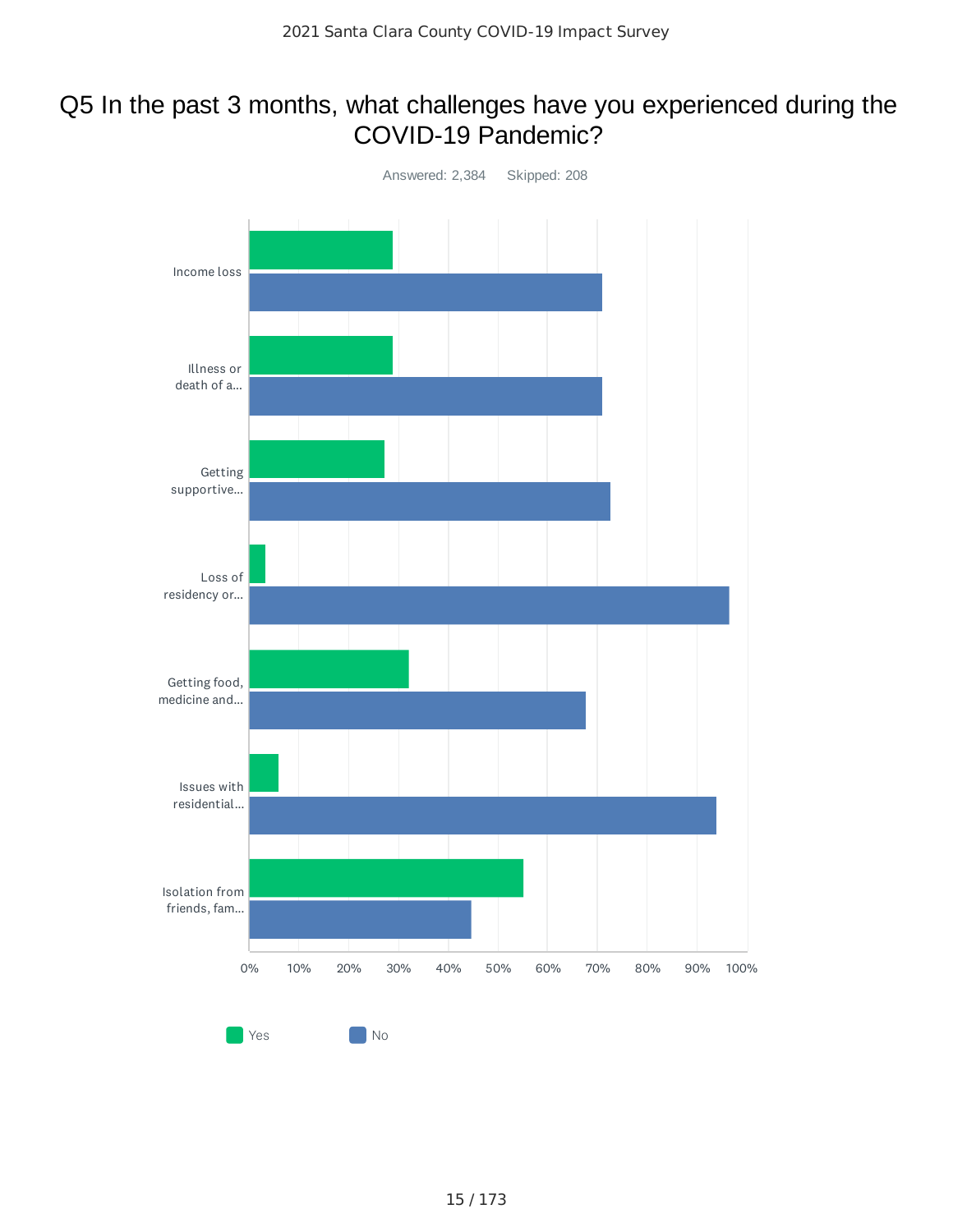|                                                                                                  | <b>YES</b>      | <b>NO</b>       | <b>TOTAL</b> |
|--------------------------------------------------------------------------------------------------|-----------------|-----------------|--------------|
| Income loss                                                                                      | 29.05%<br>639   | 70.95%<br>1,561 | 2,200        |
| Illness or death of a friend or family member from COVID-19                                      | 29.07%<br>637   | 70.93%<br>1,554 | 2,191        |
| Getting supportive services like in-home care, adult day care/health centers, and senior centers | 27.30%<br>599   | 72.70%<br>1,595 | 2,194        |
| Loss of residency or home                                                                        | 3.40%<br>73     | 96.60%<br>2.072 | 2,145        |
| Getting food, medicine and other essential items                                                 | 32.22%<br>705   | 67.78%<br>1,483 | 2,188        |
| Issues with residential facilities like nursing homes                                            | 6.07%<br>130    | 93.93%<br>2,012 | 2,142        |
| Isolation from friends, family or social network                                                 | 55.24%<br>1,266 | 44.76%<br>1,026 | 2,292        |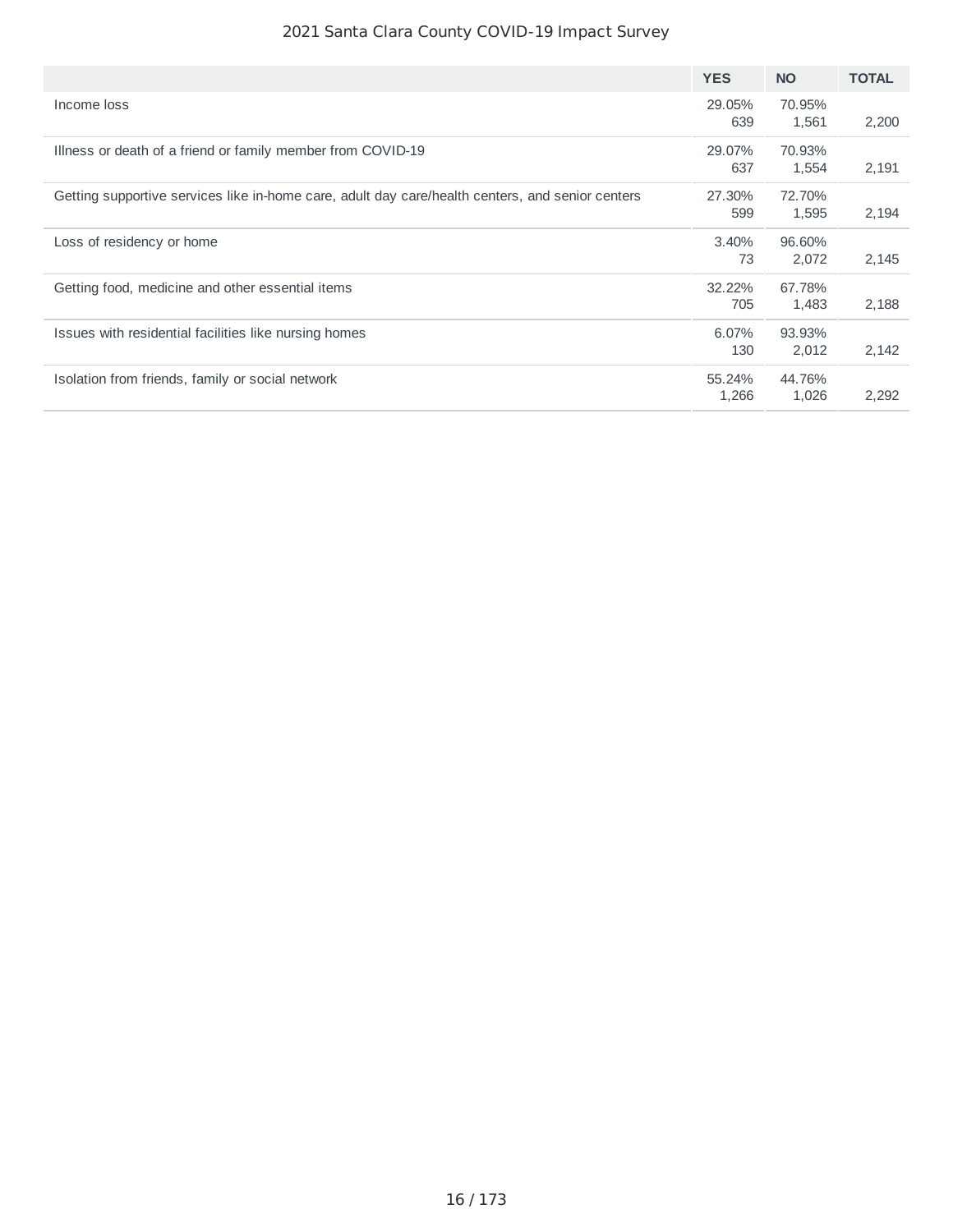# Q6 Do you have consistent and reliable access to any of the following forms of technology devices? Select all that apply.



| <b>ANSWER CHOICES</b>                                    | <b>RESPONSES</b> |       |
|----------------------------------------------------------|------------------|-------|
| Smart phone                                              | 81.72%           | 1,962 |
| iPad/Tablet                                              | 39.90%           | 958   |
| Laptop Computer                                          | 41.40%           | 994   |
| Desktop Computer                                         | 28.99%           | 696   |
| Smart Speaker (Amazon Alexa or Google Home Smart Speaker | 17.99%           | 432   |
| None                                                     | 8.33%            | 200   |
| Total Respondents: 2,401                                 |                  |       |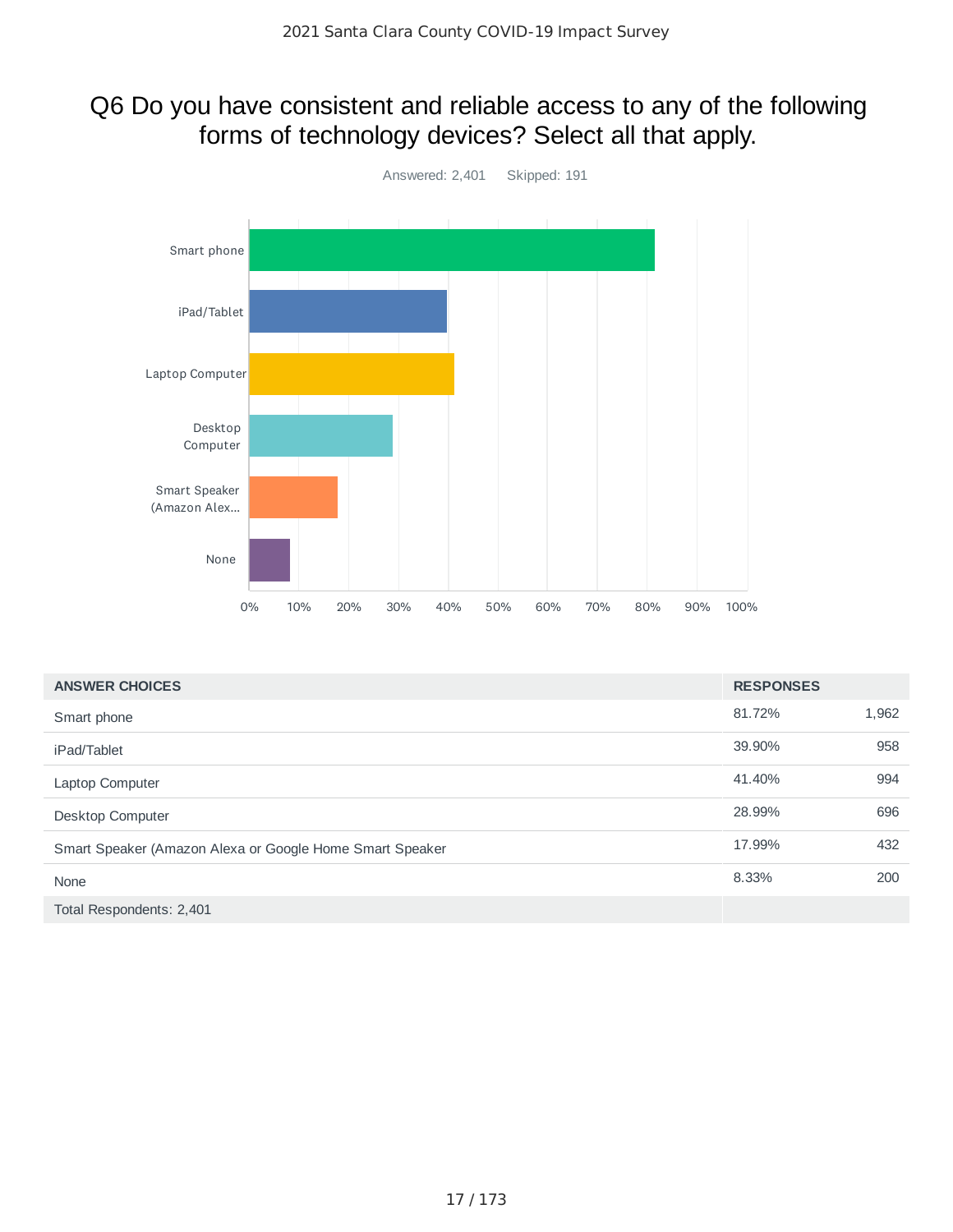# Q7 If you do not have access to technology devices or internet, what are the main reasons? Select all that apply.



| <b>ANSWER CHOICES</b>                    | <b>RESPONSES</b> |    |
|------------------------------------------|------------------|----|
| Don't want it                            | 23.27%           | 37 |
| Don't know how to use it                 | 38.99%           | 62 |
| Don't have anyone who can help me use it | 22.01%           | 35 |
| Fear of scams or privacy concerns        | 20.75%           | 33 |
| Can't afford it                          | 38.36%           | 61 |
| Total Respondents: 159                   |                  |    |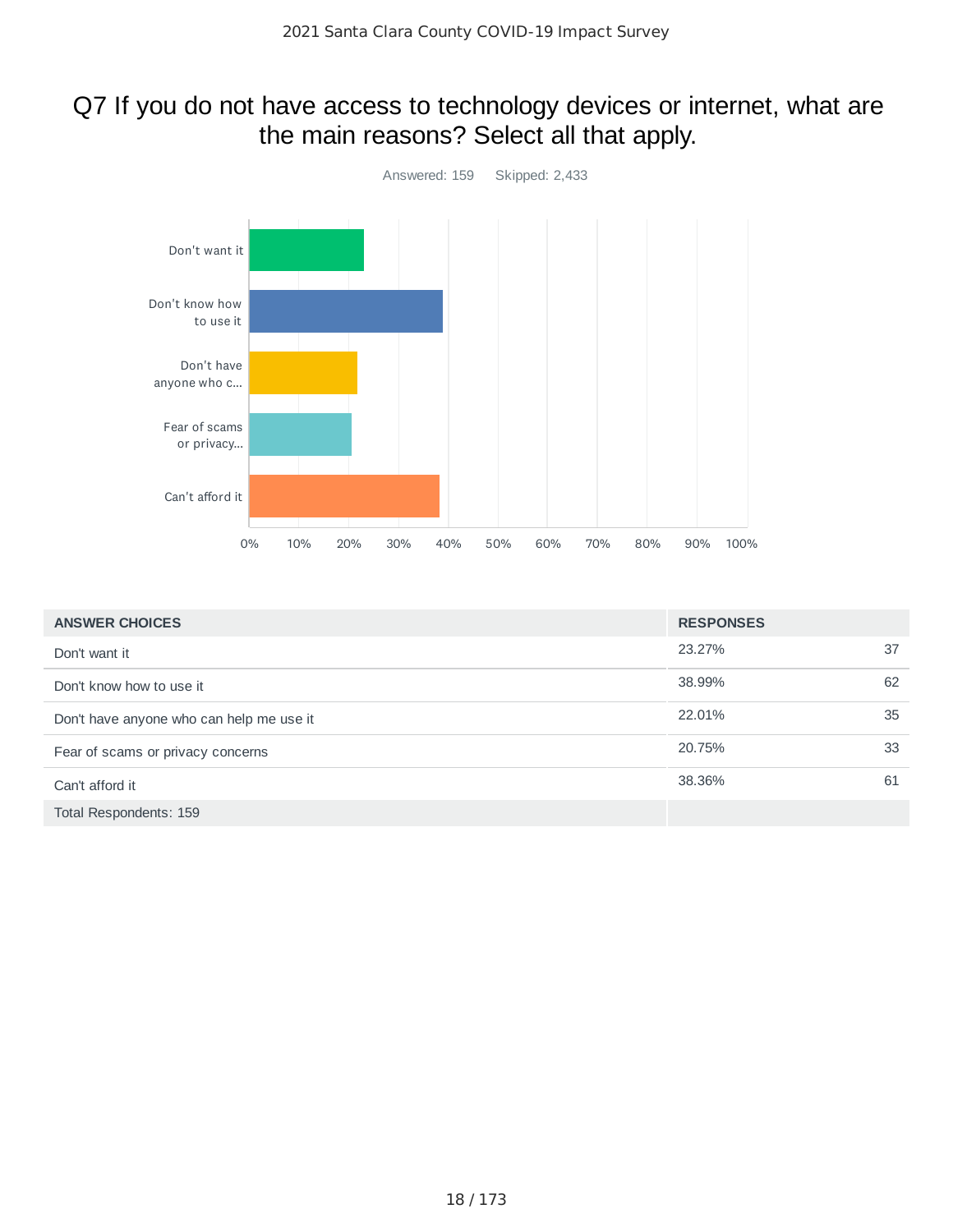# Q8 How do you access the Internet? Select all that apply.



| <b>ANSWER CHOICES</b>                                                            | <b>RESPONSES</b> |       |
|----------------------------------------------------------------------------------|------------------|-------|
| I pay for a broadband Internet connection (like through Comcast/Xfinity or AT&T) | 78.59%           | 1,696 |
| Through my smartphone/mobile data plan                                           | 43.19%           | 932   |
| Location with free wi-fi like coffee shop, community center or library           | 8.43%            | 182   |
| I do not have access to the Internet at home                                     | 6.67%            | 144   |
| Total Respondents: 2,158                                                         |                  |       |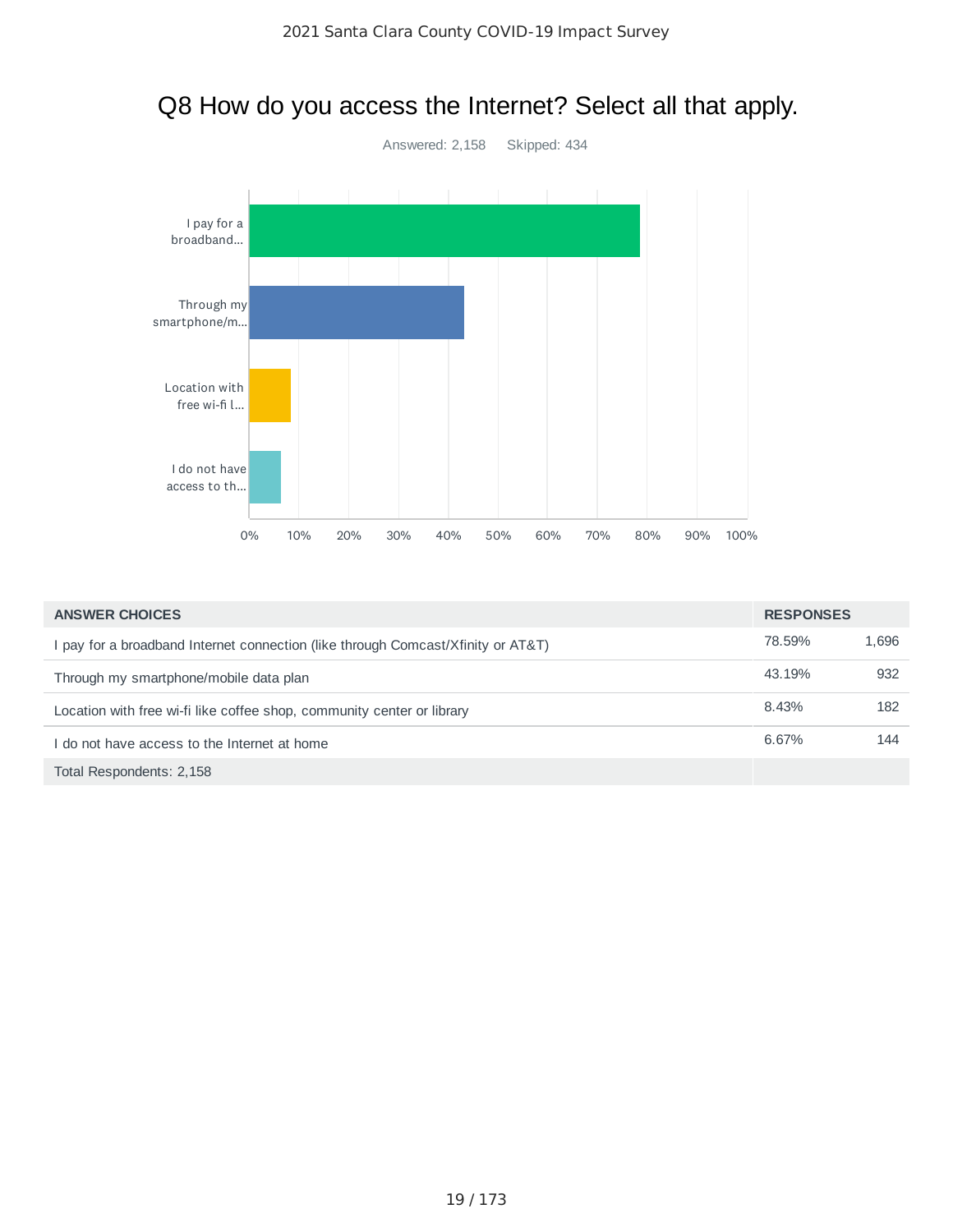# Q9 How satisfied are you with your daily social interaction and connection? ( $1 = not satisfied$ ,  $10 = very satisfied$ )



| <b>ANSWER CHOICES</b> |                          | <b>AVERAGE NUMBER</b> | <b>TOTAL NUMBER</b> | <b>RESPONSES</b>   |  |
|-----------------------|--------------------------|-----------------------|---------------------|--------------------|--|
|                       |                          | 6                     | 13,114              | 2,137              |  |
|                       | Total Respondents: 2,137 |                       |                     |                    |  |
|                       |                          |                       |                     |                    |  |
| #                     |                          |                       |                     | <b>DATE</b>        |  |
| $\mathbf{1}$          | $\overline{4}$           |                       |                     | 2/10/2022 1:04 AM  |  |
| 2                     | $\mathbf{1}$             |                       |                     | 2/10/2022 12:59 AM |  |
| 3                     | $\mathbf{1}$             |                       |                     | 2/10/2022 12:54 AM |  |
| 4                     | $\mathsf 3$              |                       |                     | 2/10/2022 12:46 AM |  |
| 5                     | $\overline{7}$           |                       |                     | 2/10/2022 12:41 AM |  |
| 6                     | $\overline{c}$           |                       |                     | 2/10/2022 12:39 AM |  |
| 7                     | $\overline{4}$           |                       |                     | 2/10/2022 12:35 AM |  |
| 8                     | 10                       |                       |                     | 2/10/2022 12:29 AM |  |
| 9                     | $\overline{4}$           |                       |                     | 2/10/2022 12:24 AM |  |
| 10                    | 6                        |                       |                     | 2/10/2022 12:20 AM |  |
| 11                    | 8                        |                       |                     | 2/10/2022 12:15 AM |  |
| 12                    | 10                       |                       |                     | 2/10/2022 12:12 AM |  |
| 13                    | $\overline{c}$           |                       |                     | 2/10/2022 12:05 AM |  |
| 14                    | $\, 8$                   |                       |                     | 2/8/2022 10:22 PM  |  |
| 15                    | 6                        |                       |                     | 2/8/2022 10:21 PM  |  |
| 16                    | 2                        |                       |                     | 2/8/2022 10:20 PM  |  |
| 17                    | $\mathbf{1}$             |                       |                     | 2/8/2022 10:18 PM  |  |
| 18                    | 10                       |                       |                     | 2/8/2022 10:15 PM  |  |
| 19                    | 3                        |                       |                     | 2/8/2022 10:14 PM  |  |
|                       |                          |                       |                     |                    |  |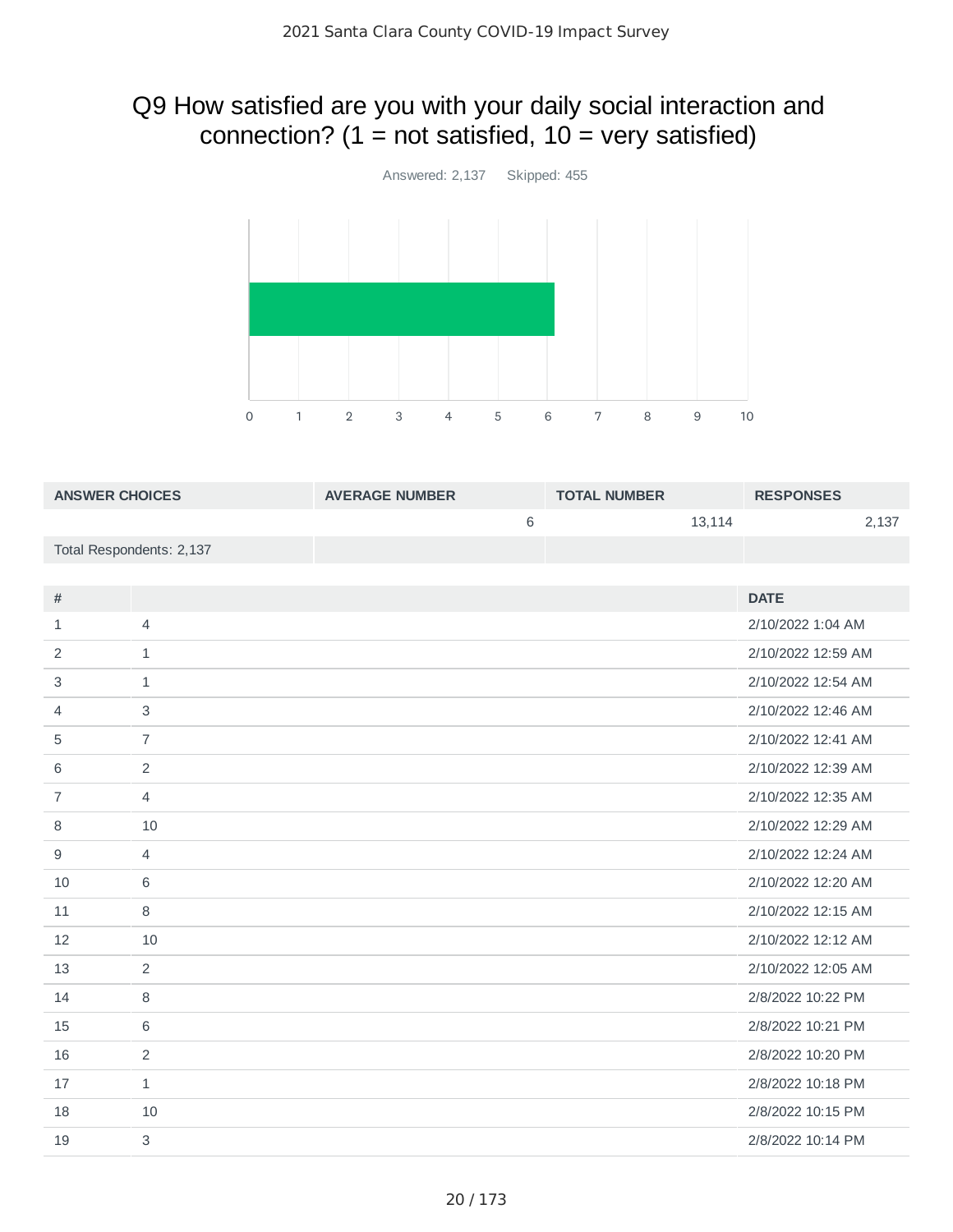# Q10 In the past 3 months, have you experienced any of the following? Select all that apply.

Answered: 2,194 Skipped: 398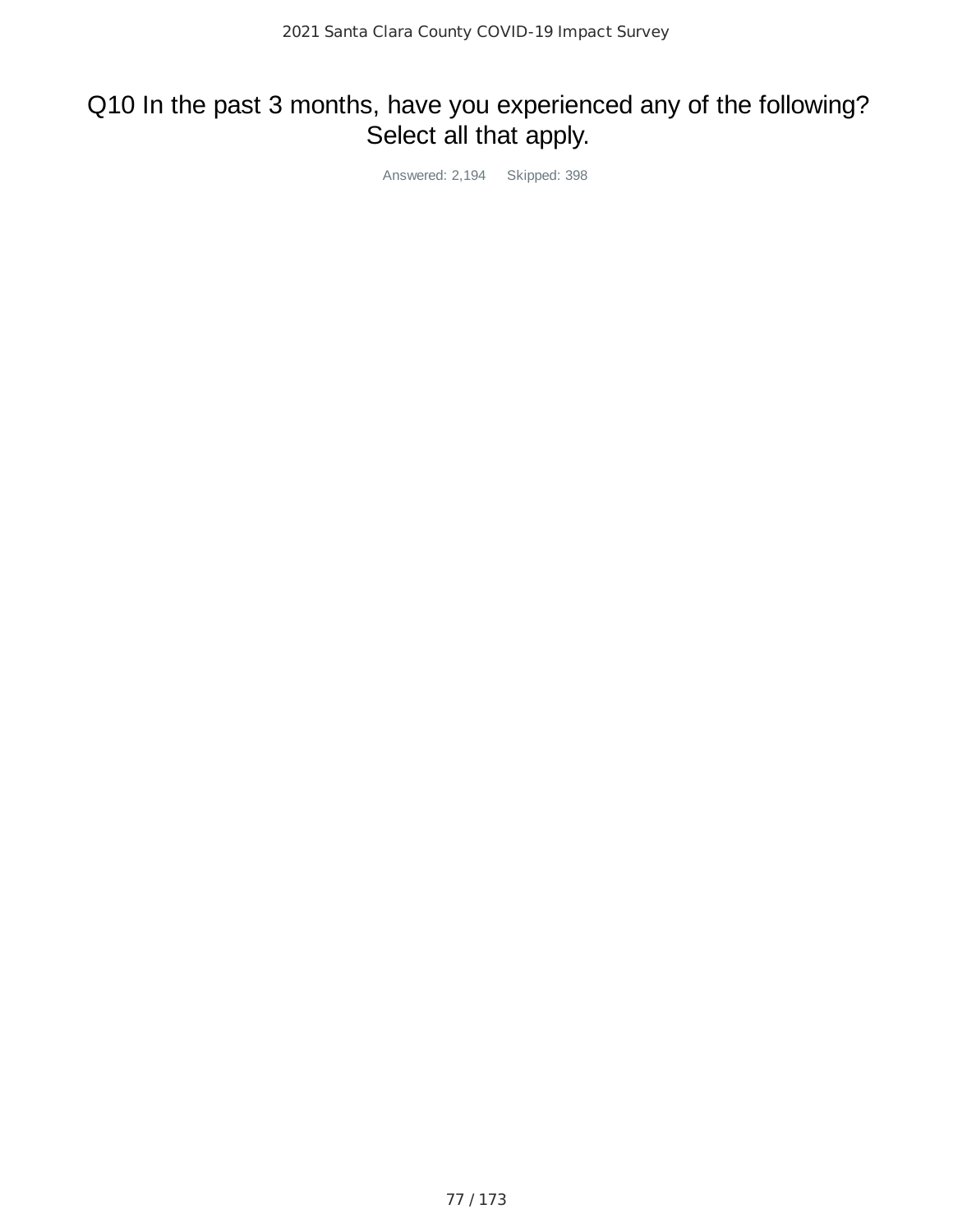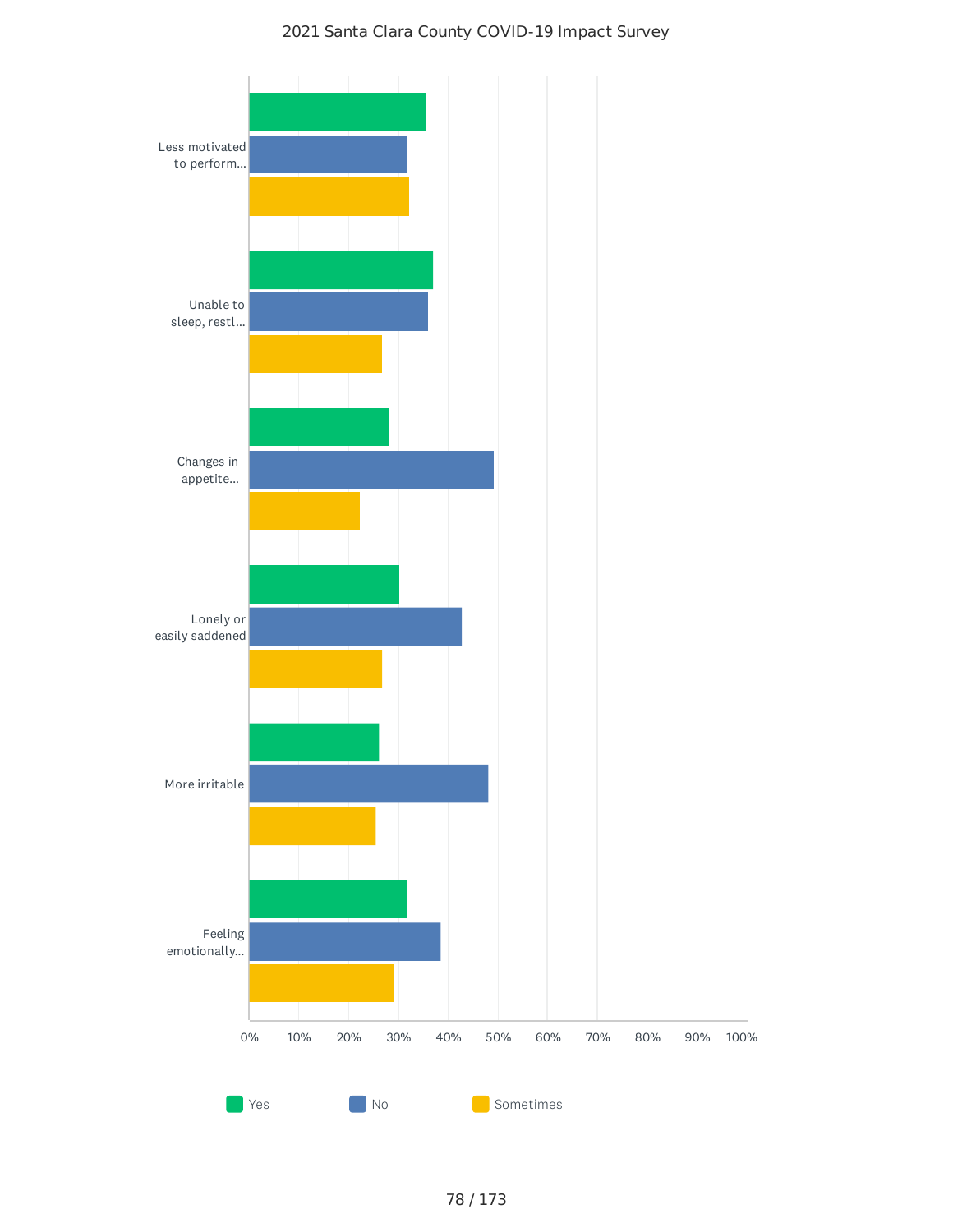|                                                                   | <b>YES</b>    | <b>NO</b>       | <b>SOMETIMES</b> | <b>TOTAL</b> |
|-------------------------------------------------------------------|---------------|-----------------|------------------|--------------|
| Less motivated to perform daily tasks                             | 35.77%<br>759 | 32.05%<br>680   | 32.19%<br>683    | 2,122        |
| Unable to sleep, restless (insomnia), or sleeping more than usual | 37.01%<br>779 | 36.06%<br>759   | 26.94%<br>567    | 2,105        |
| Changes in appetite (eating more or less than usual)              | 28.44%<br>593 | 49.26%<br>1,027 | 22.30%<br>465    | 2,085        |
| Lonely or easily saddened                                         | 30.38%<br>641 | 42.80%<br>903   | 26.82%<br>566    | 2,110        |
| More irritable                                                    | 26.14%<br>546 | 48.20%<br>1,007 | 25.66%<br>536    | 2,089        |
| Feeling emotionally exhausted or overwhelmed                      | 32.09%<br>678 | 38.62%<br>816   | 29.29%<br>619    | 2,113        |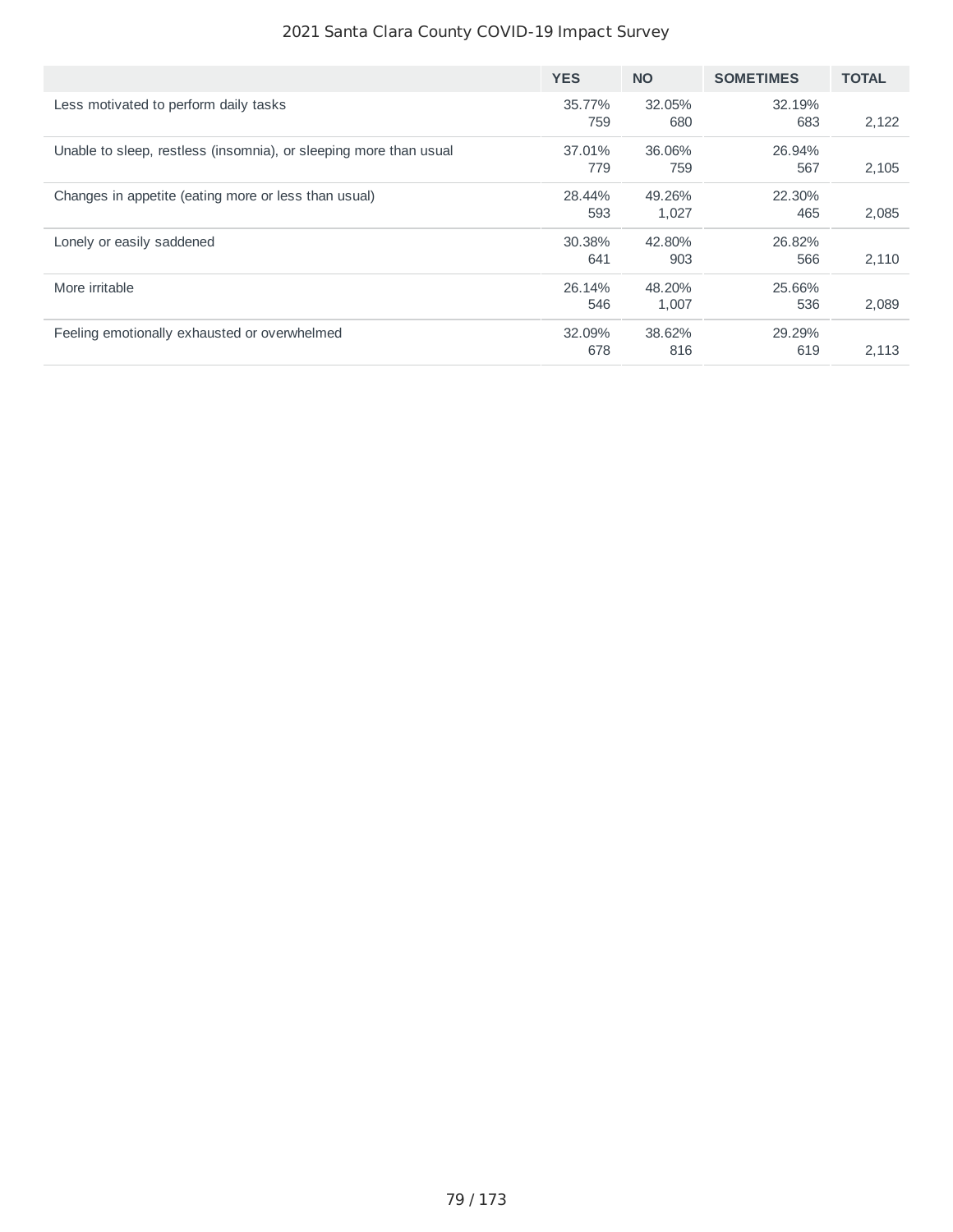

# Q11 What is your monthly, after-tax, household income?

| <b>ANSWER CHOICES</b> | <b>RESPONSES</b> |       |
|-----------------------|------------------|-------|
| <b>Under \$900</b>    | 12.17%           | 264   |
| \$900-1,500           | 20.14%           | 437   |
| \$1,500-2,500         | 15.81%           | 343   |
| \$2,500-3,500         | 9.35%            | 203   |
| \$3,500-4,000         | 6.18%            | 134   |
| Over \$4,000          | 16.82%           | 365   |
| Prefer not to respond | 19.54%           | 424   |
| <b>TOTAL</b>          |                  | 2,170 |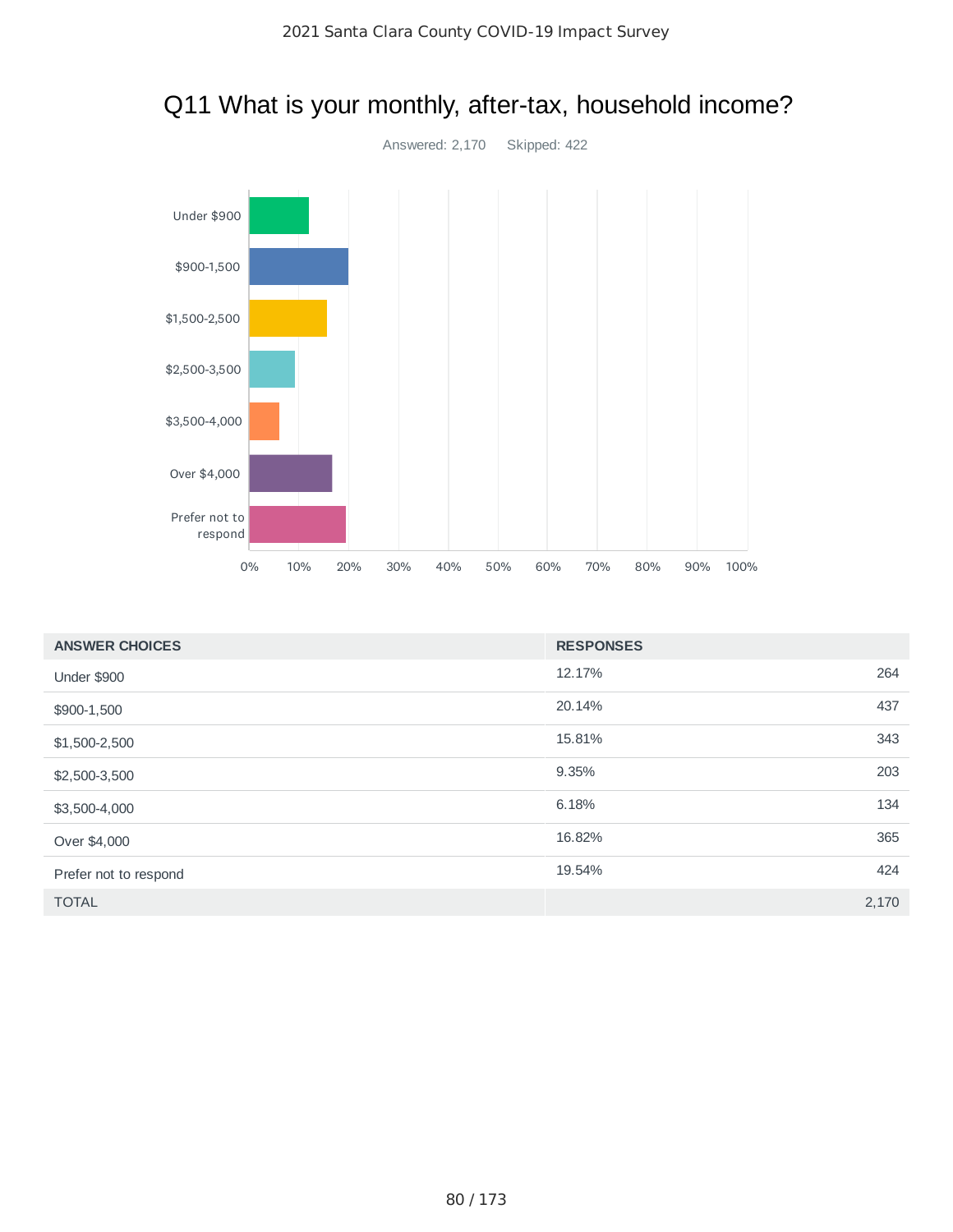# Q12 What is your COVID-19 vaccination status?



| <b>ANSWER CHOICES</b>     | <b>RESPONSES</b> |       |
|---------------------------|------------------|-------|
| I am fully vaccinated     | 90.55%           | 1,993 |
| I am partially vaccinated | 4.77%            | 105   |
| I am not vaccinated       | 2.77%            | 61    |
| Decline to State          | 1.91%            | 42    |
| <b>TOTAL</b>              |                  | 2,201 |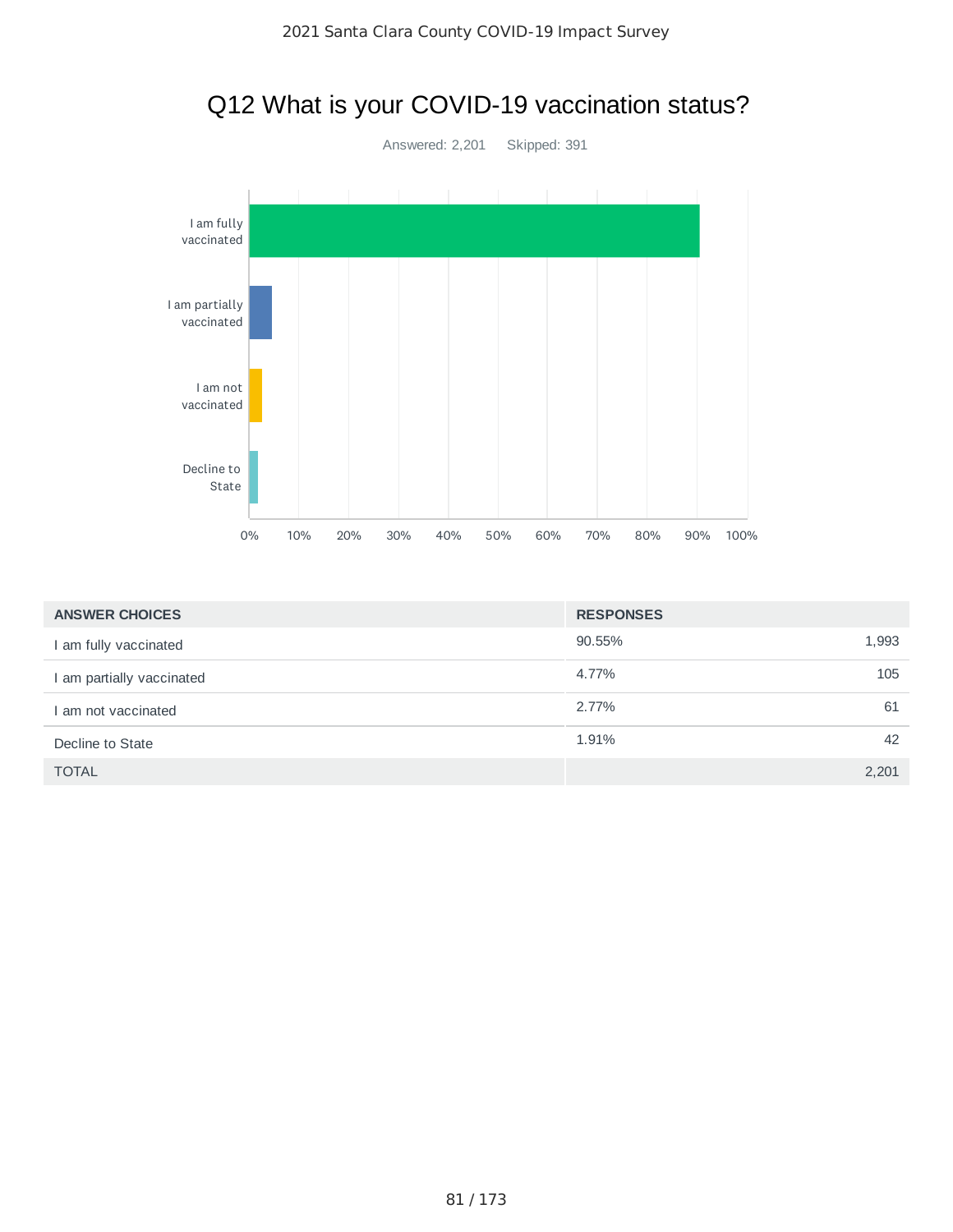# Answered: 2,170 Skipped: 422 0% 10% 20% 30% 40% 50% 60% 70% 80% 90% 100% Yes, my spouse or family... Yes, I pay for care though ... Yes, through In-Home... No, I don't have some on...

| <b>ANSWER CHOICES</b>                    | <b>RESPONSES</b> |       |
|------------------------------------------|------------------|-------|
| Yes, my spouse or family member helps me | 35.02%           | 760   |
| Yes, I pay for care though an agency     | 1.94%            | 42    |
| Yes, through In-Home Supportive Services | 9.63%            | 209   |
| No, I don't have some one who helps me   | 53.41%           | 1,159 |
| <b>TOTAL</b>                             |                  | 2,170 |
|                                          |                  |       |

# Q13 Do you have someone, who assists you with daily tasks or errands?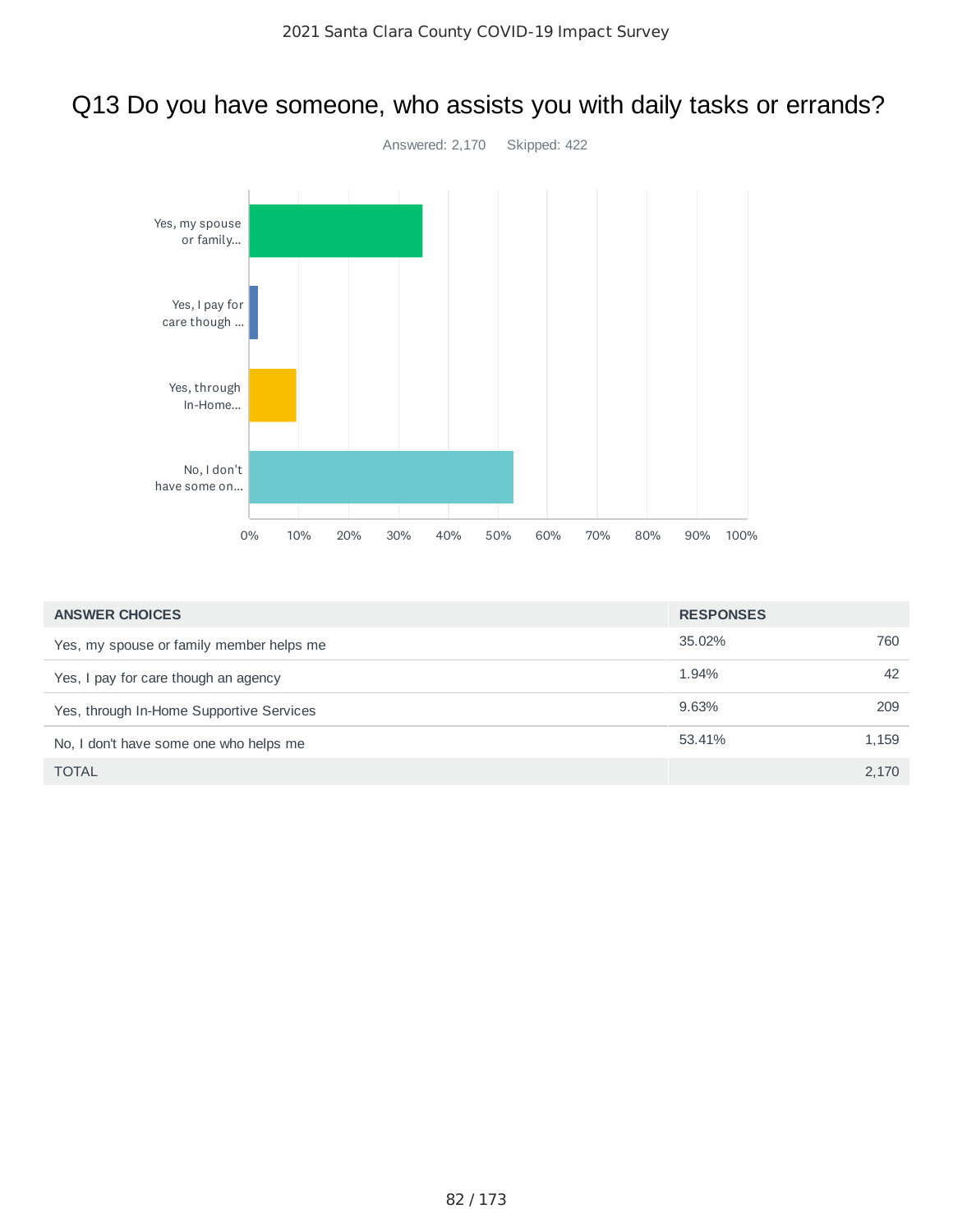## Q14 Due to COVID-19 has lack of transportation limited your ability to access:

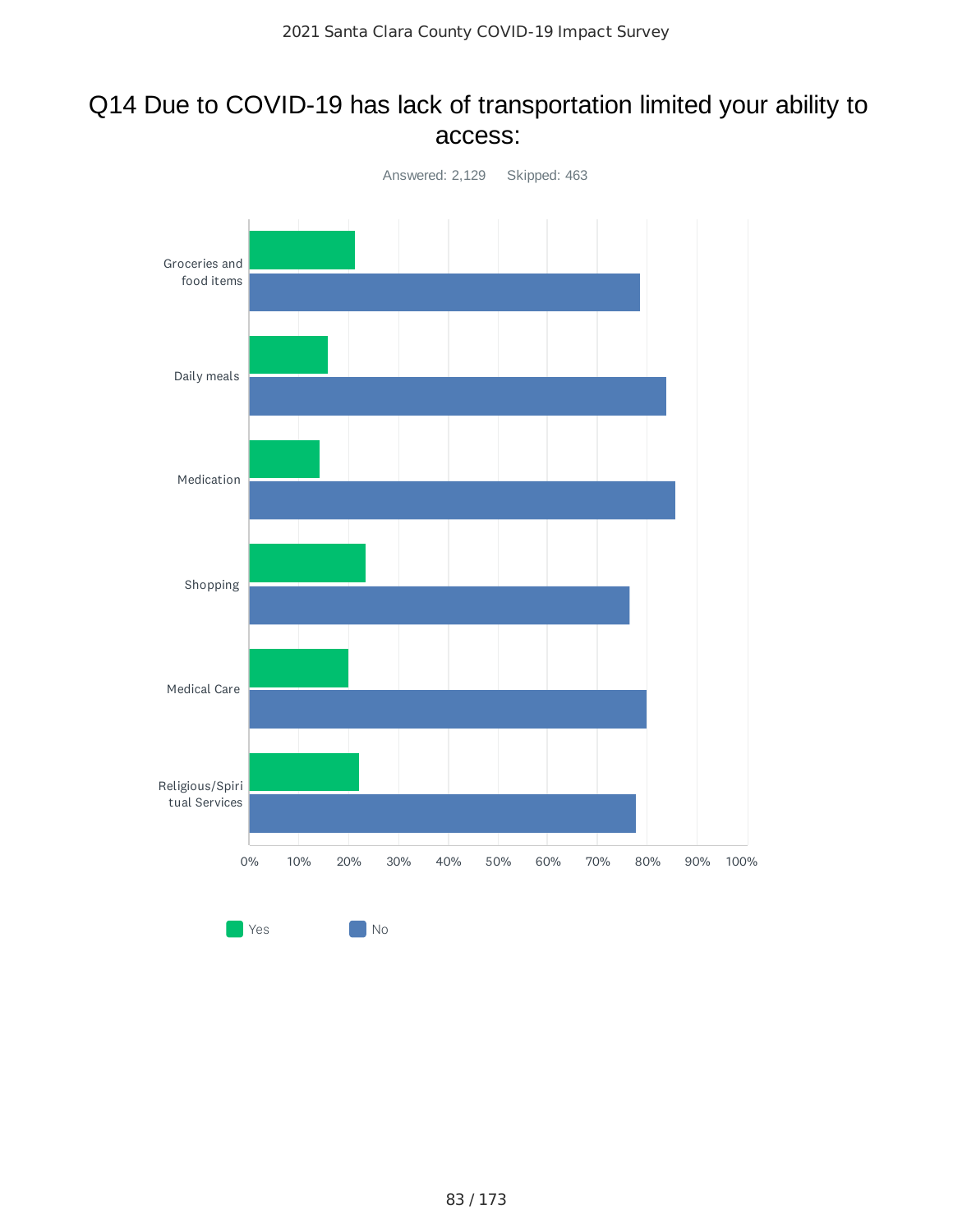|                              | <b>YES</b> | <b>NO</b> | <b>TOTAL</b> |
|------------------------------|------------|-----------|--------------|
| Groceries and food items     | 21.25%     | 78.75%    |              |
|                              | 444        | 1,645     | 2,089        |
| Daily meals                  | 16.05%     | 83.95%    |              |
|                              | 327        | 1,711     | 2,038        |
| Medication                   | 14.24%     | 85.76%    |              |
|                              | 290        | 1,747     | 2,037        |
| Shopping                     | 23.44%     | 76.56%    |              |
|                              | 481        | 1,571     | 2,052        |
| <b>Medical Care</b>          | 19.96%     | 80.04%    |              |
|                              | 408        | 1,636     | 2,044        |
| Religious/Spiritual Services | 22.17%     | 77.83%    |              |
|                              | 437        | 1,534     | 1,971        |

| #              | <b>OTHER:</b>                                                                                                                                                                                                                                                                                                                 | <b>DATE</b>         |
|----------------|-------------------------------------------------------------------------------------------------------------------------------------------------------------------------------------------------------------------------------------------------------------------------------------------------------------------------------|---------------------|
| $\mathbf{1}$   | not covid - disabilities have limited my ability to access the following                                                                                                                                                                                                                                                      | 2/8/2022 9:28 PM    |
| $\overline{2}$ | my husband (caregiver) is the one in charge of all these matters                                                                                                                                                                                                                                                              | 2/8/2022 9:25 PM    |
| 3              | household essential items                                                                                                                                                                                                                                                                                                     | 2/3/2022 10:37 AM   |
| 4              | family                                                                                                                                                                                                                                                                                                                        | 12/18/2021 10:37 AM |
| 5              | social interactions                                                                                                                                                                                                                                                                                                           | 12/18/2021 9:56 AM  |
| 6              | Try to avoid crowds. This limits activity.                                                                                                                                                                                                                                                                                    | 12/18/2021 9:56 AM  |
| $\overline{7}$ | having more difficulty walking due to pain tinging                                                                                                                                                                                                                                                                            | 12/10/2021 6:17 AM  |
| 8              | household essential items                                                                                                                                                                                                                                                                                                     | 12/9/2021 4:20 PM   |
| 9              | social activities - yes                                                                                                                                                                                                                                                                                                       | 12/7/2021 2:22 PM   |
| 10             | due to illness of family member                                                                                                                                                                                                                                                                                               | 12/7/2021 11:37 AM  |
| 11             | Mi hija m da todo lo lo que necesito/my daughter gives me everything I need                                                                                                                                                                                                                                                   | 12/7/2021 9:40 AM   |
| 12             | Live in senior residential care                                                                                                                                                                                                                                                                                               | 12/1/2021 6:03 PM   |
| 13             | I live at a continuing care facility with services provided                                                                                                                                                                                                                                                                   | 11/30/2021 8:46 PM  |
| 14             | Tengo un niño con nesecidades especiales el si ocupa más ayuda que yo su mama elocupa<br>terapias censoriales                                                                                                                                                                                                                 | 11/30/2021 11:33 AM |
| 15             | Need social and emotional interaction.                                                                                                                                                                                                                                                                                        | 11/29/2021 11:08 AM |
| 16             | I'm a caregiver for my two children with special needs. Staying home to keep them safer it's<br>been difficult for all of us.                                                                                                                                                                                                 | 11/29/2021 10:04 AM |
| 17             | helping with deliveries, mail, garbage, cleaning. I have been approved for IHSS 33 hrs per<br>week, but current provider is NOT VACCINATED. I indicated that I am partially VAX but have<br>not gotten booster because I'm waiting for Public Healthto send someone to my home for shot.<br>Still waiting and need to get VAX | 11/29/2021 9:45 AM  |
| 18             | Pedi chiropractic acupuncture massage                                                                                                                                                                                                                                                                                         | 11/28/2021 10:33 PM |
| 19             | Seeing My Daughter that is in a Group Home                                                                                                                                                                                                                                                                                    | 11/26/2021 6:41 PM  |
| 20             | Use online services                                                                                                                                                                                                                                                                                                           | 11/24/2021 3:05 PM  |
| 21             | i don't have a lack of transportation - blessed to still drive                                                                                                                                                                                                                                                                | 11/23/2021 12:36 PM |
| 22             | having vertigo and prone to falls, those limit my abilities                                                                                                                                                                                                                                                                   | 11/20/2021 11:38 AM |
| 23             | Exercise!                                                                                                                                                                                                                                                                                                                     | 11/18/2021 1:57 PM  |
|                |                                                                                                                                                                                                                                                                                                                               |                     |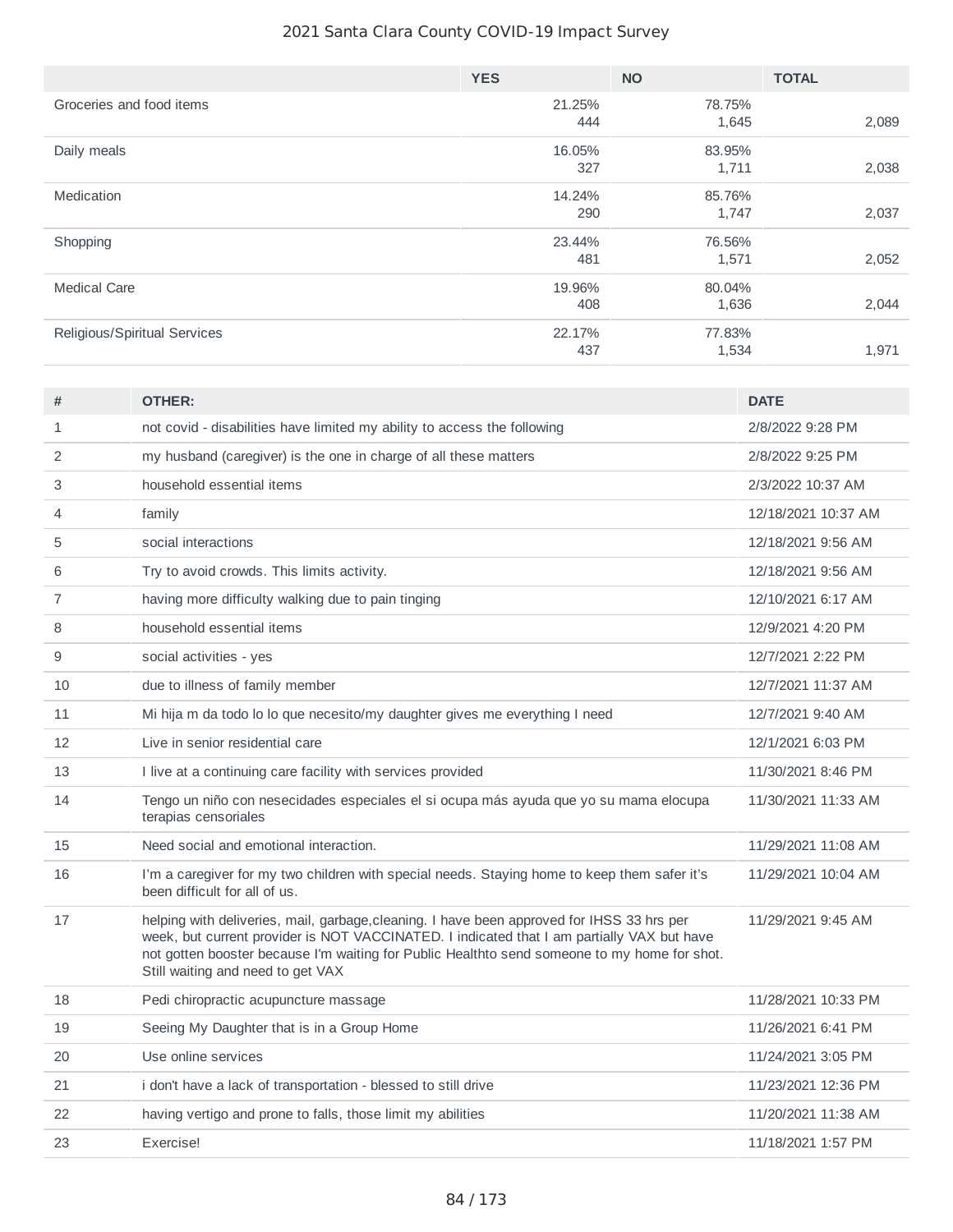| 24 | I have the transportation, but health prevents me going out.                                                                                                   | 11/18/2021 12:20 PM |
|----|----------------------------------------------------------------------------------------------------------------------------------------------------------------|---------------------|
| 25 | Your buttons don't work well and this survey takes effort to land a check where I intend.                                                                      | 11/16/2021 8:56 PM  |
| 26 | work harder to support family member who lost jobs                                                                                                             | 11/10/2021 10:36 AM |
| 27 | does not apply                                                                                                                                                 | 11/8/2021 11:42 AM  |
| 28 | Cultural events, travel to family members via public transpo                                                                                                   | 11/6/2021 4:07 PM   |
| 29 | Everything changed with Covid                                                                                                                                  | 11/6/2021 4:03 PM   |
| 30 | #12: I get some help just not enough. I am home alone most hours of the day. Thankfully, I am<br>fairly mobile or am able to get around house using my walker. | 11/6/2021 4:02 PM   |
| 31 | Not because of lack of transportation, but of my adult child's noncompliance of wearing a face<br>mask                                                         | 11/6/2021 12:38 PM  |
| 32 | I can drive                                                                                                                                                    | 11/6/2021 8:30 AM   |
| 33 | traveling to Europe                                                                                                                                            | 11/5/2021 6:57 PM   |
| 34 | I am disable and I am not able to drive. My child help me                                                                                                      | 11/5/2021 4:21 PM   |
| 35 | Health issues (not Covid-19 related prevent ability to drive!                                                                                                  | 11/5/2021 3:46 PM   |
| 36 | Visiting Senior Center and classes                                                                                                                             | 11/5/2021 9:11 AM   |
| 37 | too expensive for gas                                                                                                                                          | 11/4/2021 10:33 PM  |
| 38 | Socialization                                                                                                                                                  | 11/4/2021 3:45 PM   |
| 39 | insurance offered Uber to appointments but they often don't show up to pick me up                                                                              | 11/4/2021 2:24 PM   |
| 40 | I do everything for.my self                                                                                                                                    | 11/4/2021 2:13 PM   |
| 41 | It is the rising cost of food, gasoline & everything else that has negatively affected me.                                                                     | 11/4/2021 1:33 PM   |
| 42 | Doing online                                                                                                                                                   | 11/4/2021 1:06 PM   |
| 43 | lack of access due to the tyranny of government                                                                                                                | 11/4/2021 12:59 PM  |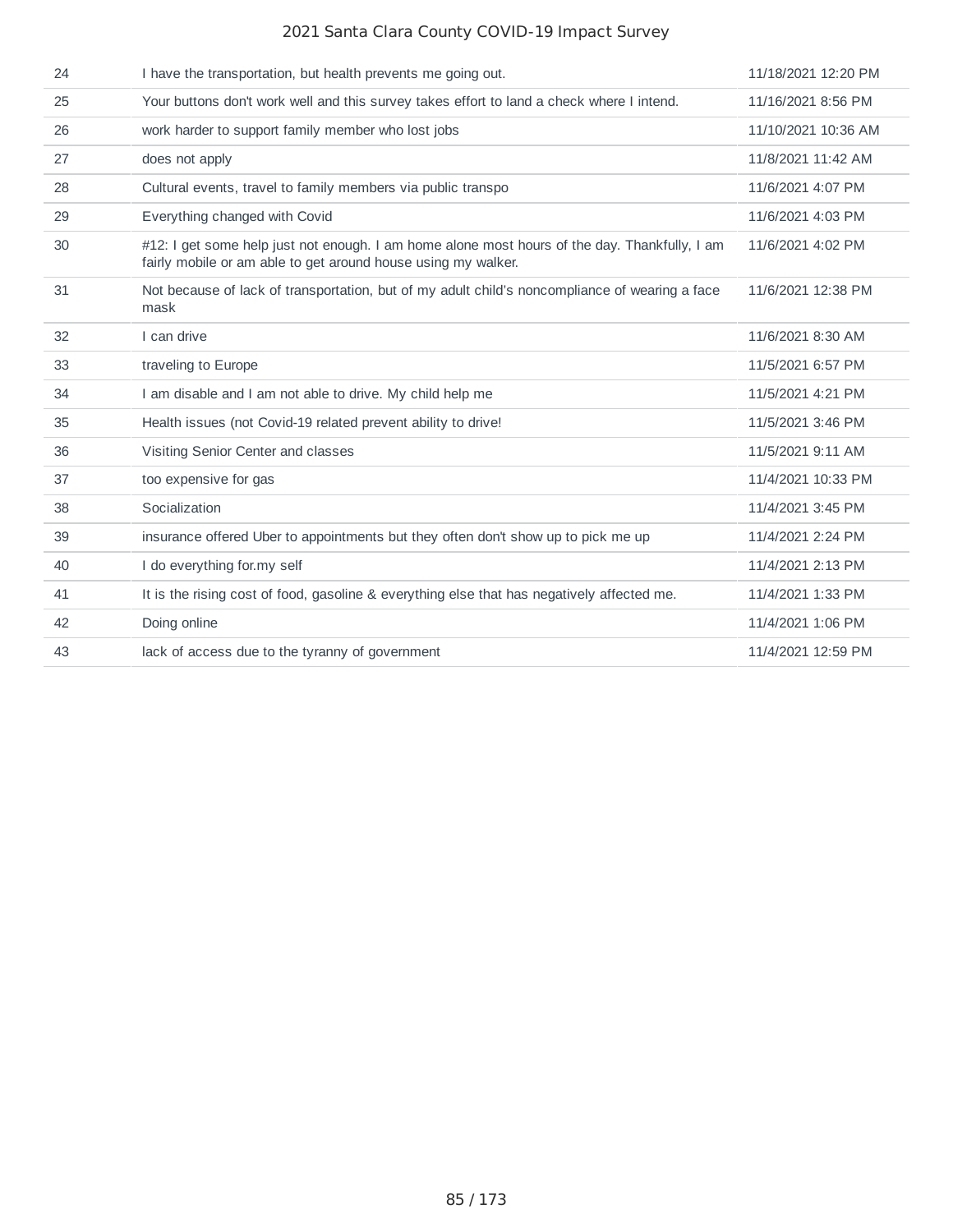# Q15 In the last 3 months, are you having difficulty accessing any of the services listed below?

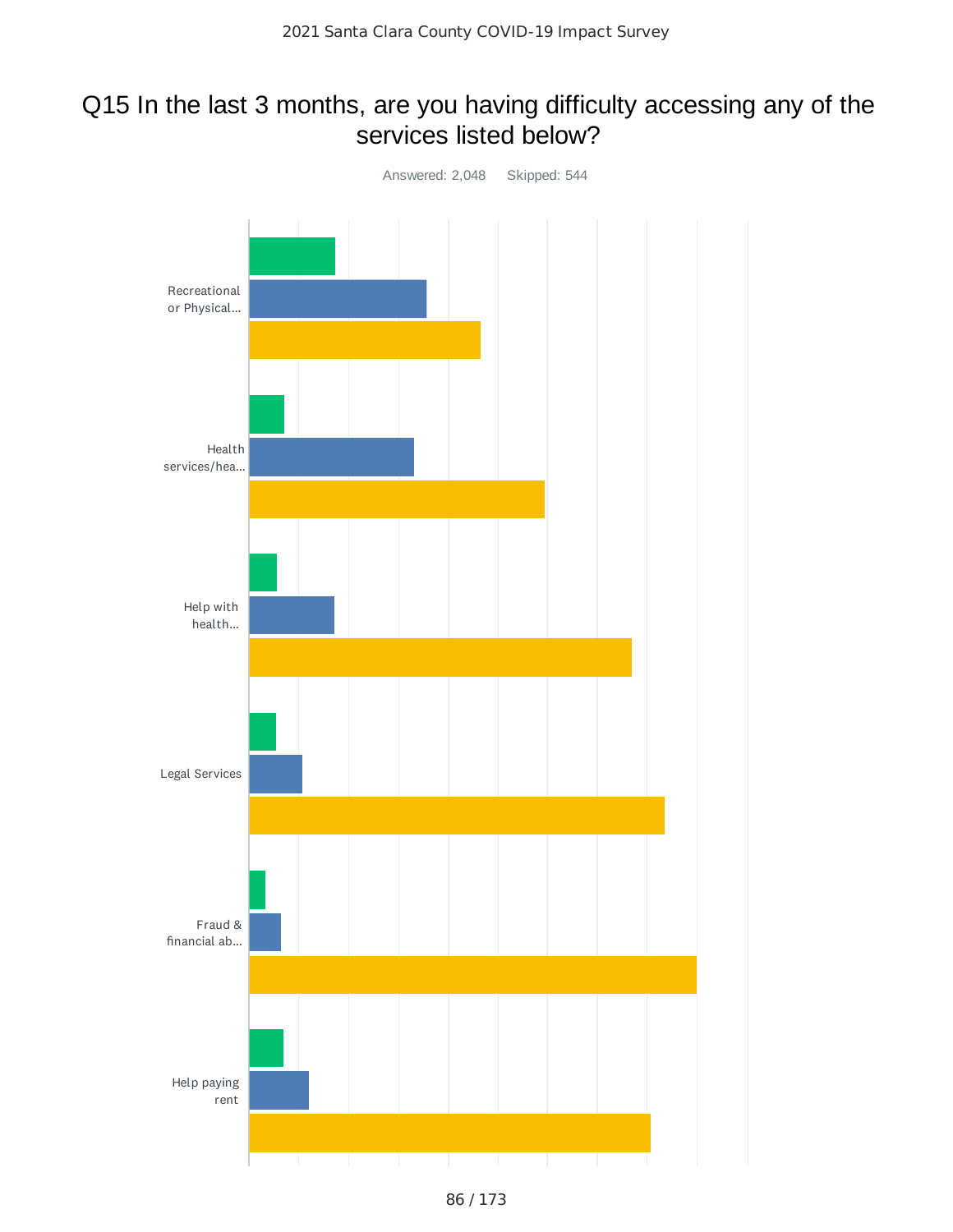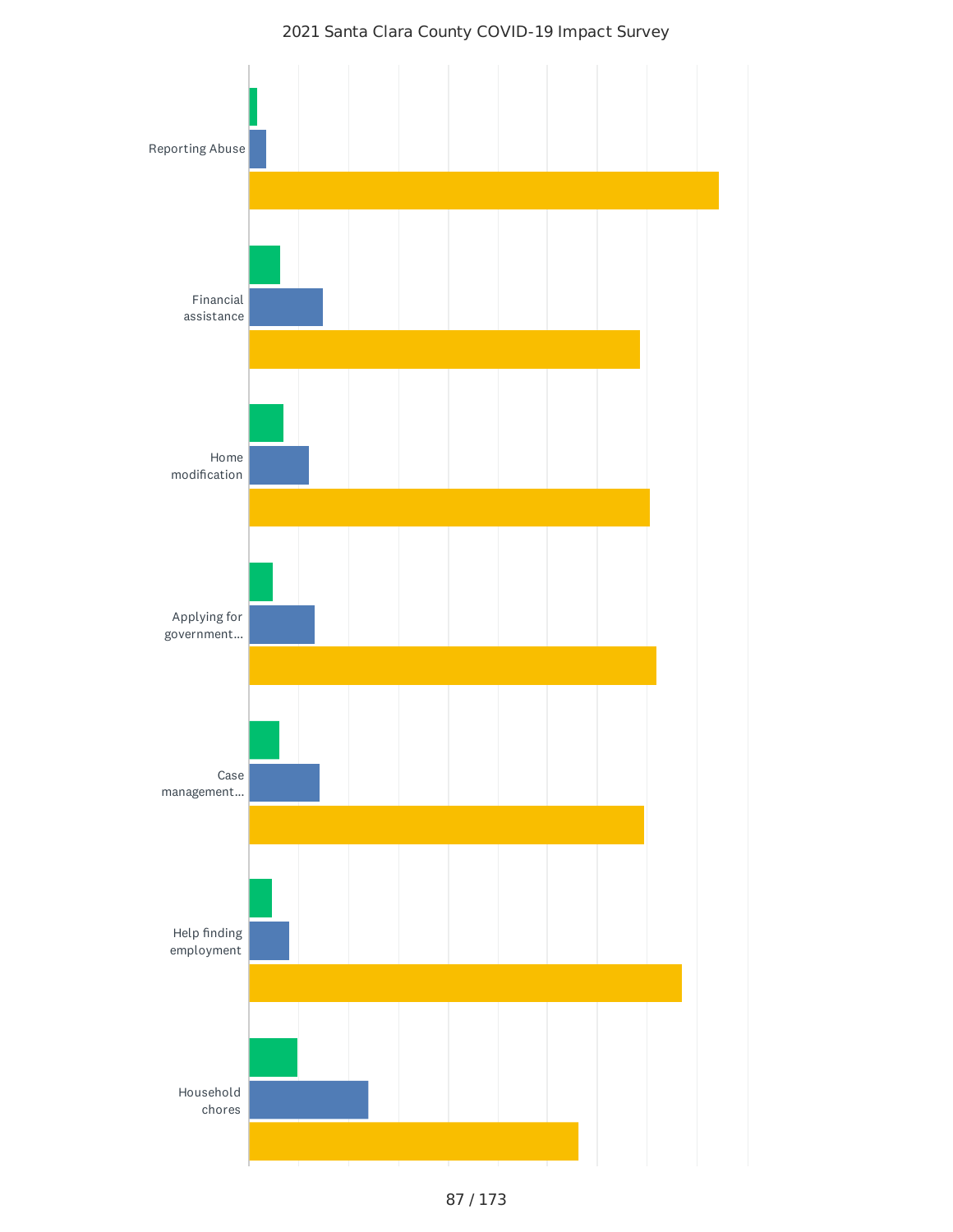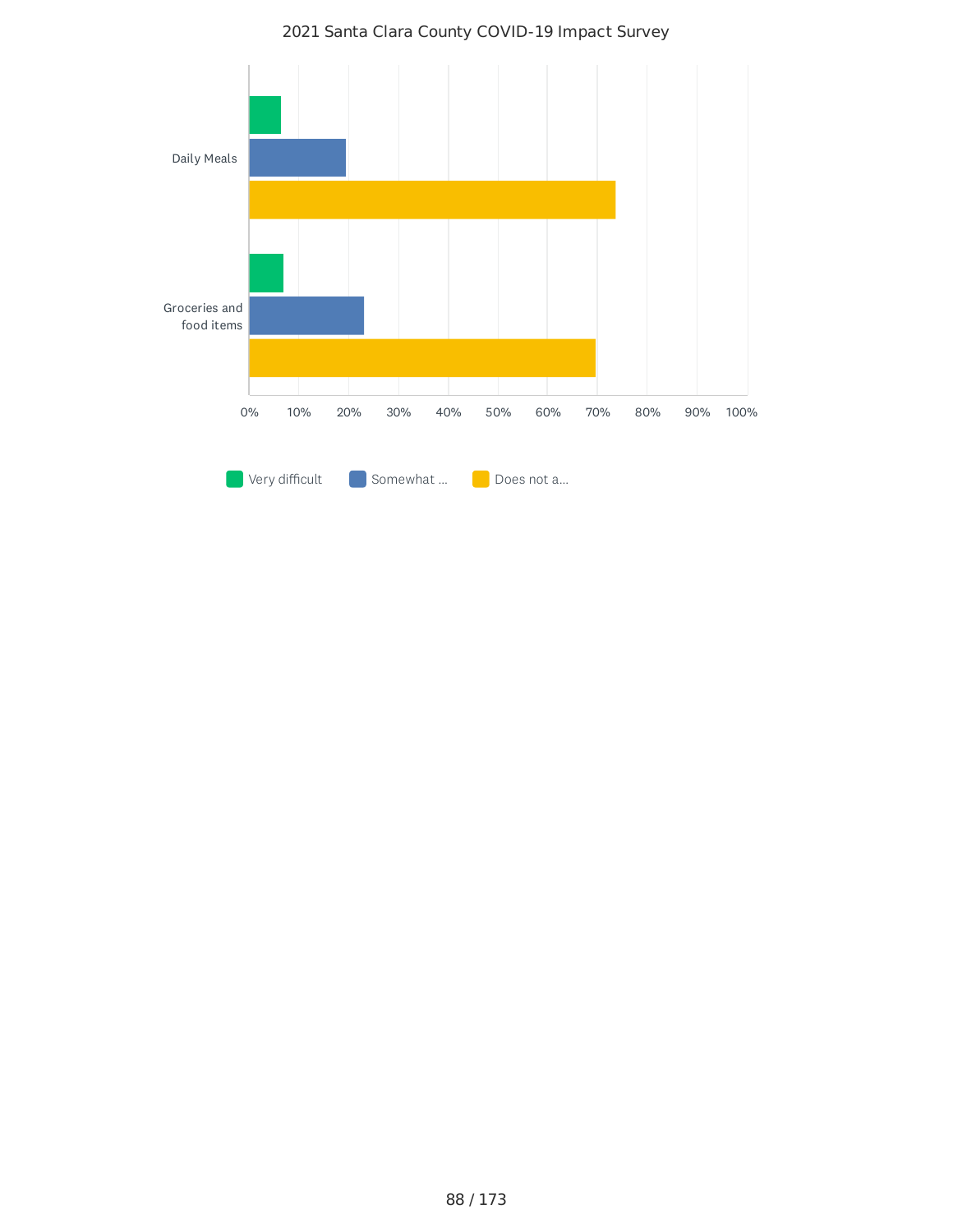|                                                                              | <b>VERY</b><br><b>DIFFICULT</b> | <b>SOMEWHAT</b><br><b>DIFFICULT</b> | <b>DOES NOT</b><br><b>APPLY</b> | <b>TOTAL</b> |
|------------------------------------------------------------------------------|---------------------------------|-------------------------------------|---------------------------------|--------------|
| Recreational or Physical activities                                          | 17.54%<br>348                   | 35.84%<br>711                       | 46.62%<br>925                   | 1,984        |
| Health services/health care                                                  | 7.30%<br>140                    | 33.21%<br>637                       | 59.49%<br>1,141                 | 1,918        |
| Help with health insurance                                                   | 5.67%<br>108                    | 17.26%<br>329                       | 77.07%<br>1,469                 | 1,906        |
| <b>Legal Services</b>                                                        | 5.54%<br>106                    | 10.82%<br>207                       | 83.65%<br>1,601                 | 1,914        |
| Fraud & financial abuse advocacy                                             | 3.37%<br>64                     | 6.58%<br>125                        | 90.05%<br>1,710                 | 1,899        |
| Help paying rent                                                             | 7.12%<br>136                    | 12.09%<br>231                       | 80.80%<br>1,544                 | 1,911        |
| <b>Reporting Abuse</b>                                                       | 1.79%<br>34                     | 3.68%<br>70                         | 94.53%<br>1,799                 | 1,903        |
| Financial assistance                                                         | 6.40%<br>123                    | 14.87%<br>286                       | 78.73%<br>1,514                 | 1,923        |
| Home modification                                                            | 7.12%<br>136                    | 12.19%<br>233                       | 80.69%<br>1,542                 | 1,911        |
| Applying for government benefits (CalFresh or Med-Cal)                       | 4.95%<br>95                     | 13.18%<br>253                       | 81.87%<br>1,571                 | 1,919        |
| Case management (social worker; or help to coordinate access<br>to services) | 6.20%<br>119                    | 14.22%<br>273                       | 79.58%<br>1,528                 | 1,920        |
| Help finding employment                                                      | 4.78%<br>91                     | 8.14%<br>155                        | 87.09%<br>1,659                 | 1,905        |
| Household chores                                                             | 9.73%<br>187                    | 24.00%<br>461                       | 66.27%<br>1,273                 | 1,921        |
| Daily Meals                                                                  | 6.65%<br>127                    | 19.58%<br>374                       | 73.77%<br>1,409                 | 1,910        |
| Groceries and food items                                                     | 7.04%<br>134                    | 23.28%<br>443                       | 69.68%<br>1,326                 | 1,903        |

**#**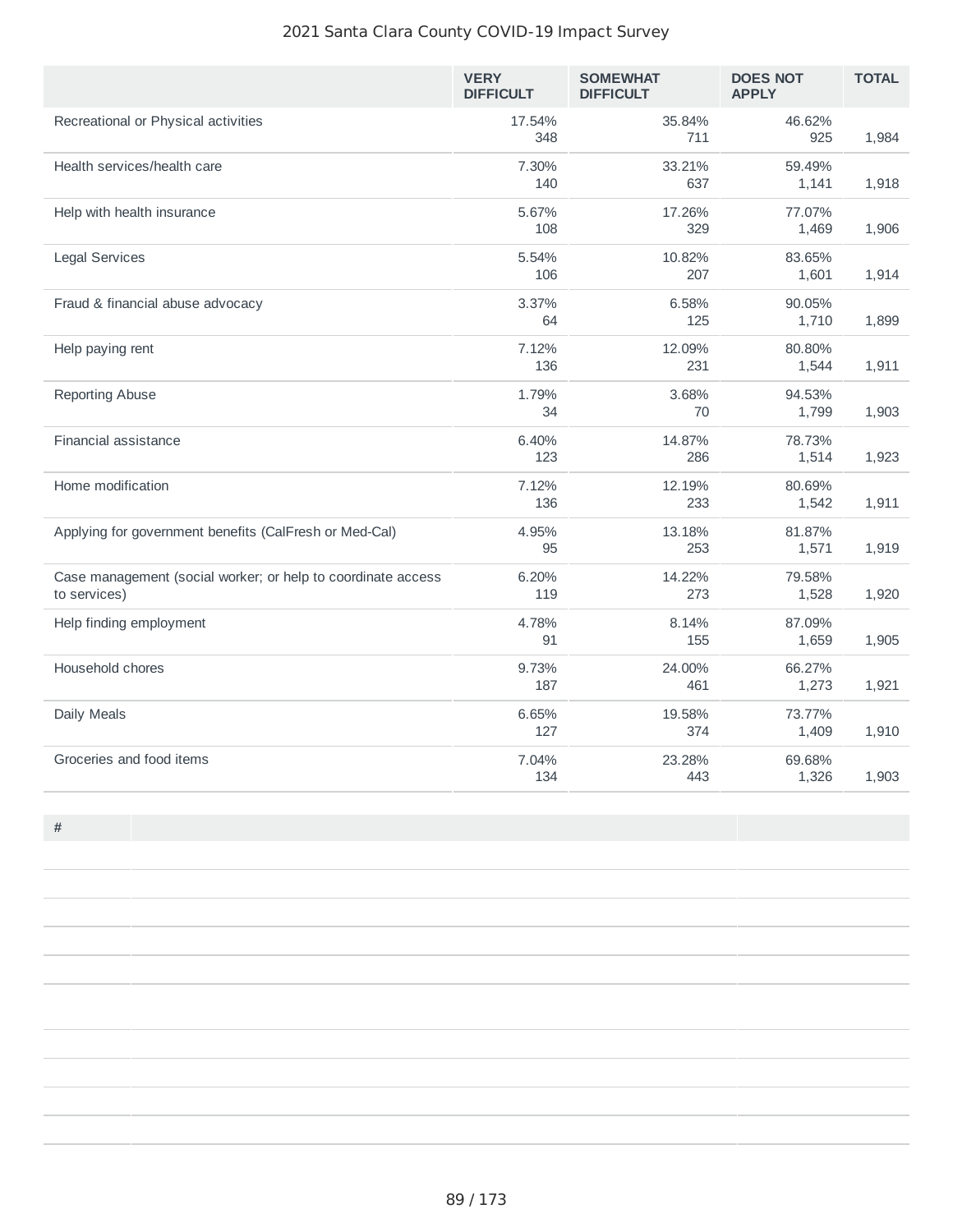

| <b>ANSWER CHOICES</b>         | <b>RESPONSES</b> |       |
|-------------------------------|------------------|-------|
| Male                          | 30.87%           | 639   |
| Female                        | 66.62%           | 1,379 |
| Transgender, female to male   | 0.05%            |       |
| Transgender, male to female   | $0.00\%$         | 0     |
| Genderqueer/Gender non-binary | 0.19%            | 4     |
| Decline to State              | 2.27%            | 47    |
| <b>TOTAL</b>                  |                  | 2,070 |

| = = = <i>.</i> |       |
|----------------|-------|
| State          | 2.27% |
|                |       |
|                |       |

| # | OTHER GENDER, PLEASE SPECIFY:             | <b>DATE</b>       |
|---|-------------------------------------------|-------------------|
|   | male/female                               | 12/1/2021 6:13 PM |
|   | rediculous!                               | 11/5/2021 7:01 PM |
|   | There are only 2 genders. I am a male. Oh | 11/4/2021 2:08 PM |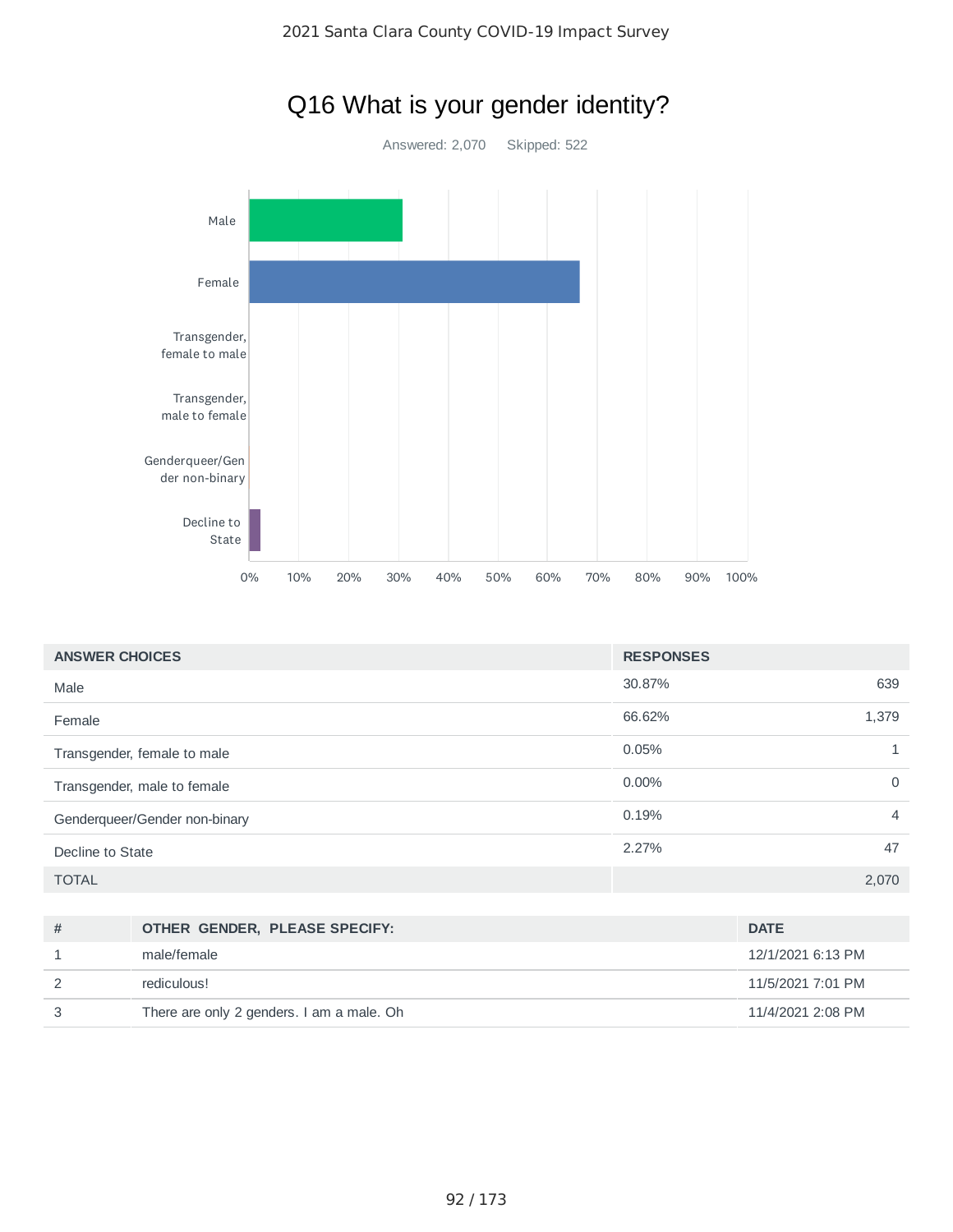

|  | Q17 What is your sex at birth? |
|--|--------------------------------|
|--|--------------------------------|

| <b>ANSWER CHOICES</b> | <b>RESPONSES</b> |       |
|-----------------------|------------------|-------|
| Male                  | 30.51%           | 631   |
| Female                | 67.75%           | 1,401 |
| Decline to State      | 1.74%            | 36    |
| <b>TOTAL</b>          |                  | 2,068 |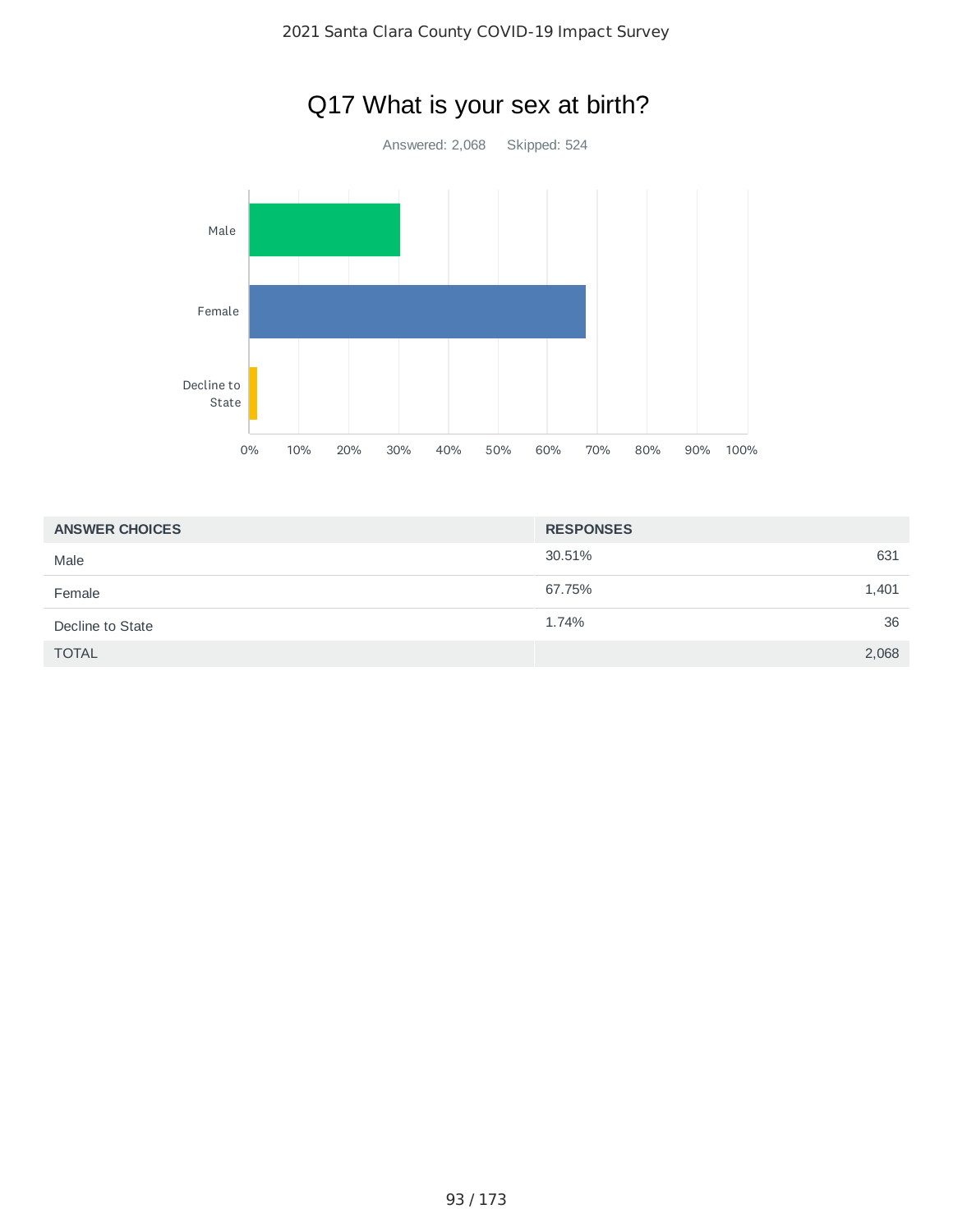# Q18 How would you describe your sexual orientation or sexual identity?



| <b>ANSWER CHOICES</b>          | <b>RESPONSES</b> |       |  |
|--------------------------------|------------------|-------|--|
| Straight/Heterosexual          | 82.62%           | 1,669 |  |
| <b>Bisexual</b>                | 1.68%            | 34    |  |
| Gay/Lesbian/Same-Gender Loving | 1.29%            | 26    |  |
| Questioning/Unsure             | 0.54%            | 11    |  |
| Prefer not to respond          | 13.86%           | 280   |  |
| <b>TOTAL</b>                   |                  | 2,020 |  |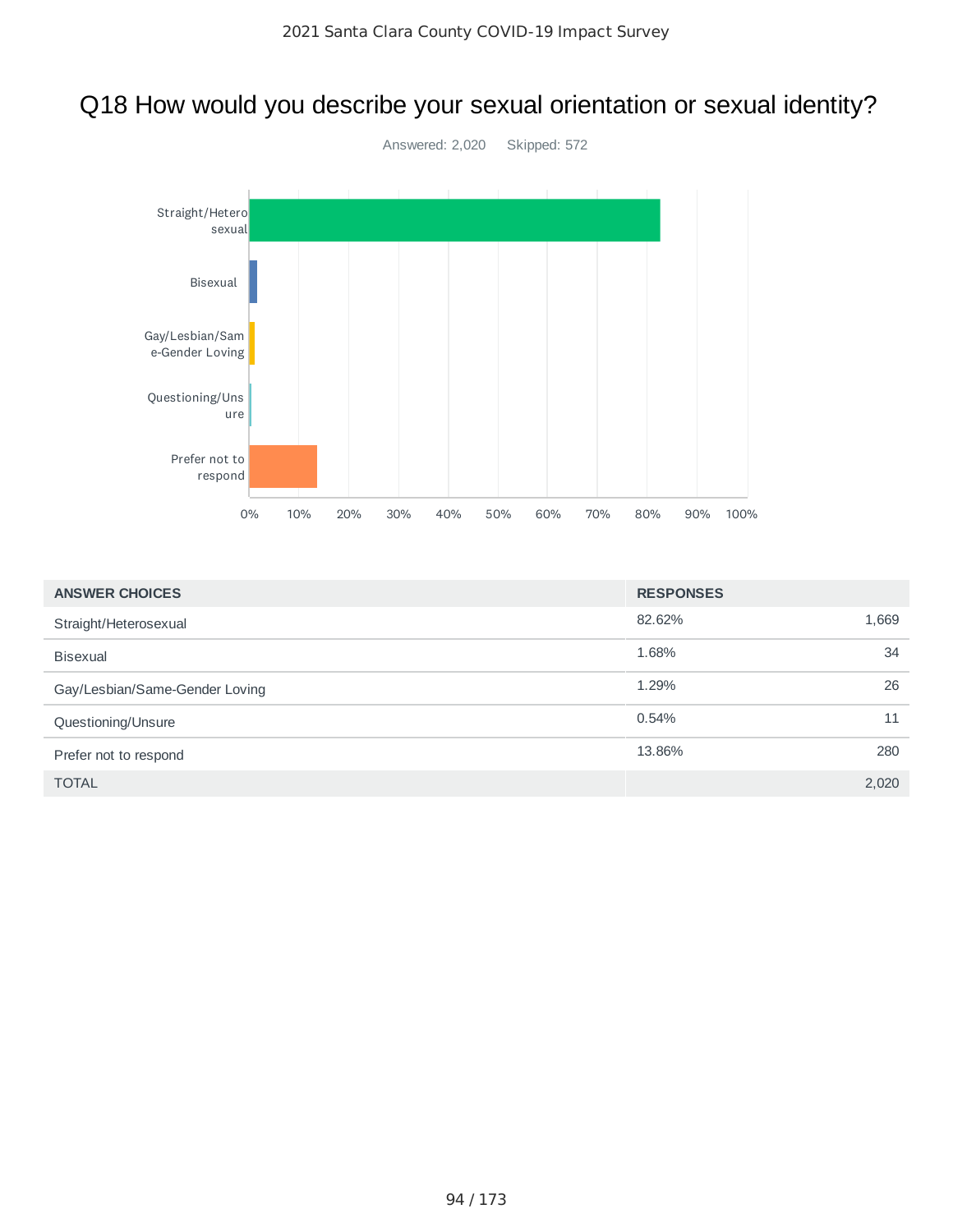Q19 An informal caregiver is an adult 18+ who cares for or helps a family member or another individual (friend, neighbor) complete day-to-day tasks or errands on a regular basis and is not paid to provide care. If you are an informal or paid caregiver, answer the questions. If you are not a caregiver select 'I am not a caregiver' to end the survey. Based on the definition above, which of the following best describes you:



| <b>ANSWER CHOICES</b>            | <b>RESPONSES</b> |  |
|----------------------------------|------------------|--|
| I am a caregiver who is not paid | 15.28%<br>286    |  |
| I am a paid caregiver            | 33.49%<br>627    |  |
| I am not a caregiver             | 51.23%<br>959    |  |
| <b>TOTAL</b>                     | 1,872            |  |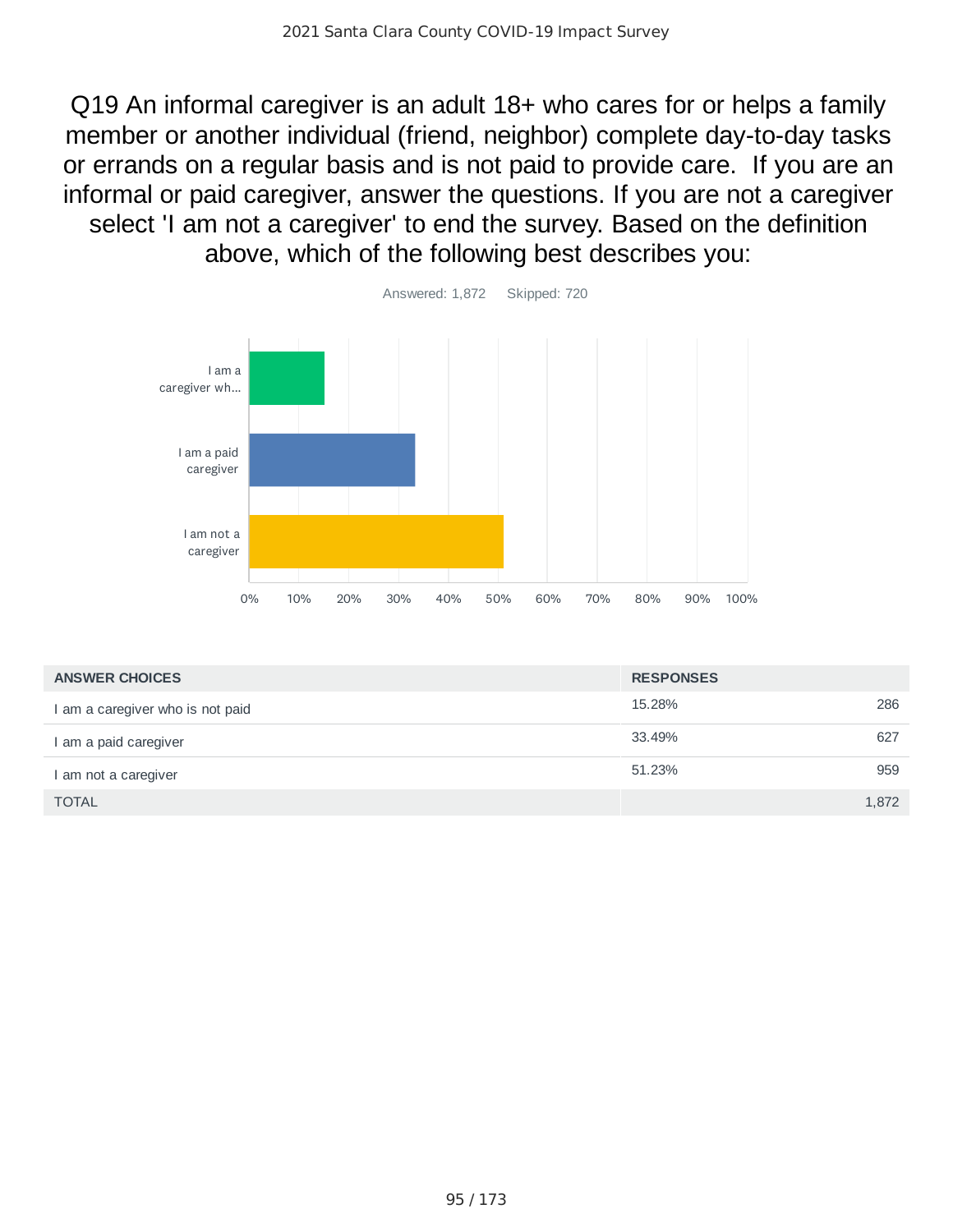# Q20 As a caregiver, on a scale of 1-10, how would you rate your stress level?  $(1 = no stress, 10 = very high stress)$



| <b>ANSWER CHOICES</b>  |                | <b>AVERAGE NUMBER</b> | <b>TOTAL NUMBER</b> |       | <b>RESPONSES</b>    |  |
|------------------------|----------------|-----------------------|---------------------|-------|---------------------|--|
|                        |                | 6                     |                     | 5,201 | 854                 |  |
| Total Respondents: 854 |                |                       |                     |       |                     |  |
|                        |                |                       |                     |       |                     |  |
| $\#$                   |                |                       |                     |       | <b>DATE</b>         |  |
| $\mathbf{1}$           | $\overline{7}$ |                       |                     |       | 2/10/2022 1:06 AM   |  |
| $\overline{2}$         | $9\,$          |                       |                     |       | 2/10/2022 1:01 AM   |  |
| 3                      | $9\,$          |                       |                     |       | 2/10/2022 12:40 AM  |  |
| 4                      | 6              |                       |                     |       | 2/10/2022 12:17 AM  |  |
| 5                      | $\mathbf 5$    |                       |                     |       | 2/8/2022 10:14 PM   |  |
| 6                      | $\mathbf 5$    |                       |                     |       | 2/8/2022 9:46 PM    |  |
| $\overline{7}$         | $\mathsf g$    |                       |                     |       | 2/8/2022 9:34 PM    |  |
| 8                      | $6\,$          |                       |                     |       | 2/8/2022 9:29 PM    |  |
| 9                      | $\mathbf{1}$   |                       |                     |       | 2/3/2022 10:41 AM   |  |
| 10                     | 5              |                       |                     |       | 12/21/2021 2:24 AM  |  |
| 11                     | $\overline{c}$ |                       |                     |       | 12/18/2021 11:13 AM |  |
| 12                     | 10             |                       |                     |       | 12/18/2021 11:09 AM |  |
| 13                     | 5              |                       |                     |       | 12/18/2021 10:50 AM |  |
| 14                     | $\mathsf 3$    |                       |                     |       | 12/18/2021 10:47 AM |  |
| 15                     | $\overline{7}$ |                       |                     |       | 12/18/2021 10:44 AM |  |
| 16                     | $\overline{7}$ |                       |                     |       | 12/18/2021 10:43 AM |  |
| 17                     | $\overline{7}$ |                       |                     |       | 12/18/2021 10:37 AM |  |
| 18                     | $\mathsf g$    |                       |                     |       | 12/18/2021 10:36 AM |  |
| 19                     | $\overline{4}$ |                       |                     |       | 12/18/2021 10:36 AM |  |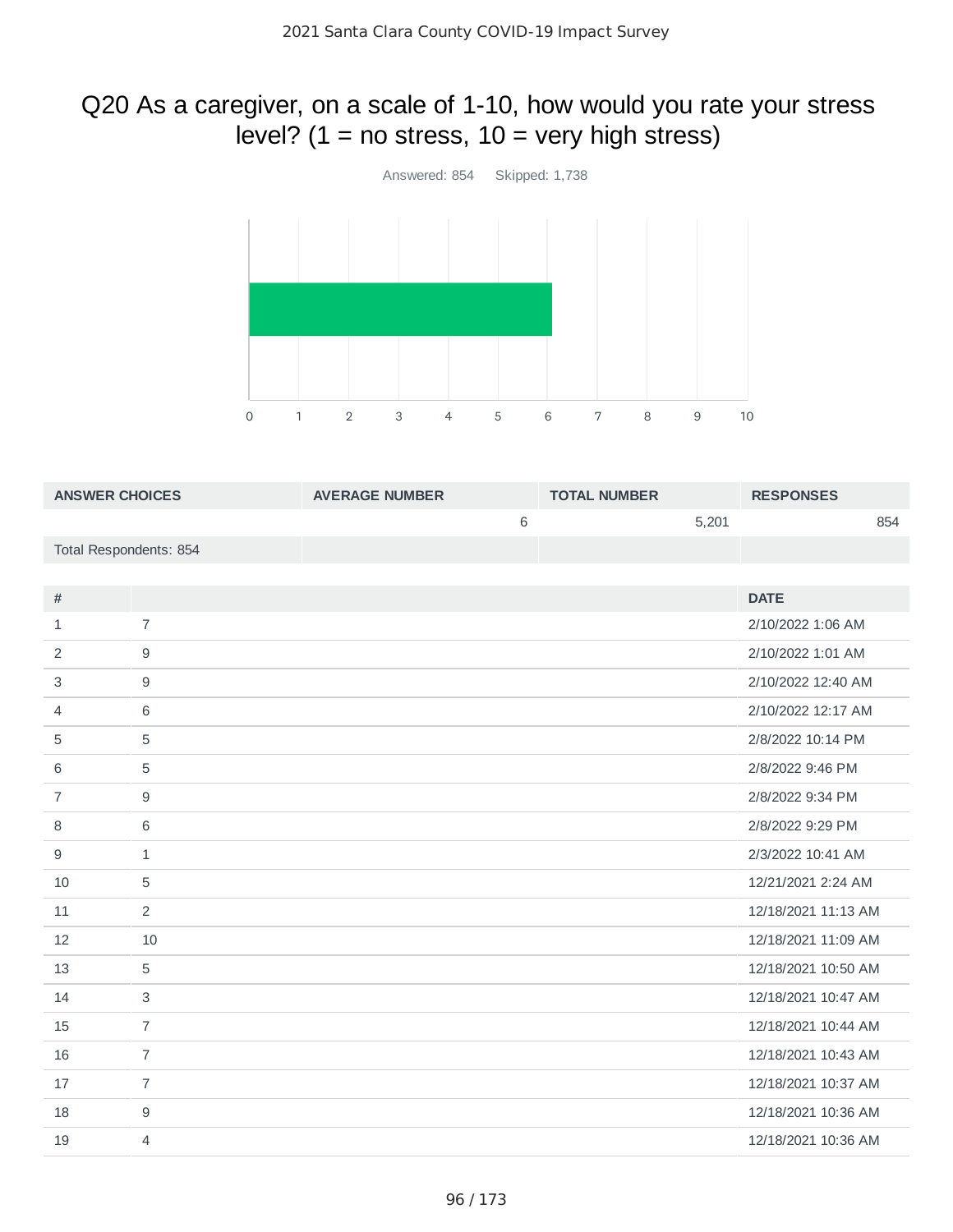# Q21 Which of the following do you feel you need more help with to support you as a caregiver?

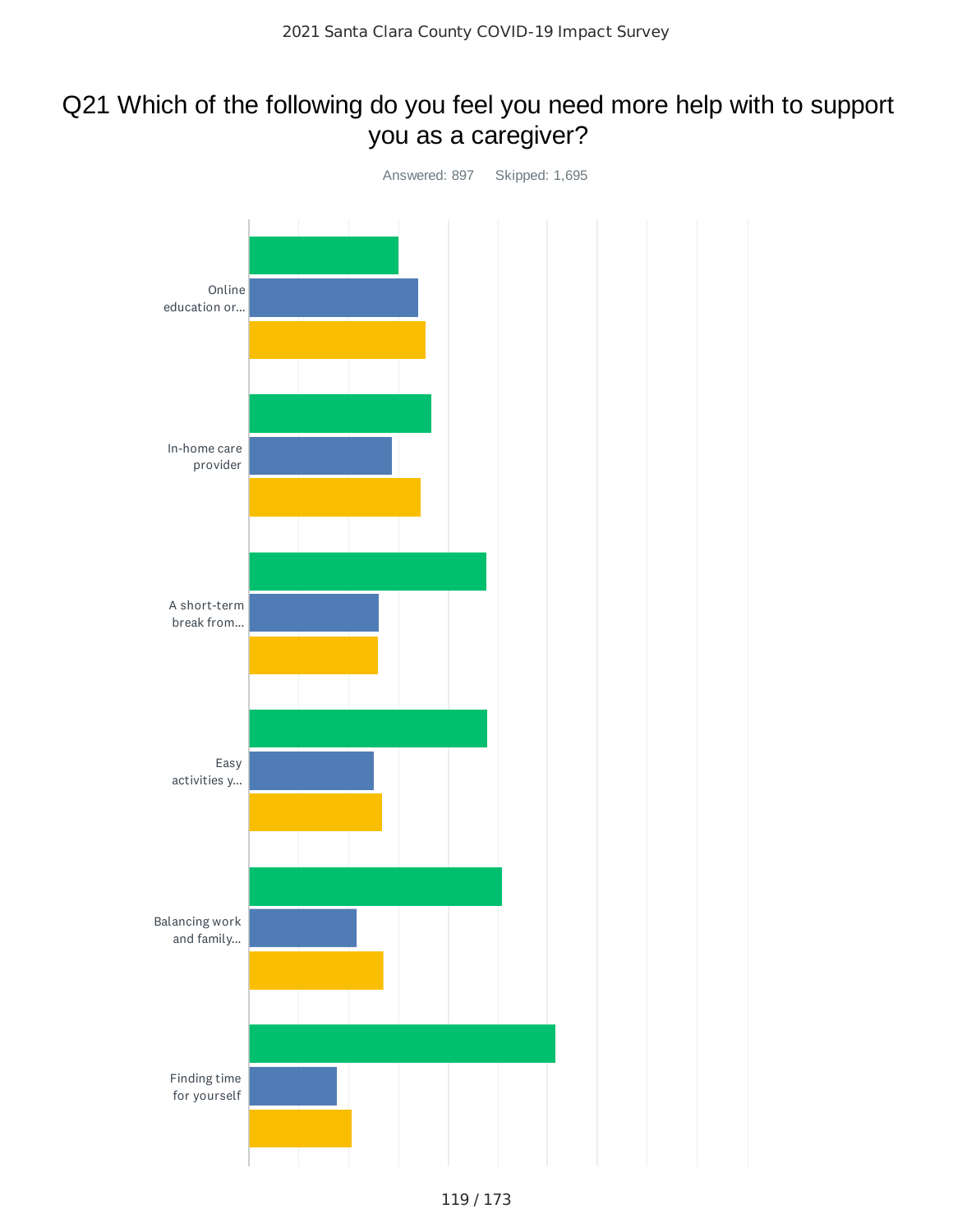

|                                                            | <b>YES</b>    | <b>NO</b>     | <b>DOES NOT APPLY</b> | <b>TOTAL</b> |
|------------------------------------------------------------|---------------|---------------|-----------------------|--------------|
| Online education or classes on caregiving                  | 30.14%<br>255 | 34.16%<br>289 | 35.70%<br>302         | 846          |
| In-home care provider                                      | 36.57%<br>309 | 28.88%<br>244 | 34.56%<br>292         | 845          |
| A short-term break from caregiving                         | 47.72%<br>408 | 26.32%<br>225 | 25.96%<br>222         | 855          |
| Easy activities you can do with the person you care for    | 47.99%<br>406 | 25.06%<br>212 | 26.95%<br>228         | 846          |
| Balancing work and family responsibilities                 | 51.06%<br>433 | 21.82%<br>185 | 27.12%<br>230         | 848          |
| Finding time for yourself                                  | 61.65%<br>532 | 17.73%<br>153 | 20.63%<br>178         | 863          |
| Access to Personal Protective Equipment (PPE) and supplies | 32.46%<br>274 | 35.43%<br>299 | 32.11%<br>271         | 844          |